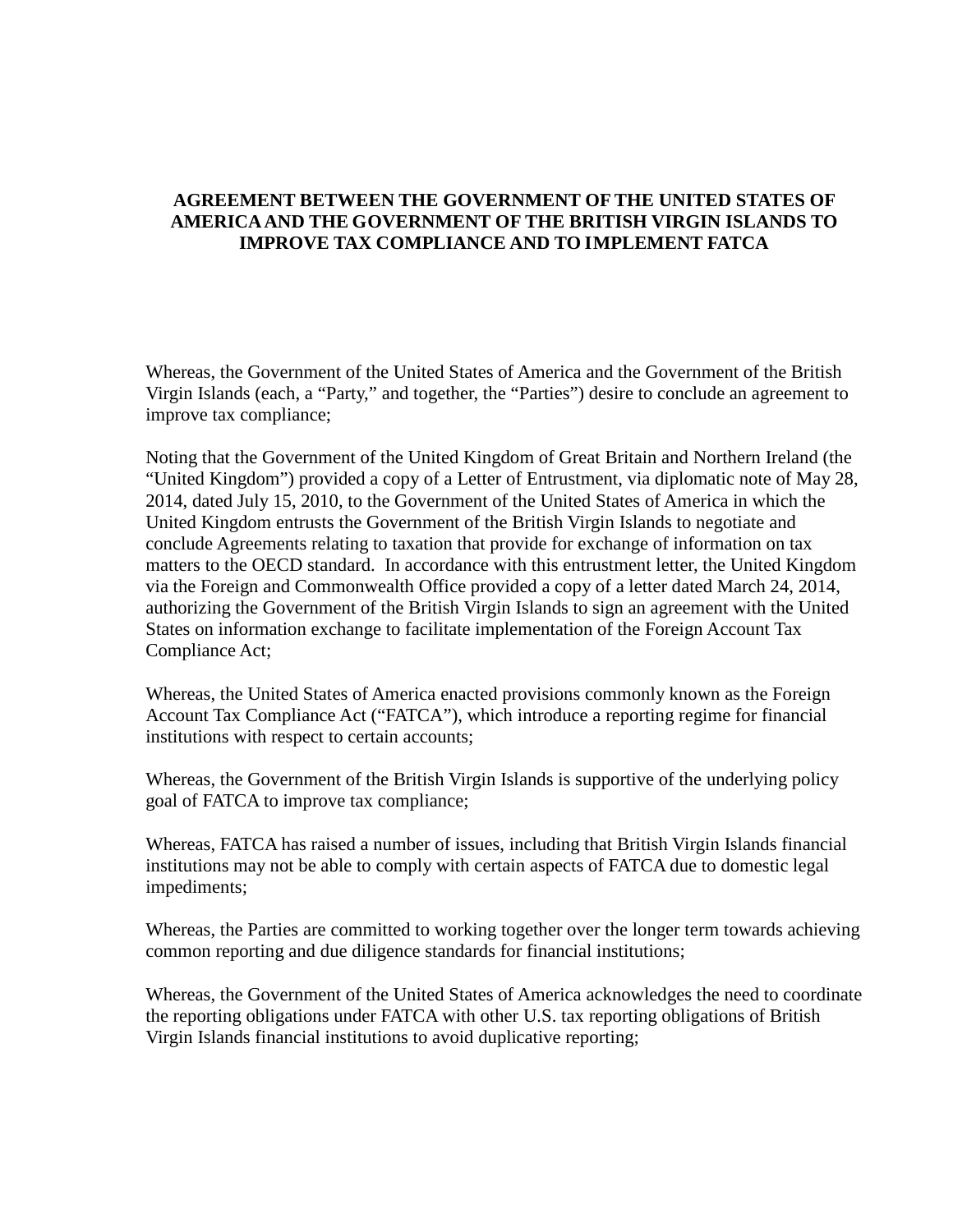Whereas, an intergovernmental approach to FATCA implementation would address legal impediments and reduce burdens for British Virgin Islands financial institutions;

Whereas, the Parties desire to conclude an agreement to improve tax compliance and provide for the implementation of FATCA based on domestic reporting and automatic exchange, subject to the confidentiality and other protections provided for herein, including the provisions limiting the use of the information exchanged;

Now, therefore, the Parties have agreed as follows:

# **ARTICLE 1 DEFINITIONS**

1. For purposes of this agreement and any annexes thereto ("Agreement"), the following terms shall have the meanings set forth below:

- a) The term **"United States"** means the United States of America, including the States thereof, but does not include the U.S. Territories. Any reference to a "**State**" of the United States includes the District of Columbia.
- b) The term **"U.S. Territory"** means American Samoa, the Commonwealth of the Northern Mariana Islands, Guam, the Commonwealth of Puerto Rico, or the U.S. Virgin Islands.
- c) The term **"IRS"** means the U.S. Internal Revenue Service.
- d) The term **"British Virgin Islands"** means the United Kingdom and Northern Ireland's territory of the Virgin Islands.
- e) The term **"Partner Jurisdiction"** means a jurisdiction that has in effect an agreement with the United States to facilitate the implementation of FATCA. The IRS shall publish a list identifying all Partner Jurisdictions.
- f) The term **"Competent Authority"** means:
	- (1) in the case of the United States, the Secretary of the Treasury or his delegate; and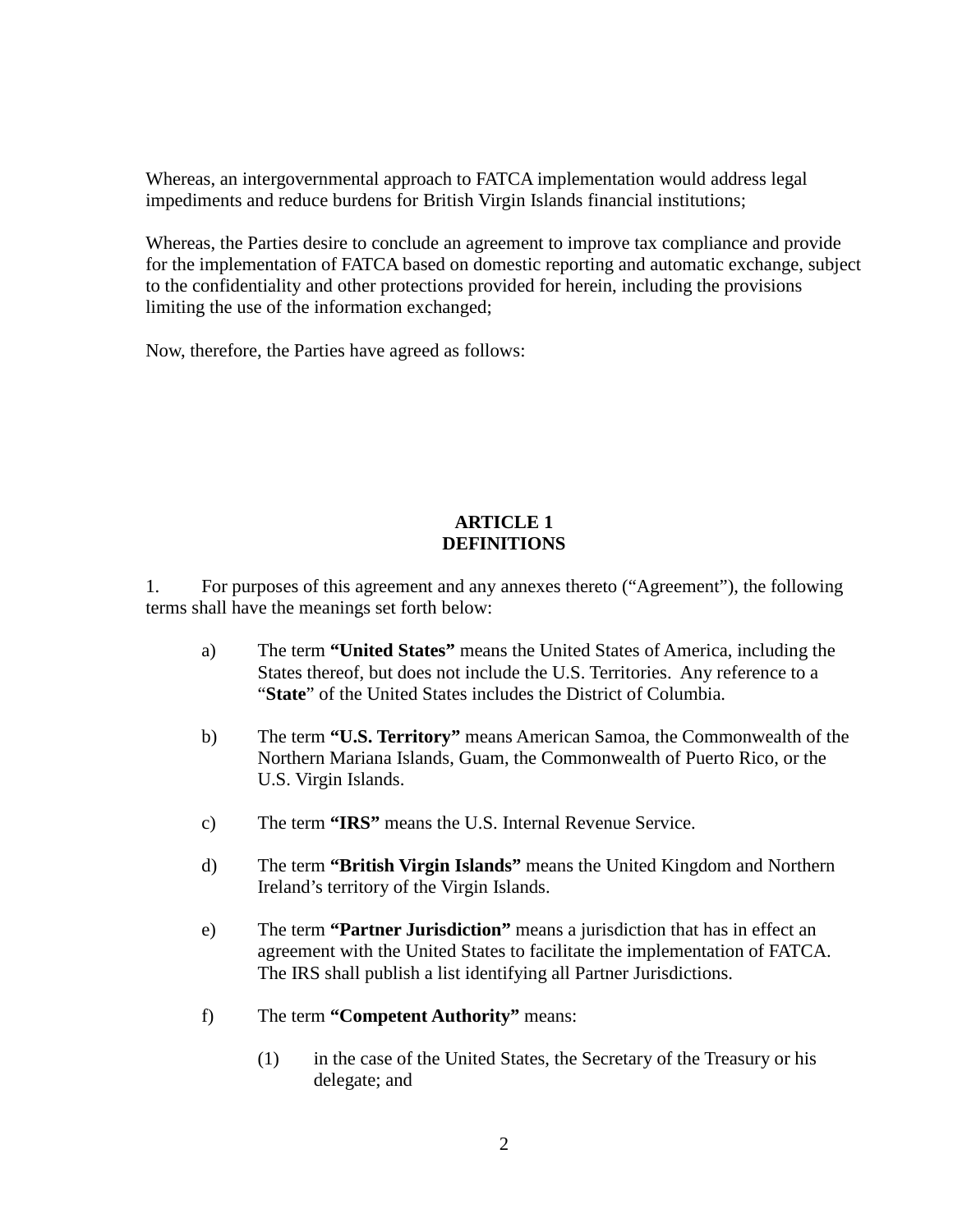- (2) in the case of the British Virgin Islands, the Financial Secretary or a person or authority designated by him in writing.
- g) The term **"Financial Institution"** means a Custodial Institution, a Depository Institution, an Investment Entity, or a Specified Insurance Company.
- h) The term **"Custodial Institution"** means any Entity that holds, as a substantial portion of its business, financial assets for the account of others. An entity holds financial assets for the account of others as a substantial portion of its business if the entity's gross income attributable to the holding of financial assets and related financial services equals or exceeds 20 percent of the entity's gross income during the shorter of: (i) the three-year period that ends on December 31 (or the final day of a non-calendar year accounting period) prior to the year in which the determination is being made; or (ii) the period during which the entity has been in existence.
- i) The term **"Depository Institution"** means any Entity that accepts deposits in the ordinary course of a banking or similar business.
- j) The term **"Investment Entity"** means any Entity that conducts as a business (or is managed by an entity that conducts as a business) one or more of the following activities or operations for or on behalf of a customer:
	- (1) trading in money market instruments (cheques, bills, certificates of deposit, derivatives, etc.); foreign exchange; exchange, interest rate and index instruments; transferable securities; or commodity futures trading;
	- (2) individual and collective portfolio management; or
	- (3) otherwise investing, administering, or managing funds or money on behalf of other persons.

This subparagraph 1(j) shall be interpreted in a manner consistent with similar language set forth in the definition of "financial institution" in the Financial Action Task Force Recommendations.

k) The term **"Specified Insurance Company"** means any Entity that is an insurance company (or the holding company of an insurance company) that issues, or is obligated to make payments with respect to, a Cash Value Insurance Contract or an Annuity Contract.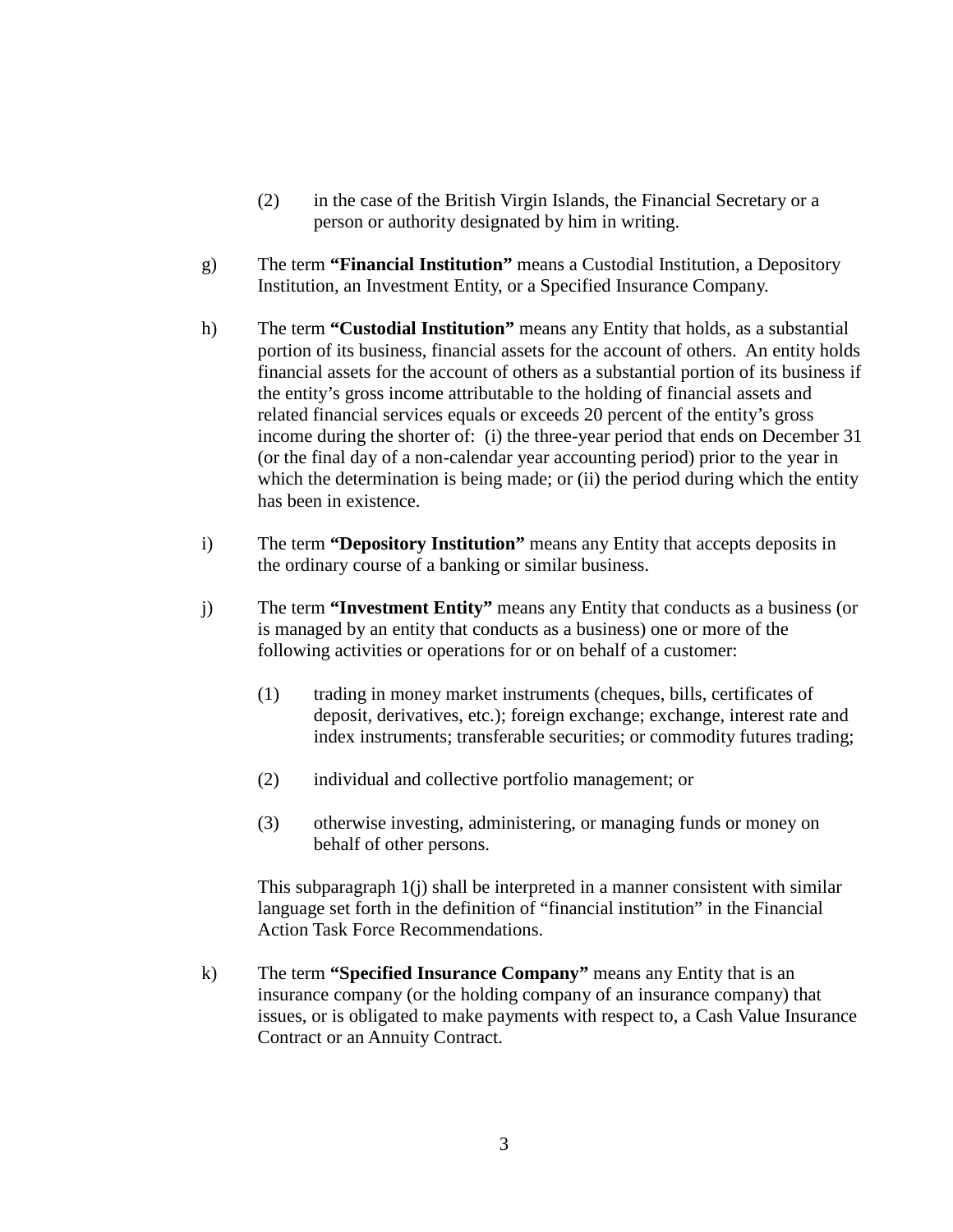- l) The term **"British Virgin Islands Financial Institution"** means (i) any Financial Institution organized under the laws of the British Virgin Islands, but excluding any branch of such Financial Institution that is located outside the British Virgin Islands, and (ii) any branch of a Financial Institution not organized under the laws of the British Virgin Islands, if such branch is located in the British Virgin Islands.
- m) The term **"Partner Jurisdiction Financial Institution"** means (i) any Financial Institution established in a Partner Jurisdiction, but excluding any branch of such Financial Institution that is located outside the Partner Jurisdiction, and (ii) any branch of a Financial Institution not established in the Partner Jurisdiction, if such branch is located in the Partner Jurisdiction.
- n) The term **"Reporting British Virgin Islands Financial Institution"** means any British Virgin Islands Financial Institution that is not a Non-Reporting British Virgin Islands Financial Institution.
- o) The term **"Non-Reporting British Virgin Islands Financial Institution"** means any British Virgin Islands Financial Institution, or other Entity organized under the laws of the British Virgin Islands, that is described in Annex II as a Non-Reporting British Virgin Islands Financial Institution or that otherwise qualifies as a deemed-compliant FFI or an exempt beneficial owner under relevant U.S. Treasury Regulations.
- p) The term **"Nonparticipating Financial Institution"** means a nonparticipating FFI, as that term is defined in relevant U.S. Treasury Regulations, but does not include a British Virgin Islands Financial Institution or other Partner Jurisdiction Financial Institution other than a Financial Institution treated as a Nonparticipating Financial Institution pursuant to subparagraph 2(b) of Article 5 of this Agreement or the corresponding provision in an agreement between the United States and a Partner Jurisdiction.
- q) The term **"Financial Account"** means an account maintained by a Financial Institution, and includes:
	- (1) in the case of an Entity that is a Financial Institution solely because it is an Investment Entity, any equity or debt interest (other than interests that are regularly traded on an established securities market) in the Financial Institution;
	- (2) in the case of a Financial Institution not described in subparagraph  $1(q)(1)$  of this Article, any equity or debt interest in the Financial Institution (other than interests that are regularly traded on an established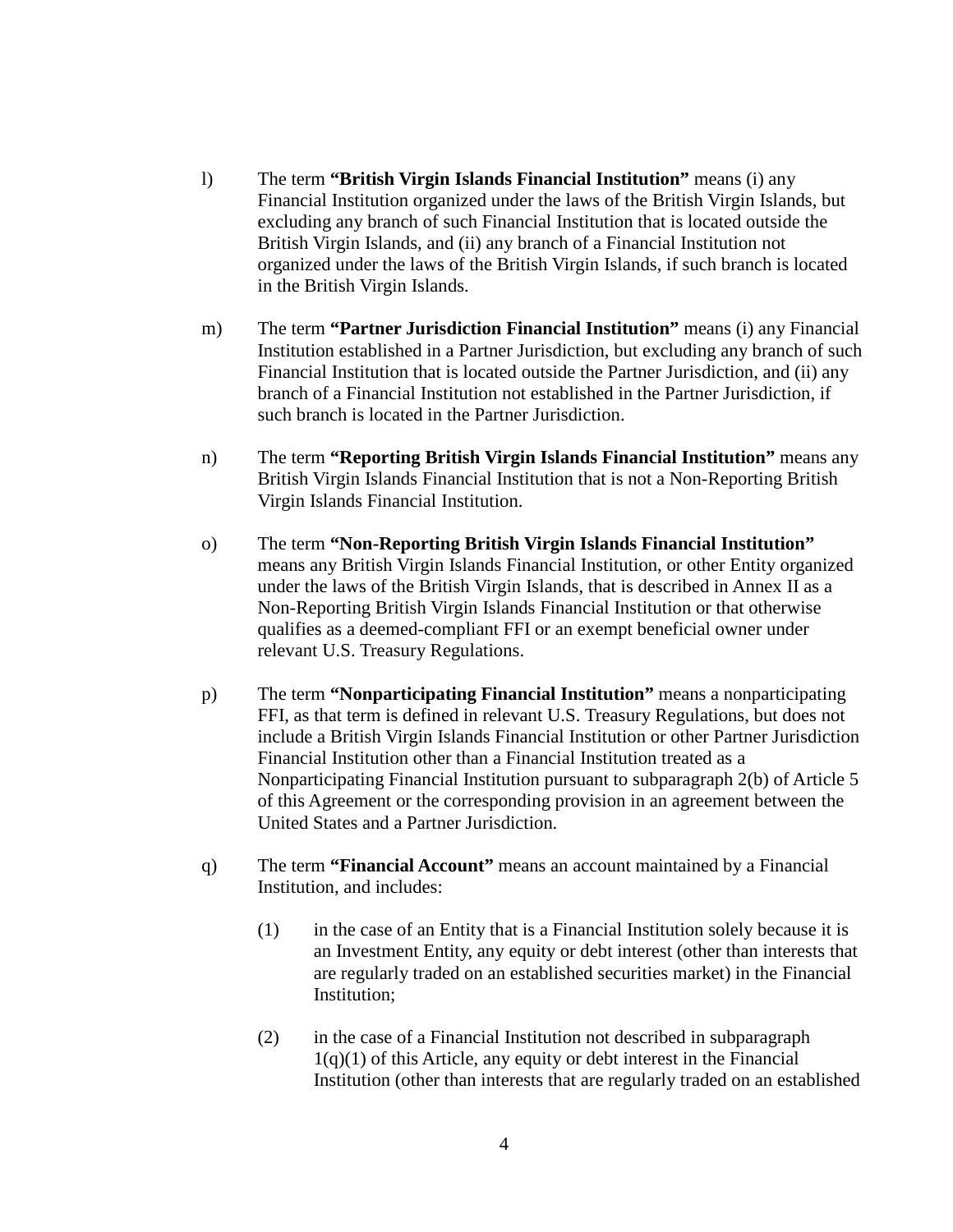securities market), if (i) the value of the debt or equity interest is determined, directly or indirectly, primarily by reference to assets that give rise to U.S. Source Withholdable Payments, and (ii) the class of interests was established with a purpose of avoiding reporting in accordance with this Agreement; and

(3) any Cash Value Insurance Contract and any Annuity Contract issued or maintained by a Financial Institution, other than a noninvestment-linked, nontransferable immediate life annuity that is issued to an individual and monetizes a pension or disability benefit provided under an account that is excluded from the definition of Financial Account in Annex II.

Notwithstanding the foregoing, the term "Financial Account" does not include any account that is excluded from the definition of Financial Account in Annex II. For purposes of this Agreement, interests are "regularly traded" if there is a meaningful volume of trading with respect to the interests on an ongoing basis, and an "established securities market" means an exchange that is officially recognized and supervised by a governmental authority in which the market is located and that has a meaningful annual value of shares traded on the exchange. For purposes of this subparagraph  $1(q)$ , an interest in a Financial Institution is not "regularly traded" and shall be treated as a Financial Account if the holder of the interest (other than a Financial Institution acting as an intermediary) is registered on the books of such Financial Institution. The preceding sentence will not apply to interests first registered on the books of such Financial Institution prior to July 1, 2014, and with respect to interests first registered on the books of such Financial Institution on or after July 1, 2014, a Financial Institution is not required to apply the preceding sentence prior to January 1, 2016.

- r) The term **"Depository Account"** includes any commercial, checking, savings, time, or thrift account, or an account that is evidenced by a certificate of deposit, thrift certificate, investment certificate, certificate of indebtedness, or other similar instrument maintained by a Financial Institution in the ordinary course of a banking or similar business. A Depository Account also includes an amount held by an insurance company pursuant to a guaranteed investment contract or similar agreement to pay or credit interest thereon.
- s) The term **"Custodial Account"** means an account (other than an Insurance Contract or Annuity Contract) for the benefit of another person that holds any financial instrument or contract held for investment (including, but not limited to, a share or stock in a corporation, a note, bond, debenture, or other evidence of indebtedness, a currency or commodity transaction, a credit default swap, a swap based upon a nonfinancial index, a notional principal contract, an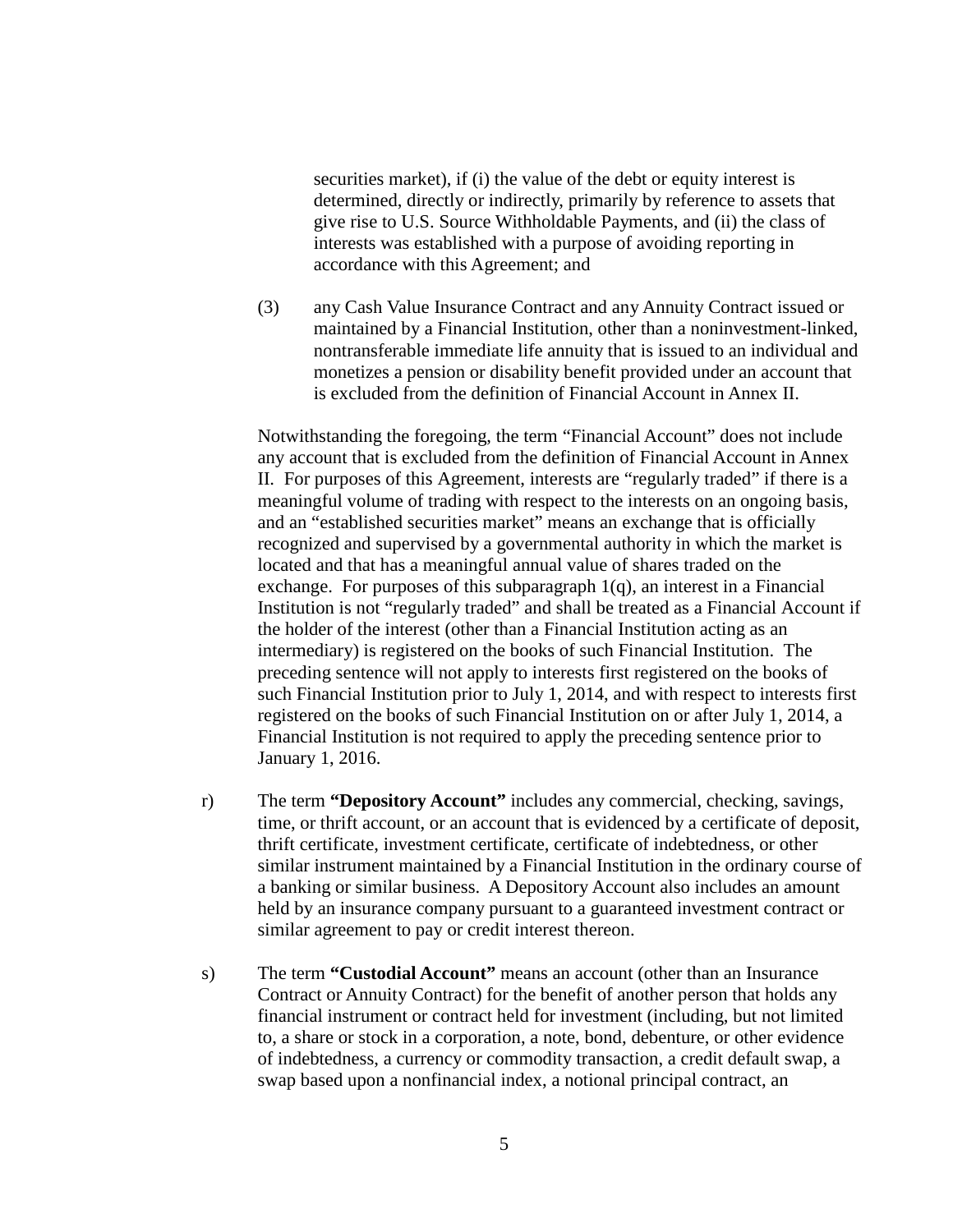Insurance Contract or Annuity Contract, and any option or other derivative instrument).

- t) The term **"Equity Interest"** means, in the case of a partnership that is a Financial Institution, either a capital or profits interest in the partnership. In the case of a trust that is a Financial Institution, an Equity Interest is considered to be held by any person treated as a settlor or beneficiary of all or a portion of the trust, or any other natural person exercising ultimate effective control over the trust. A Specified U.S. Person shall be treated as being a beneficiary of a foreign trust if such Specified U.S. Person has the right to receive directly or indirectly (for example, through a nominee) a mandatory distribution or may receive, directly or indirectly, a discretionary distribution from the trust.
- u) The term **"Insurance Contract"** means a contract (other than an Annuity Contract) under which the issuer agrees to pay an amount upon the occurrence of a specified contingency involving mortality, morbidity, accident, liability, or property risk.
- v) The term **"Annuity Contract"** means a contract under which the issuer agrees to make payments for a period of time determined in whole or in part by reference to the life expectancy of one or more individuals. The term also includes a contract that is considered to be an Annuity Contract in accordance with the law, regulation, or practice of the jurisdiction in which the contract was issued, and under which the issuer agrees to make payments for a term of years.
- w) The term **"Cash Value Insurance Contract"** means an Insurance Contract (other than an indemnity reinsurance contract between two insurance companies) that has a Cash Value greater than \$50,000.
- x) The term **"Cash Value"** means the greater of (i) the amount that the policyholder is entitled to receive upon surrender or termination of the contract (determined without reduction for any surrender charge or policy loan), and (ii) the amount the policyholder can borrow under or with regard to the contract. Notwithstanding the foregoing, the term "Cash Value" does not include an amount payable under an Insurance Contract as:
	- (1) a personal injury or sickness benefit or other benefit providing indemnification of an economic loss incurred upon the occurrence of the event insured against;
	- (2) a refund to the policyholder of a previously paid premium under an Insurance Contract (other than under a life insurance contract) due to policy cancellation or termination, decrease in risk exposure during the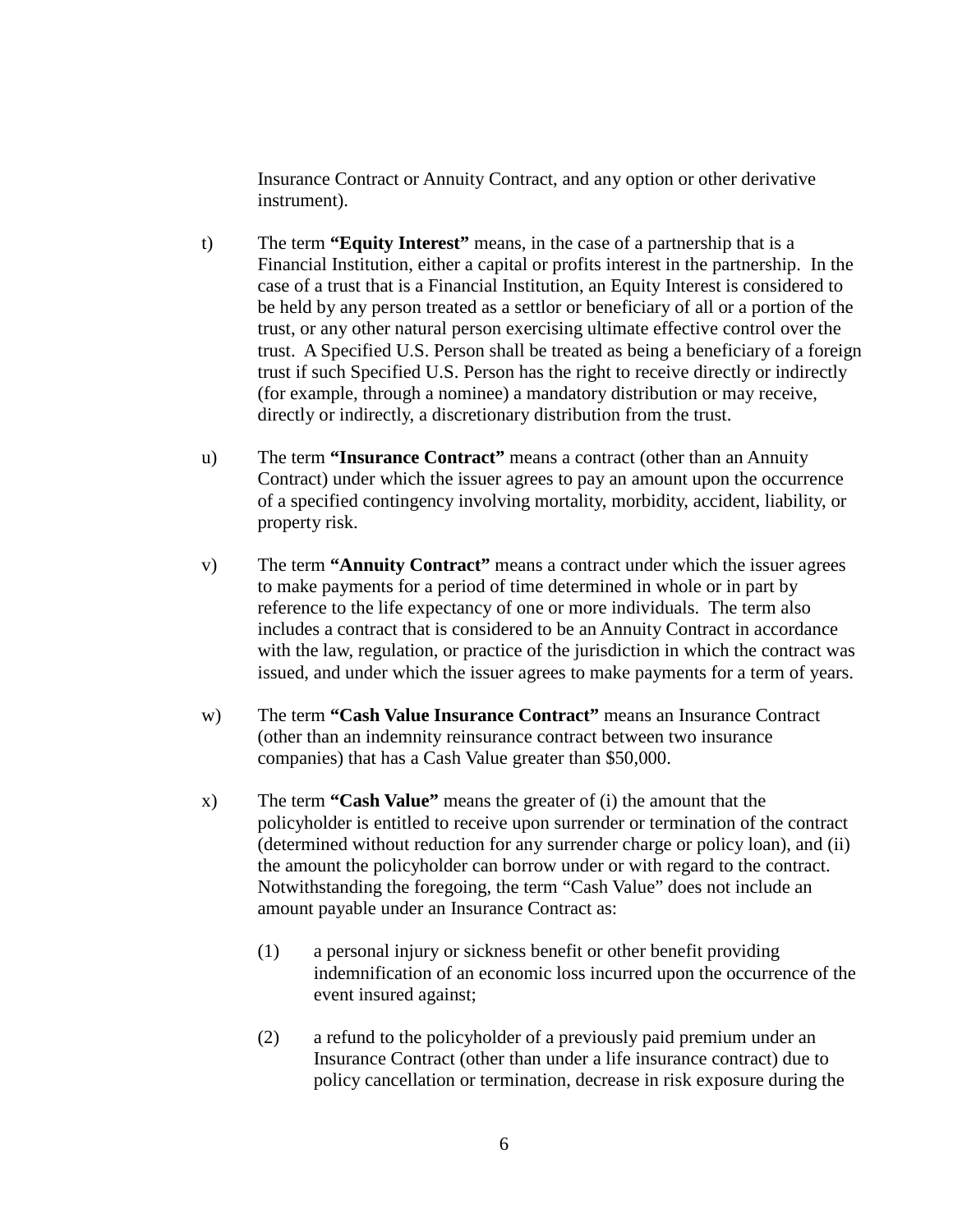effective period of the Insurance Contract, or arising from a redetermination of the premium due to correction of posting or other similar error; or

- (3) a policyholder dividend based upon the underwriting experience of the contract or group involved.
- y) The term **"U.S. Reportable Account"** means a Financial Account maintained by a Reporting British Virgin Islands Financial Institution and held by one or more Specified U.S. Persons or by a Non-U.S. Entity with one or more Controlling Persons that is a Specified U.S. Person. Notwithstanding the foregoing, an account shall not be treated as a U.S. Reportable Account if such account is not identified as a U.S. Reportable Account after application of the due diligence procedures in Annex I.
- z) The term **"Account Holder**" means the person listed or identified as the holder of a Financial Account by the Financial Institution that maintains the account. A person, other than a Financial Institution, holding a Financial Account for the benefit or account of another person as agent, custodian, nominee, signatory, investment advisor, or intermediary, is not treated as holding the account for purposes of this Agreement, and such other person is treated as holding the account. For purposes of the immediately preceding sentence, the term "Financial Institution" does not include a Financial Institution organized or incorporated in a U.S. Territory. In the case of a Cash Value Insurance Contract or an Annuity Contract, the Account Holder is any person entitled to access the Cash Value or change the beneficiary of the contract. If no person can access the Cash Value or change the beneficiary, the Account Holder is any person named as the owner in the contract and any person with a vested entitlement to payment under the terms of the contract. Upon the maturity of a Cash Value Insurance Contract or an Annuity Contract, each person entitled to receive a payment under the contract is treated as an Account Holder.
- aa) The term **"U.S. Person"** means a U.S. citizen or resident individual, a partnership or corporation organized in the United States or under the laws of the United States or any State thereof, a trust if (i) a court within the United States would have authority under applicable law to render orders or judgments concerning substantially all issues regarding administration of the trust, and (ii) one or more U.S. persons have the authority to control all substantial decisions of the trust, or an estate of a decedent that is a citizen or resident of the United States. This subparagraph 1(aa) shall be interpreted in accordance with the U.S. Internal Revenue Code.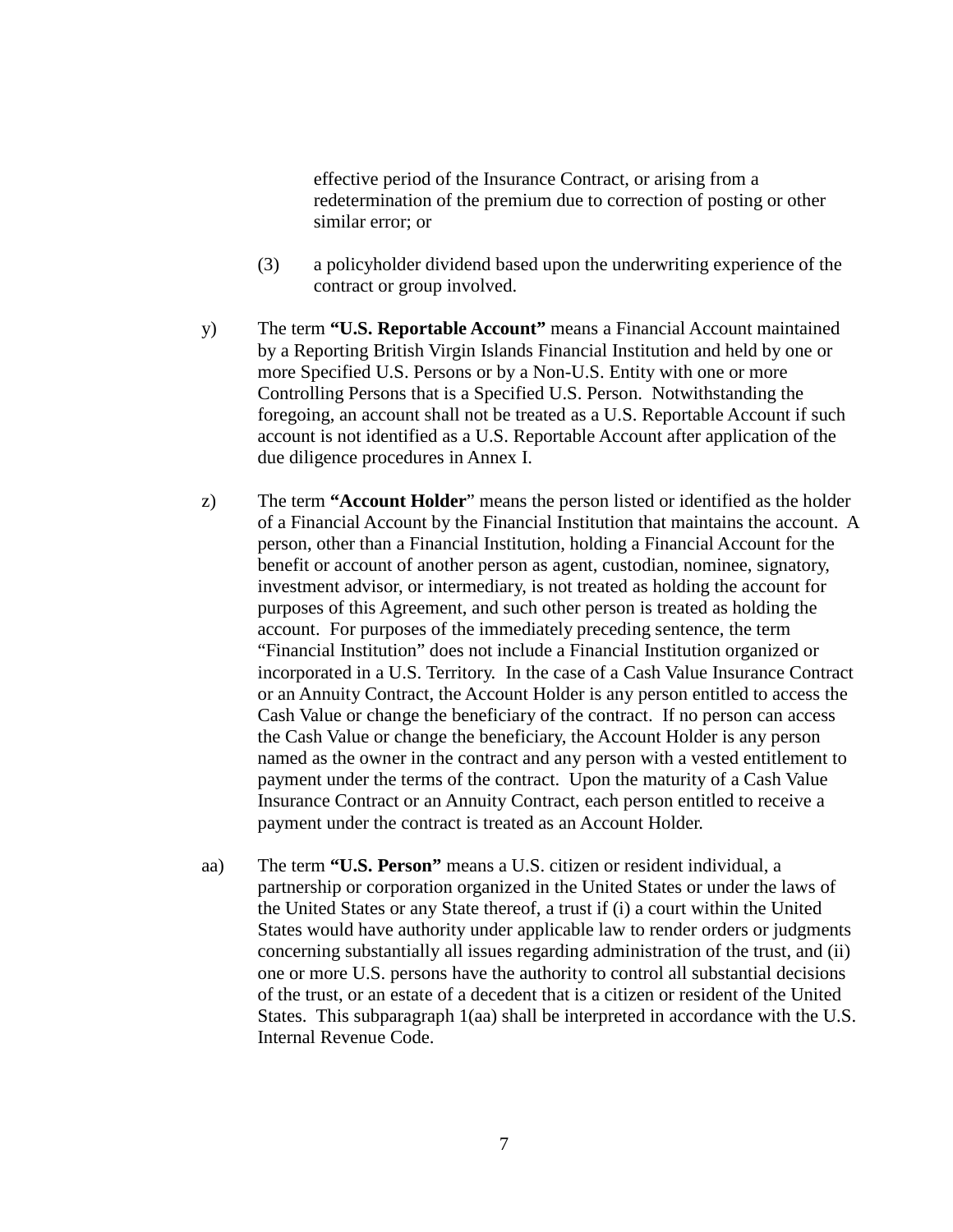- bb) The term **"Specified U.S. Person"** means a U.S. Person, other than: (i) a corporation the stock of which is regularly traded on one or more established securities markets; (ii) any corporation that is a member of the same expanded affiliated group, as defined in section 1471(e)(2) of the U.S. Internal Revenue Code, as a corporation described in clause (i); (iii) the United States or any wholly owned agency or instrumentality thereof; (iv) any State of the United States, any U.S. Territory, any political subdivision of any of the foregoing, or any wholly owned agency or instrumentality of any one or more of the foregoing; (v) any organization exempt from taxation under section 501(a) of the U.S. Internal Revenue Code or an individual retirement plan as defined in section 7701(a)(37) of the U.S. Internal Revenue Code; (vi) any bank as defined in section 581 of the U.S. Internal Revenue Code; (vii) any real estate investment trust as defined in section 856 of the U.S. Internal Revenue Code; (viii) any regulated investment company as defined in section 851 of the U.S. Internal Revenue Code or any entity registered with the U.S. Securities and Exchange Commission under the Investment Company Act of 1940 (15 U.S.C. 80a-64); (ix) any common trust fund as defined in section 584(a) of the U.S. Internal Revenue Code; (x) any trust that is exempt from tax under section 664(c) of the U.S. Internal Revenue Code or that is described in section  $4947(a)(1)$  of the U.S. Internal Revenue Code; (xi) a dealer in securities, commodities, or derivative financial instruments (including notional principal contracts, futures, forwards, and options) that is registered as such under the laws of the United States or any State; (xii) a broker as defined in section 6045(c) of the U.S. Internal Revenue Code; or (xiii) any tax-exempt trust under a plan that is described in section 403(b) or section 457(b) of the U.S. Internal Revenue Code.
- cc) The term **"Entity"** means a legal person or a legal arrangement such as a trust.
- dd) The term **"Non-U.S. Entity"** means an Entity that is not a U.S. Person.
- ee) The term **"U.S. Source Withholdable Payment"** means any payment of interest (including any original issue discount), dividends, rents, salaries, wages, premiums, annuities, compensations, remunerations, emoluments, and other fixed or determinable annual or periodical gains, profits, and income, if such payment is from sources within the United States. Notwithstanding the foregoing, a U.S. Source Withholdable Payment does not include any payment that is not treated as a withholdable payment in relevant U.S. Treasury Regulations.
- ff) An Entity is a **"Related Entity"** of another Entity if either Entity controls the other Entity, or the two Entities are under common control. For this purpose control includes direct or indirect ownership of more than 50 percent of the vote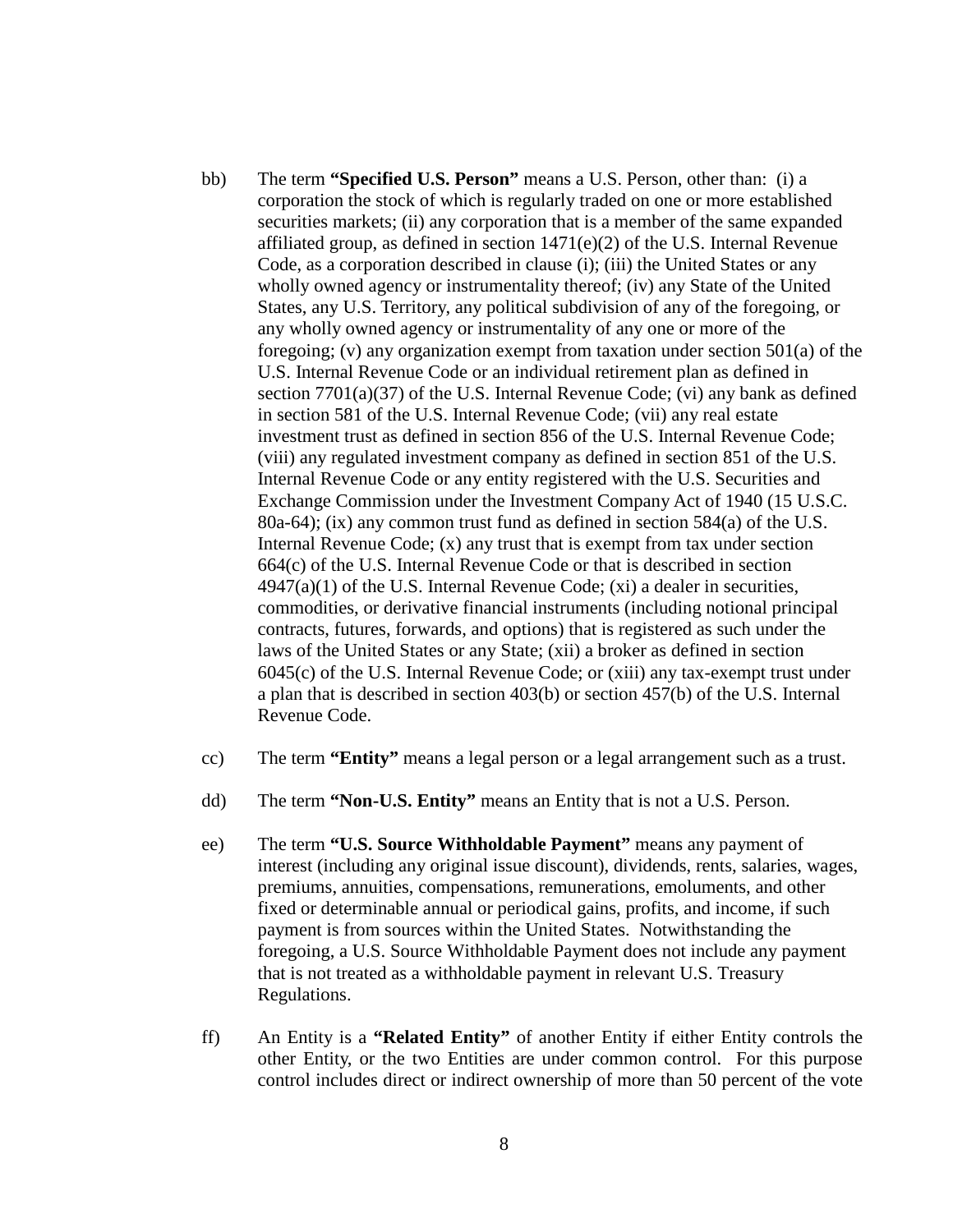or value in an Entity. Notwithstanding the foregoing, the British Virgin Islands may treat an Entity as not a Related Entity of another Entity if the two Entities are not members of the same expanded affiliated group as defined in section 1471(e)(2) of the U.S. Internal Revenue Code.

- gg) The term **"U.S. TIN"** means a U.S. federal taxpayer identifying number.
- hh) The term **"Controlling Persons"** means the natural persons who exercise control over an Entity. In the case of a trust, such term means the settlor, the trustees, the protector (if any), the beneficiaries or class of beneficiaries, and any other natural person exercising ultimate effective control over the trust, and in the case of a legal arrangement other than a trust, such term means persons in equivalent or similar positions. The term "Controlling Persons" shall be interpreted in a manner consistent with the Financial Action Task Force Recommendations.

2. Any term not otherwise defined in this Agreement shall, unless the context otherwise requires or the Competent Authorities agree to a common meaning (as permitted by domestic law), have the meaning that it has at that time under the law of the Party applying this Agreement, any meaning under the applicable tax laws of that Party prevailing over a meaning given to the term under other laws of that Party.

#### **ARTICLE 2**

# **OBLIGATIONS TO OBTAIN AND EXCHANGE INFORMATION WITH RESPECT TO U.S. REPORTABLE ACCOUNTS**

1. Subject to the provisions of Article 3 of this Agreement, the British Virgin Islands shall obtain the information specified in paragraph 2 of this Article with respect to all U.S. Reportable Accounts and shall annually exchange this information with the United States on an automatic basis.

2. The information to be obtained and exchanged with respect to each U.S. Reportable Account of each Reporting British Virgin Islands Financial Institution is:

- a) the name, address, and U.S. TIN of each Specified U.S. Person that is an Account Holder of such account and, in the case of a Non-U.S. Entity that, after application of the due diligence procedures set forth in Annex I, is identified as having one or more Controlling Persons that is a Specified U.S. Person, the name, address, and U.S. TIN (if any) of such entity and each such Specified U.S. Person;
- b) the account number (or functional equivalent in the absence of an account number);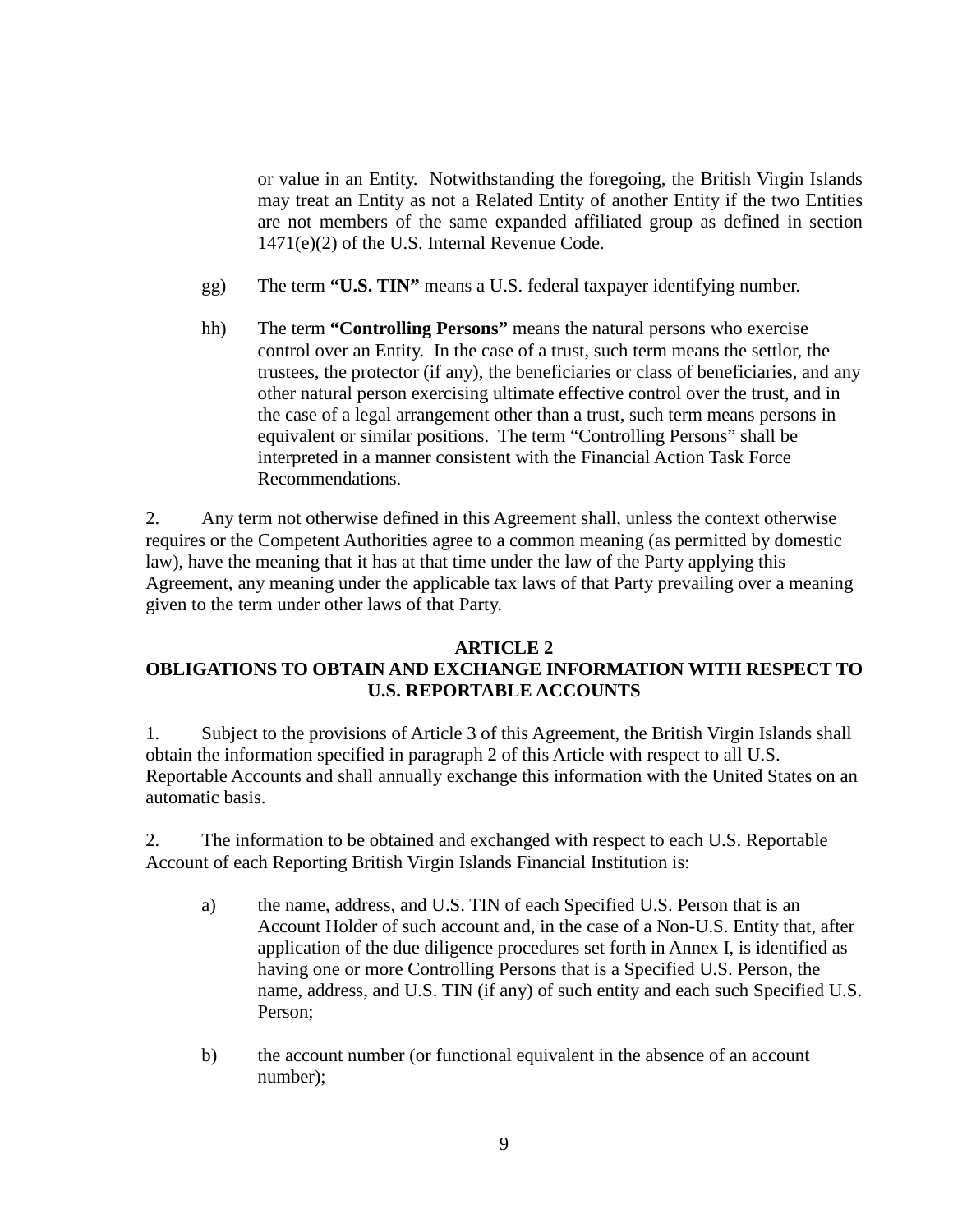- c) the name and identifying number of the Reporting British Virgin Islands Financial Institution;
- d) the account balance or value (including, in the case of a Cash Value Insurance Contract or Annuity Contract, the Cash Value or surrender value) as of the end of the relevant calendar year or other appropriate reporting period or, if the account was closed during such year, immediately before closure;
- e) in the case of any Custodial Account:
	- (1) the total gross amount of interest, the total gross amount of dividends, and the total gross amount of other income generated with respect to the assets held in the account, in each case paid or credited to the account (or with respect to the account) during the calendar year or other appropriate reporting period; and
	- (2) the total gross proceeds from the sale or redemption of property paid or credited to the account during the calendar year or other appropriate reporting period with respect to which the Reporting British Virgin Islands Financial Institution acted as a custodian, broker, nominee, or otherwise as an agent for the Account Holder;
- f) in the case of any Depository Account, the total gross amount of interest paid or credited to the account during the calendar year or other appropriate reporting period; and
- g) in the case of any account not described in subparagraph  $2(e)$  or  $2(f)$  of this Article, the total gross amount paid or credited to the Account Holder with respect to the account during the calendar year or other appropriate reporting period with respect to which the Reporting British Virgin Islands Financial Institution is the obligor or debtor, including the aggregate amount of any redemption payments made to the Account Holder during the calendar year or other appropriate reporting period.

#### **ARTICLE 3 TIME AND MANNER OF EXCHANGE OF INFORMATION**

1. For purposes of the exchange obligation in Article 2 of this Agreement, the amount and characterization of payments made with respect to a U.S. Reportable Account may be determined in accordance with the principles of the laws of the British Virgin Islands.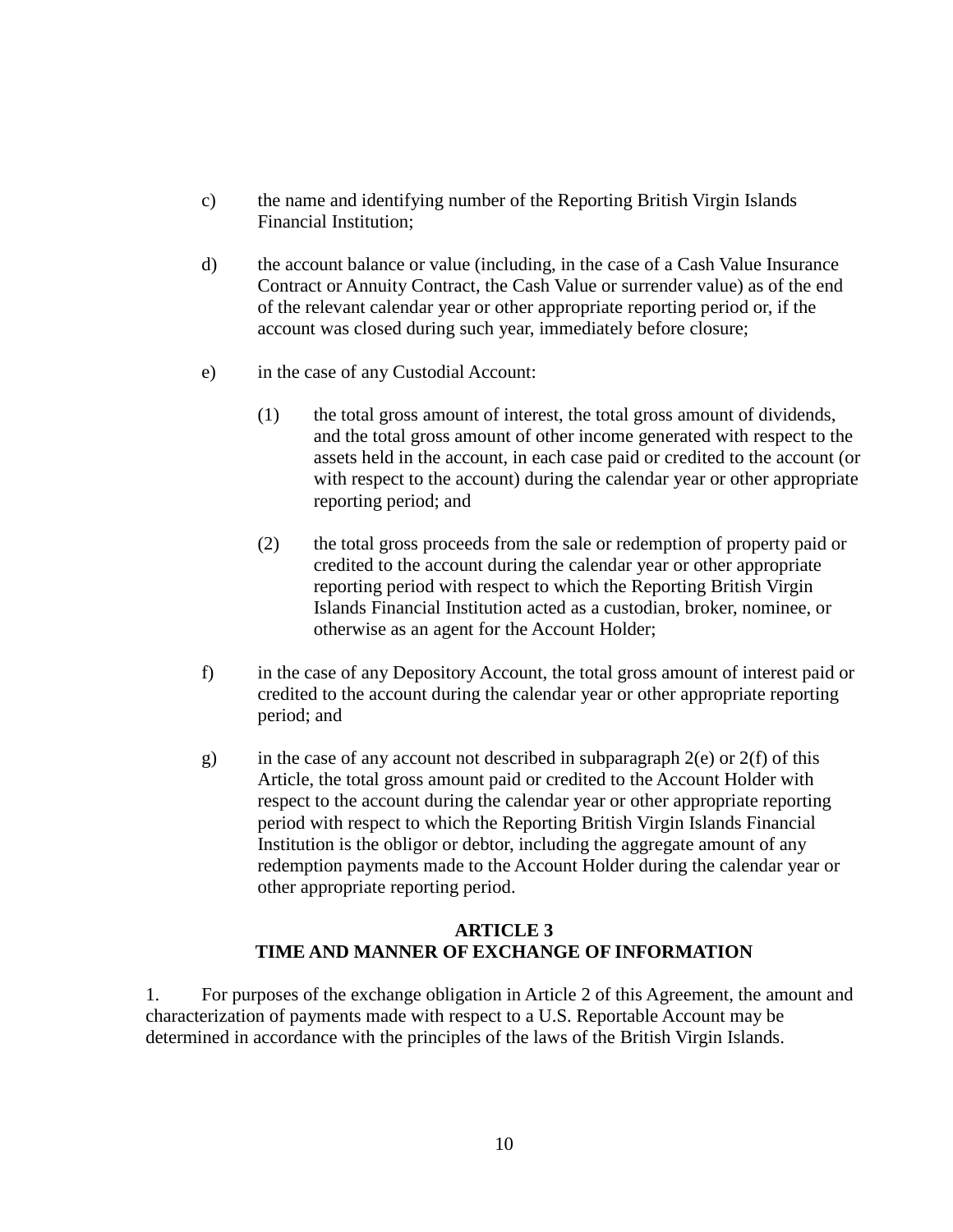2. For purposes of the exchange obligation in Article 2 of this Agreement, the information exchanged shall identify the currency in which each relevant amount is denominated.

3. With respect to paragraph 2 of Article 2 of this Agreement, information is to be obtained and exchanged with respect to 2014 and all subsequent years, except that:

- a) the information to be obtained and exchanged with respect to 2014 is only the information described in subparagraphs 2(a) through 2(d) of Article 2 of this Agreement;
- b) the information to be obtained and exchanged with respect to 2015 is the information described in subparagraphs  $2(a)$  through  $2(g)$  of Article 2 of this Agreement, except for gross proceeds described in subparagraph  $2(e)(2)$  of Article 2 of this Agreement; and
- c) the information to be obtained and exchanged with respect to 2016 and subsequent years is the information described in subparagraphs  $2(a)$  through 2(g) of Article 2 of this Agreement;

4. Notwithstanding paragraph 3 of this Article, with respect to each U.S. Reportable Account maintained by a Reporting British Virgin Islands Financial Institution as of June 30, 2014, and subject to paragraph 2 of Article 6 of this Agreement, the British Virgin Islands is not required to obtain and include in the exchanged information the U.S. TIN of any relevant person if such U.S. TIN is not in the records of the Reporting British Virgin Islands Financial Institution. In such a case, the British Virgin Islands shall obtain and include in the exchanged information the date of birth of the relevant person, if the Reporting British Virgin Islands Financial Institution has such date of birth in its records.

5. Subject to paragraphs 3 and 4 of this Article, the information described in Article 2 of this Agreement shall be exchanged within nine months after the end of the calendar year to which the information relates.

6. The Competent Authorities of the British Virgin Islands and the United States shall enter into an agreement or arrangement under the mutual agreement procedure provided for in Article 8 of this Agreement, which shall:

- a) establish the procedures for the automatic exchange obligations described in Article 2 of this Agreement;
- b) prescribe rules and procedures as may be necessary to implement Article 5 of this Agreement; and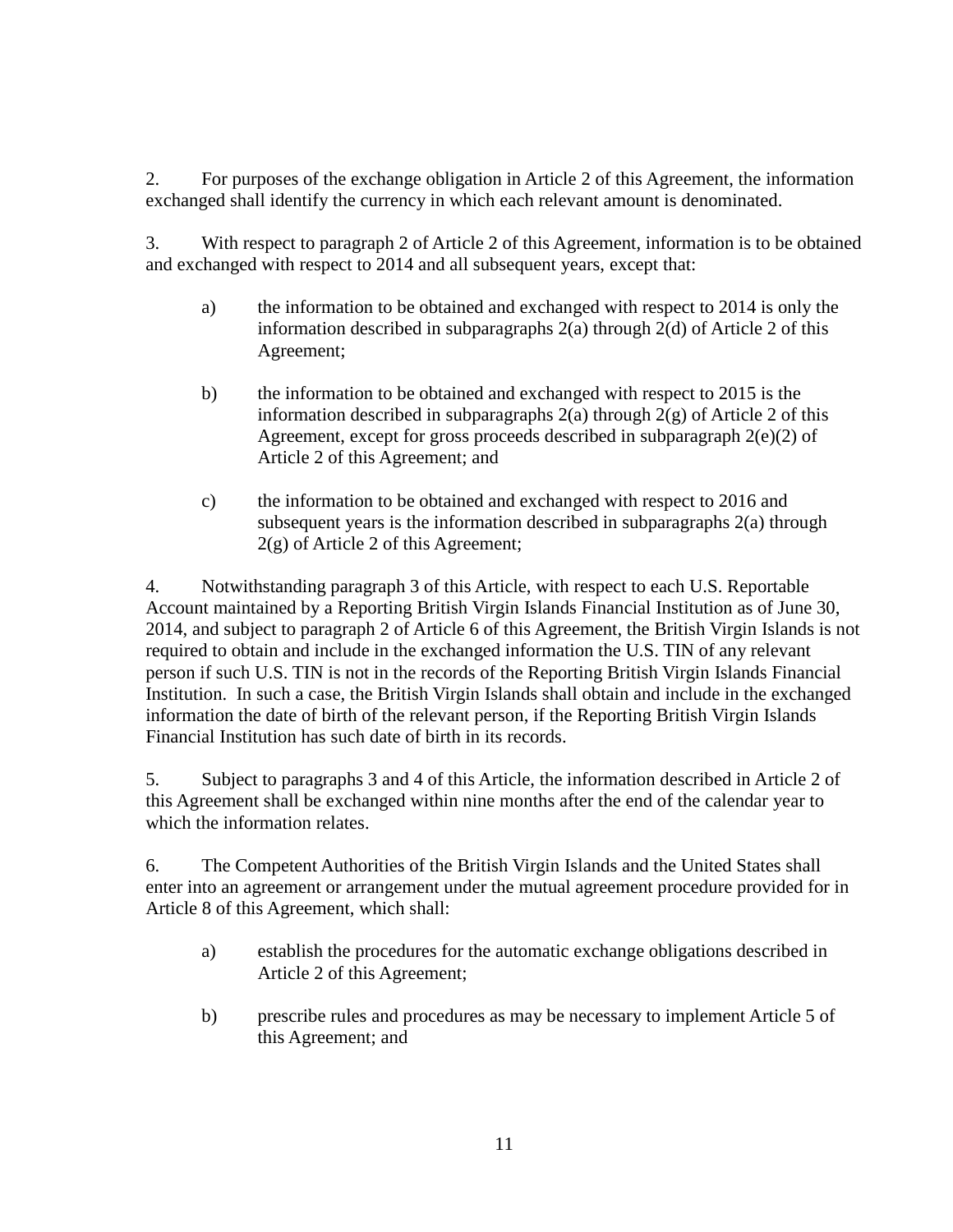c) establish as necessary procedures for the exchange of the information reported under subparagraph 1(b) of Article 4 of this Agreement.

7. All information exchanged shall be subject to the confidentiality and other protections provided for in Article 9 of this Agreement, including the provisions limiting the use of the information exchanged.

## **ARTICLE 4 APPLICATION OF FATCA TO BRITISH VIRGIN ISLANDS FINANCIAL INSTITUTIONS**

1. **Treatment of Reporting British Virgin Islands Financial Institutions.** Each Reporting British Virgin Islands Financial Institution shall be treated as complying with, and not subject to withholding under, section 1471 of the U.S. Internal Revenue Code if the British Virgin Islands complies with its obligations under Articles 2 and 3 of this Agreement with respect to such Reporting British Virgin Islands Financial Institution, and the Reporting British Virgin Islands Financial Institution:

- a) identifies U.S. Reportable Accounts and reports annually to the British Virgin Islands Competent Authority the information required to be reported in paragraph 2 of Article 2 of this Agreement in the time and manner described in Article 3 of this Agreement;
- b) for each of 2015 and 2016, reports annually to the British Virgin Islands Competent Authority the name of each Nonparticipating Financial Institution to which it has made payments and the aggregate amount of such payments;
- c) complies with the applicable registration requirements on the IRS FATCA registration website;
- d) to the extent that a Reporting British Virgin Islands Financial Institution is (i) acting as a qualified intermediary (for purposes of section 1441 of the U.S. Internal Revenue Code) that has elected to assume primary withholding responsibility under chapter 3 of subtitle A of the U.S. Internal Revenue Code, (ii) a foreign partnership that has elected to act as a withholding foreign partnership (for purposes of both sections 1441 and 1471 of the U.S. Internal Revenue Code), or (iii) a foreign trust that has elected to act as a withholding foreign trust (for purposes of both sections 1441 and 1471 of the U.S. Internal Revenue Code), withholds 30 percent of any U.S. Source Withholdable Payment to any Nonparticipating Financial Institution; and
- e) in the case of a Reporting British Virgin Islands Financial Institution that is not described in subparagraph 1(d) of this Article and that makes a payment of, or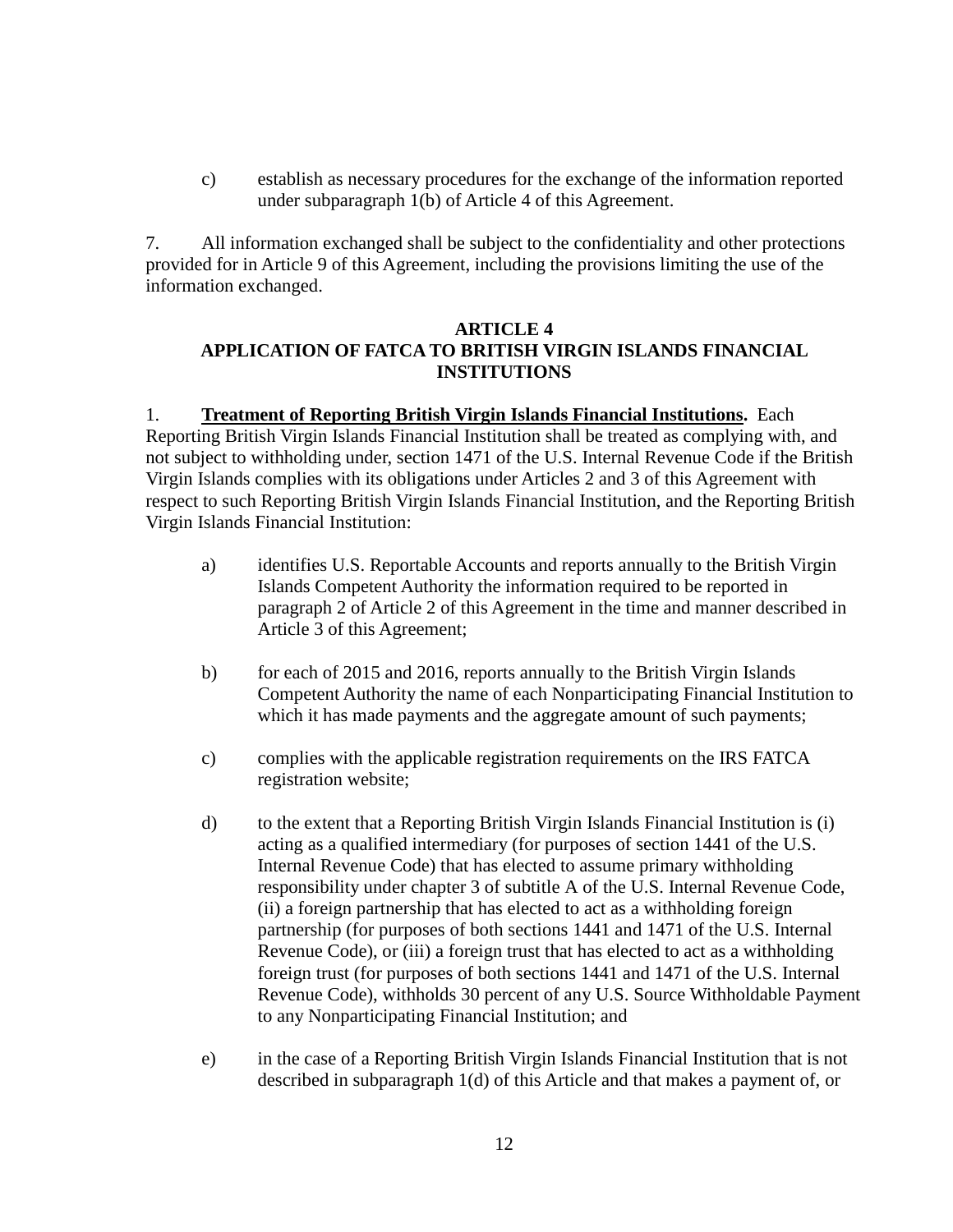acts as an intermediary with respect to, a U.S. Source Withholdable Payment to any Nonparticipating Financial Institution, the Reporting British Virgin Islands Financial Institution provides to any immediate payor of such U.S. Source Withholdable Payment the information required for withholding and reporting to occur with respect to such payment.

Notwithstanding the foregoing, a Reporting British Virgin Islands Financial Institution with respect to which the conditions of this paragraph 1 are not satisfied shall not be subject to withholding under section 1471 of the U.S. Internal Revenue Code unless such Reporting British Virgin Islands Financial Institution is treated by the IRS as a Nonparticipating Financial Institution pursuant to subparagraph 2(b) of Article 5 of this Agreement.

2. **Suspension of Rules Relating to Recalcitrant Accounts.** The United States shall not require a Reporting British Virgin Islands Financial Institution to withhold tax under section 1471 or 1472 of the U.S. Internal Revenue Code with respect to an account held by a recalcitrant account holder (as defined in section 1471(d)(6) of the U.S. Internal Revenue Code), or to close such account, if the U.S. Competent Authority receives the information set forth in paragraph 2 of Article 2 of this Agreement, subject to the provisions of Article 3 of this Agreement, with respect to such account.

3. **Specific Treatment of British Virgin Islands Retirement Plans.** The United States shall treat as deemed-compliant FFIs or exempt beneficial owners, as appropriate, for purposes of sections 1471 and 1472 of the U.S. Internal Revenue Code, British Virgin Islands retirement plans described in Annex II. For this purpose, a British Virgin Islands retirement plan includes an Entity established or located in, and regulated by, the British Virgin Islands, or a predetermined contractual or legal arrangement, operated to provide pension or retirement benefits or earn income for providing such benefits under the laws of the British Virgin Islands and regulated with respect to contributions, distributions, reporting, sponsorship, and taxation.

4. **Identification and Treatment of Other Deemed-Compliant FFIs and Exempt Beneficial Owners.** The United States shall treat each Non-Reporting British Virgin Islands Financial Institution as a deemed-compliant FFI or as an exempt beneficial owner, as appropriate, for purposes of section 1471 of the U.S. Internal Revenue Code.

5. **Special Rules Regarding Related Entities and Branches That Are Nonparticipating Financial Institutions.** If a British Virgin Islands Financial Institution, that otherwise meets the requirements described in paragraph 1 of this Article or is described in paragraph 3 or 4 of this Article, has a Related Entity or branch that operates in a jurisdiction that prevents such Related Entity or branch from fulfilling the requirements of a participating FFI or deemedcompliant FFI for purposes of section 1471 of the U.S. Internal Revenue Code or has a Related Entity or branch that is treated as a Nonparticipating Financial Institution solely due to the expiration of the transitional rule for limited FFIs and limited branches under relevant U.S. Treasury Regulations, such British Virgin Islands Financial Institution shall continue to be in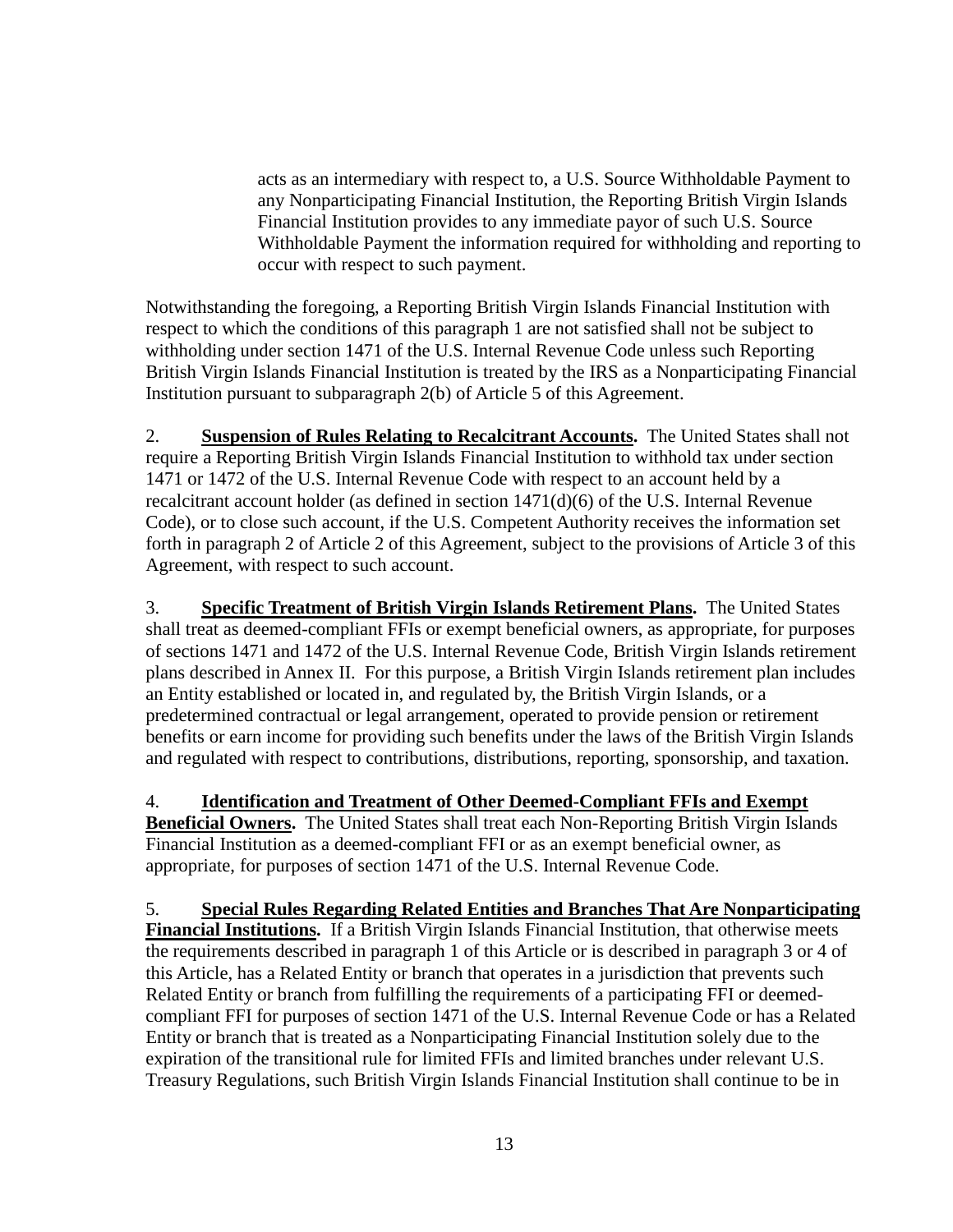compliance with the terms of this Agreement and shall continue to be treated as a deemedcompliant FFI or exempt beneficial owner, as appropriate, for purposes of section 1471 of the U.S. Internal Revenue Code, provided that:

- a) the British Virgin Islands Financial Institution treats each such Related Entity or branch as a separate Nonparticipating Financial Institution for purposes of all the reporting and withholding requirements of this Agreement and each such Related Entity or branch identifies itself to withholding agents as a Nonparticipating Financial Institution;
- b) each such Related Entity or branch identifies its U.S. accounts and reports the information with respect to those accounts as required under section 1471 of the U.S. Internal Revenue Code to the extent permitted under the relevant laws pertaining to the Related Entity or branch; and
- c) such Related Entity or branch does not specifically solicit U.S. accounts held by persons that are not resident in the jurisdiction where such Related Entity or branch is located or accounts held by Nonparticipating Financial Institutions that are not established in the jurisdiction where such Related Entity or branch is located, and such Related Entity or branch is not used by the British Virgin Islands Financial Institution or any other Related Entity to circumvent the obligations under this Agreement or under section 1471 of the U.S. Internal Revenue Code, as appropriate.

6. **Coordination of Timing.** Notwithstanding paragraphs 3 and 5 of Article 3 of this Agreement:

- a) the British Virgin Islands shall not be obligated to obtain and exchange information with respect to a calendar year that is prior to the calendar year with respect to which similar information is required to be reported to the IRS by participating FFIs pursuant to relevant U.S. Treasury Regulations; and
- b) the British Virgin Islands shall not be obligated to begin exchanging information prior to the date by which participating FFIs are required to report similar information to the IRS under relevant U.S. Treasury Regulations.

7. **Coordination of Definitions with U.S. Treasury Regulations.** Notwithstanding Article 1 of this Agreement and the definitions provided in the Annexes to this Agreement, in implementing this Agreement, the British Virgin Islands may use, and may permit the British Virgin Islands Financial Institutions to use, a definition in relevant U.S. Treasury Regulations in lieu of a corresponding definition in this Agreement, provided that such application would not frustrate the purposes of this Agreement.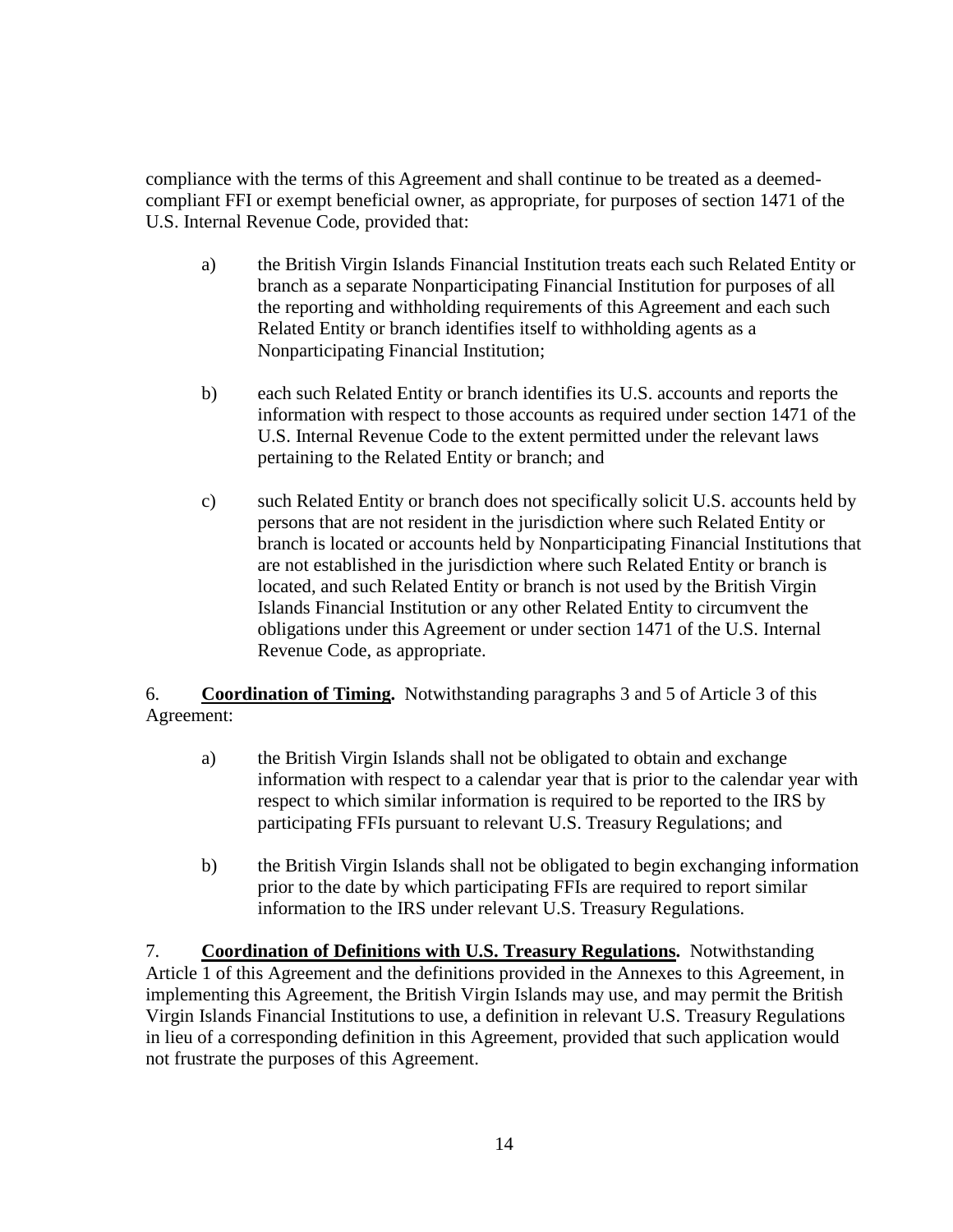## **ARTICLE 5 COLLABORATION ON COMPLIANCE AND ENFORCEMENT**

1. **Minor and Administrative Errors.** Subject to any further terms set forth in a competent authority agreement concluded pursuant to paragraph 6 of Article 3 of this Agreement, the U.S. Competent Authority may make an inquiry directly to a Reporting British Virgin Islands Financial Institution where it has reason to believe that administrative errors or other minor errors may have led to incorrect or incomplete information reporting or resulted in other infringements of this Agreement. The U.S. Competent Authority shall notify the British Virgin Islands Competent Authority when the U.S. Competent Authority makes such an inquiry of a Reporting British Virgin Islands Financial Institution regarding the Reporting British Virgin Islands Financial Institution's compliance with the conditions set forth in this Agreement.

## 2. **Significant Non-Compliance.**

- a) The U.S. Competent Authority shall notify the British Virgin Islands Competent Authority when the U.S. Competent Authority has determined that there is significant non-compliance with the obligations under this Agreement with respect to a Reporting British Virgin Islands Financial Institution. The British Virgin Islands Competent Authority shall apply its domestic law (including applicable penalties) to address the significant non-compliance described in the notice.
- b) If such enforcement actions do not resolve the non-compliance within a period of 18 months after notification of significant non-compliance is first provided by the U.S. Competent Authority, the United States shall treat the Reporting British Virgin Islands Financial Institution as a Nonparticipating Financial Institution pursuant to this subparagraph 2(b).

3. **Reliance on Third Party Service Providers.** The British Virgin Islands may allow Reporting British Virgin Islands Financial Institutions to use third party service providers to fulfill the obligations imposed on such Reporting British Virgin Islands Financial Institutions by the British Virgin Islands, as contemplated in this Agreement, but these obligations shall remain the responsibility of the Reporting British Virgin Islands Financial Institutions.

4. **Prevention of Avoidance.** The British Virgin Islands shall implement as it deems necessary requirements to prevent Financial Institutions from adopting practices intended to circumvent the reporting required under this Agreement.

## **ARTICLE 6**

# **MUTUAL COMMITMENT TO CONTINUE TO ENHANCE THE EFFECTIVENESS OF INFORMATION EXCHANGE AND TRANSPARENCY**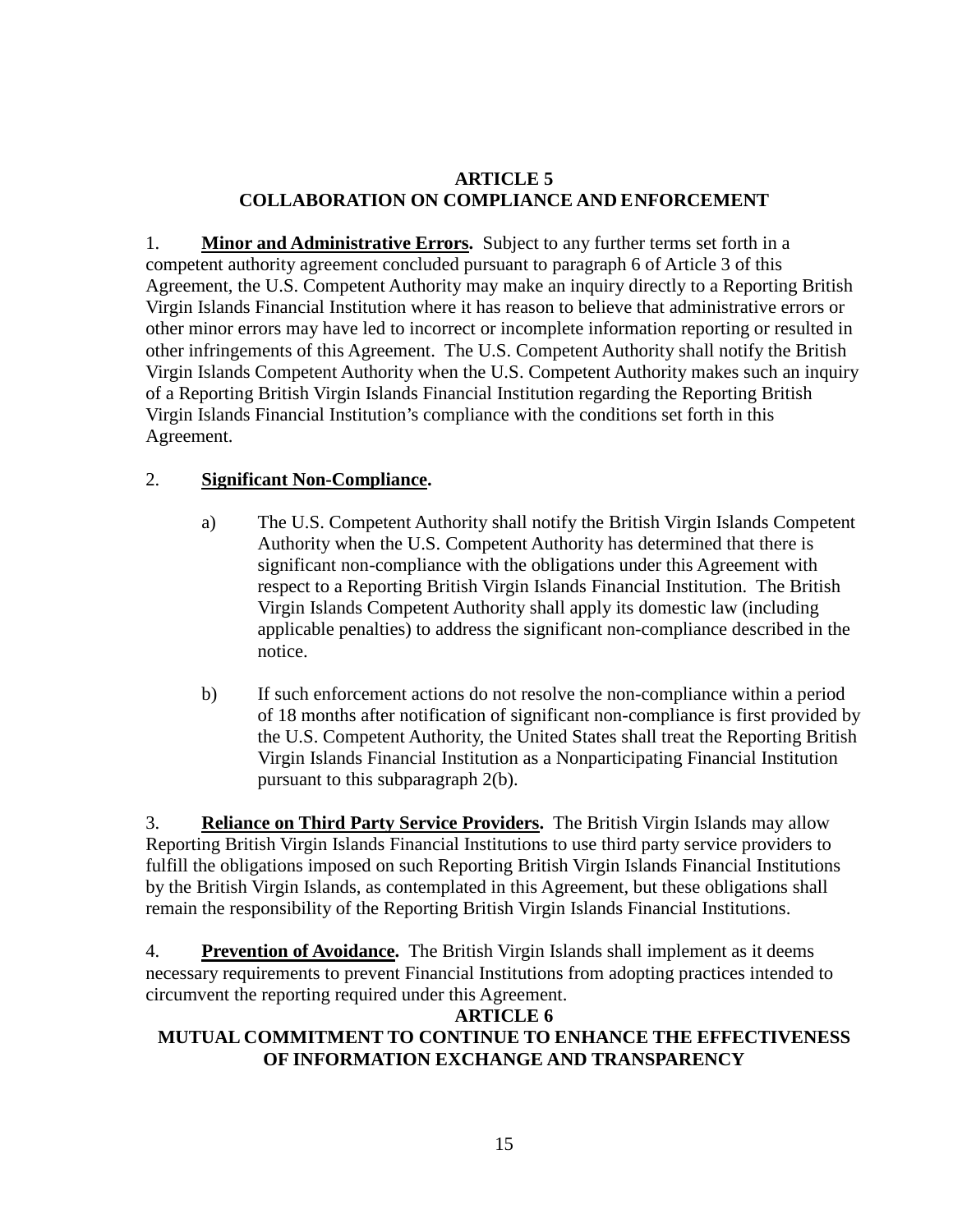1. **Treatment of Passthru Payments and Gross Proceeds.** The Parties are committed to work together to develop a practical and effective alternative approach to achieve the policy objectives of foreign passthru payment and gross proceeds withholding that minimizes burden.

2. **Documentation of Accounts Maintained as of June 30, 2014.** With respect to U.S. Reportable Accounts maintained by a Reporting British Virgin Islands Financial Institution as of June 30, 2014, the British Virgin Islands commits to establish, by January 1, 2017, for reporting with respect to 2017 and subsequent years, rules requiring Reporting British Virgin Islands Financial Institutions to obtain the U.S. TIN of each Specified U.S. Person as required pursuant to subparagraph 2(a) of Article 2 of this Agreement.

## **ARTICLE 7**

# **CONSISTENCY IN THE APPLICATION OF FATCA TO PARTNER JURISDICTIONS**

1. The British Virgin Islands shall be granted the benefit of any more favorable terms under Article 4 or Annex I of this Agreement relating to the application of FATCA to British Virgin Islands Financial Institutions afforded to another Partner Jurisdiction under a signed bilateral agreement pursuant to which the other Partner Jurisdiction commits to undertake the same obligations as the British Virgin Islands described in Articles 2 and 3 of this Agreement, and subject to the same terms and conditions as described therein and in Articles 5, 6, 7, 10 and 11 of this Agreement.

2. The United States shall notify the British Virgin Islands of any such more favorable terms, and such more favorable terms shall apply automatically under this Agreement as if such terms were specified in this Agreement and effective as of the date of the signing of the agreement incorporating the more favorable terms, unless the British Virgin Islands declines in writing the application thereof.

### **ARTICLE 8 MUTUAL AGREEMENT PROCEDURE**

1. Where difficulties or doubts arise between the Parties regarding the implementation, application, or interpretation of this Agreement, the Competent Authorities shall endeavor to resolve the matter by mutual agreement.

2. The Competent Authorities may adopt and implement procedures to facilitate the implementation of this Agreement.

3. The Competent Authorities may communicate with each other directly for purposes of reaching a mutual agreement under this Article.

### **ARTICLE 9 CONFIDENTIALITY**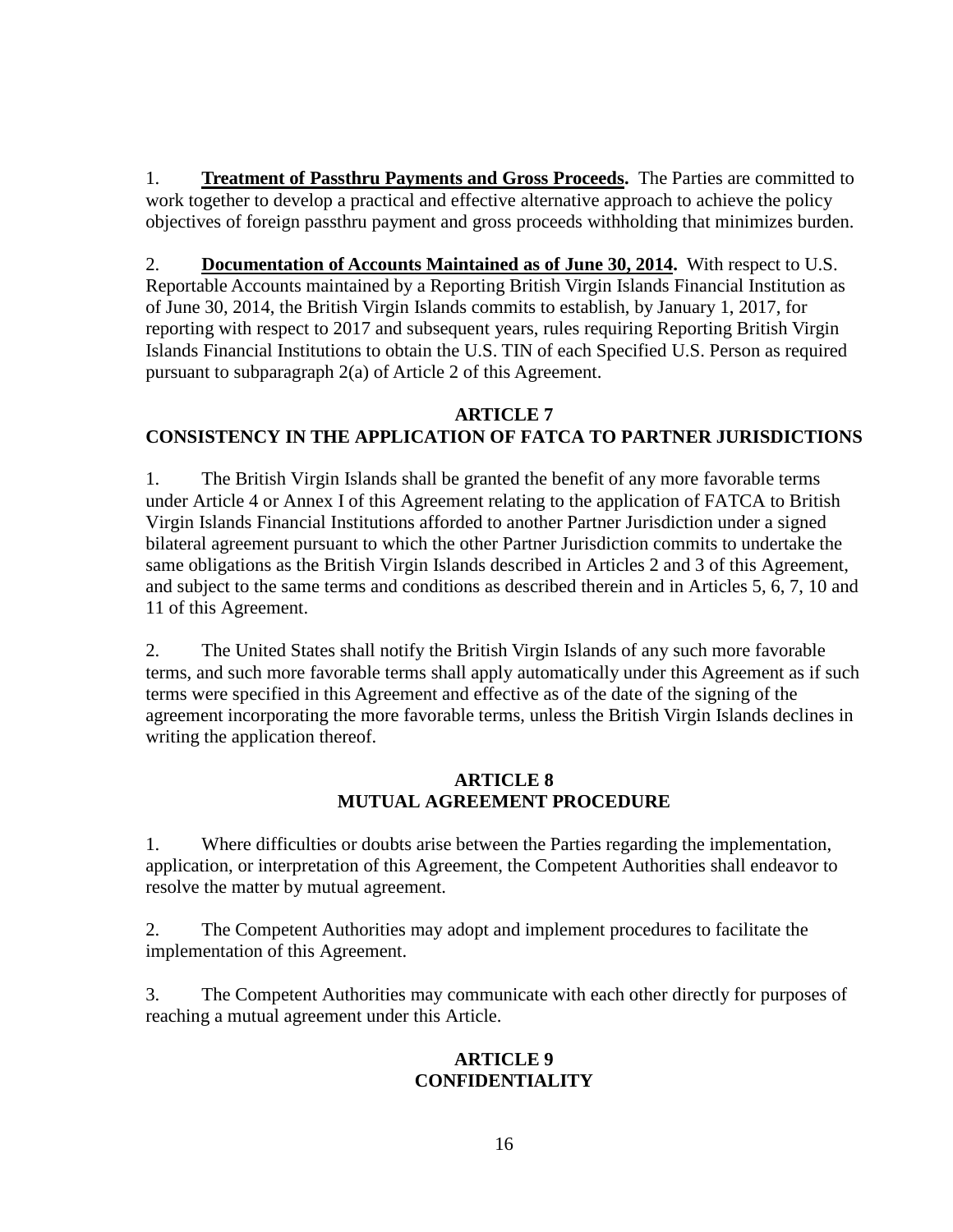1. The British Virgin Islands Competent Authority shall treat any information received from the United States pursuant to Article 5 of this Agreement as confidential and shall only disclose such information as may be necessary to carry out its obligations under this Agreement. Such information may be disclosed in connection with court proceedings or administrative actions related to the performance of the obligations of the British Virgin Islands under this Agreement.

2. Information provided to the U.S. Competent Authority pursuant Articles 2 and 5 of this Agreement shall be treated as confidential and may be disclosed only to persons or authorities (including courts and administrative bodies) of the Government of the United States concerned with the assessment, collection, or administration of, the enforcement or prosecution in respect of, or the determination of appeals in relation to, U.S. federal taxes, or the oversight of such functions. Such persons or authorities shall use such information only for such purposes. Such persons may disclose the information in public court proceedings or in judicial decisions. The information may not be disclosed to any other person, entity, authority, or jurisdiction. Notwithstanding the foregoing, where the British Virgin Islands provides prior, written consent, the information may be used for purposes permitted under the provisions of a mutual legal assistance treaty in force between the Parties that allows for the exchange of tax information.

## **ARTICLE 10 CONSULTATIONS AND AMENDMENTS**

1. In case any difficulties in the implementation of this Agreement arise, either Party may, independently of the mutual agreement procedure described in paragraph 1 of Article 8 of this Agreement, request consultations to develop appropriate measures to ensure the fulfillment of this Agreement.

2. This Agreement may be amended by written mutual agreement of the Parties. Unless otherwise agreed upon, such an amendment shall enter into force through the same procedures as set forth in paragraph 1 of Article 12 of this Agreement.

## **ARTICLE 11 ANNEXES**

The Annexes form an integral part of this Agreement.

#### **ARTICLE 12 TERM OF AGREEMENT**

1. This Agreement shall enter into force on the date of the British Virgin Islands' written notification to the United States that the British Virgin Islands has completed its necessary internal procedures for entry into force of this Agreement.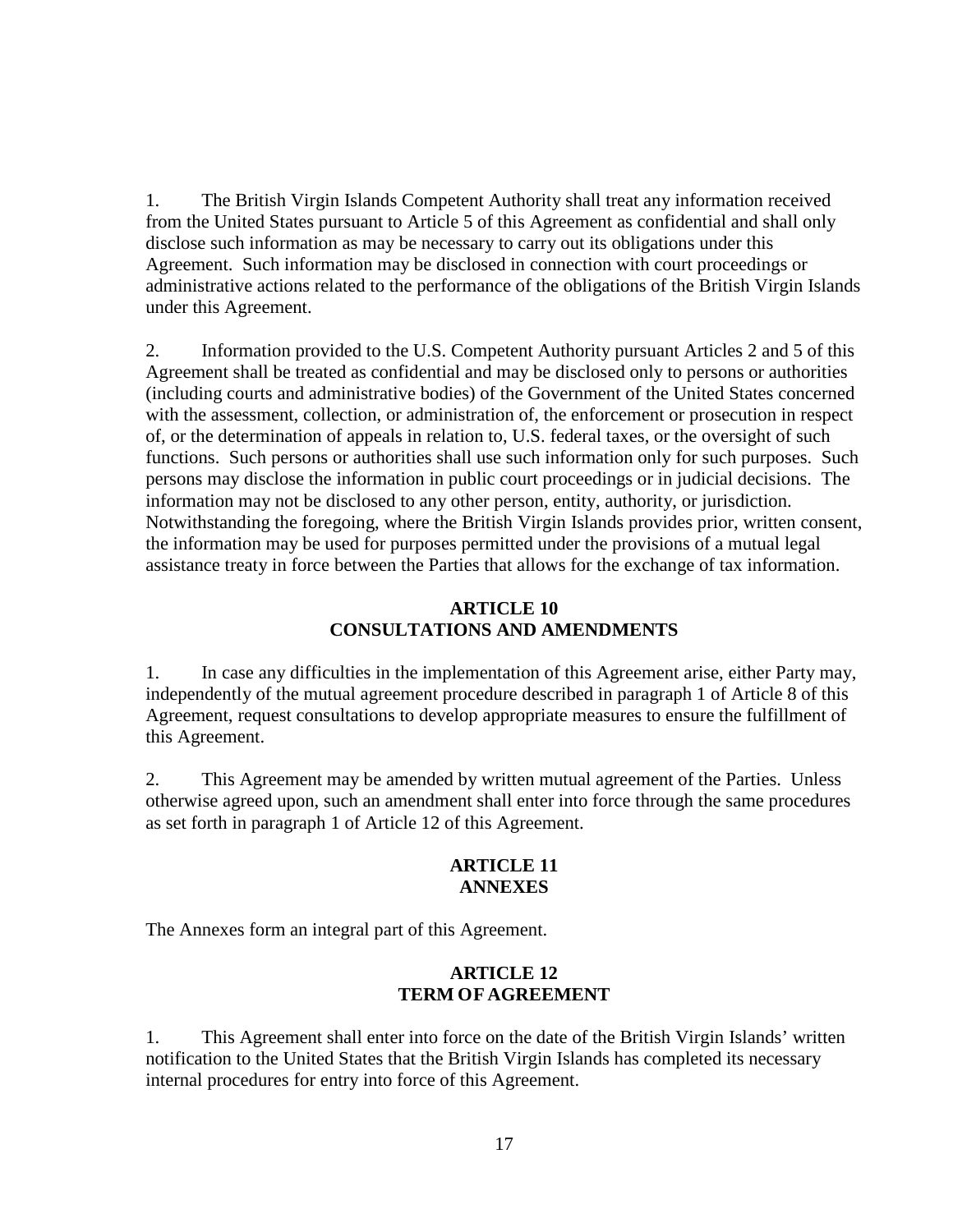2. Either Party may terminate this Agreement by giving notice of termination in writing to the other Party. Such termination shall become effective on the first day of the month following the expiration of a period of 12 months after the date of the notice of termination.

3. The Parties shall, prior to December 31, 2016, consult in good faith to amend this Agreement as necessary to reflect progress on the commitments set forth in Article 6 of this Agreement.

4. If this Agreement is terminated, both Parties shall remain bound by the provisions of Article 9 of this Agreement with respect to any information obtained under this Agreement.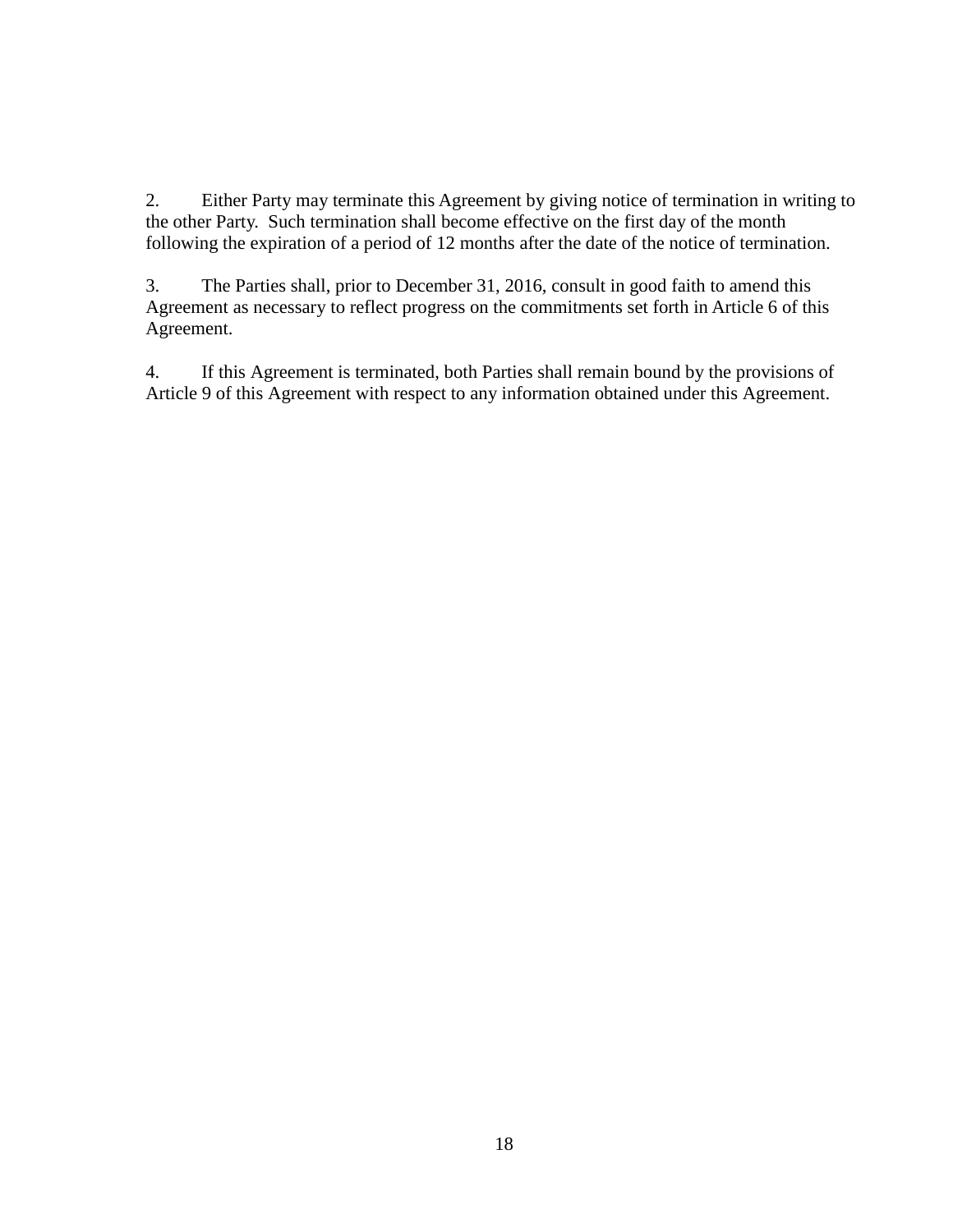In witness whereof, the undersigned, being duly authorized thereto by their respective Governments, have signed this Agreement.

Done at Washington, in duplicate, in the English language, this thirtieth day of June, 2014.

FOR THE GOVERNMENT OF THE UNITED STATES OF AMERICA: FOR THE GOVERNMENT OF THE BRITISH VIRGIN ISLANDS: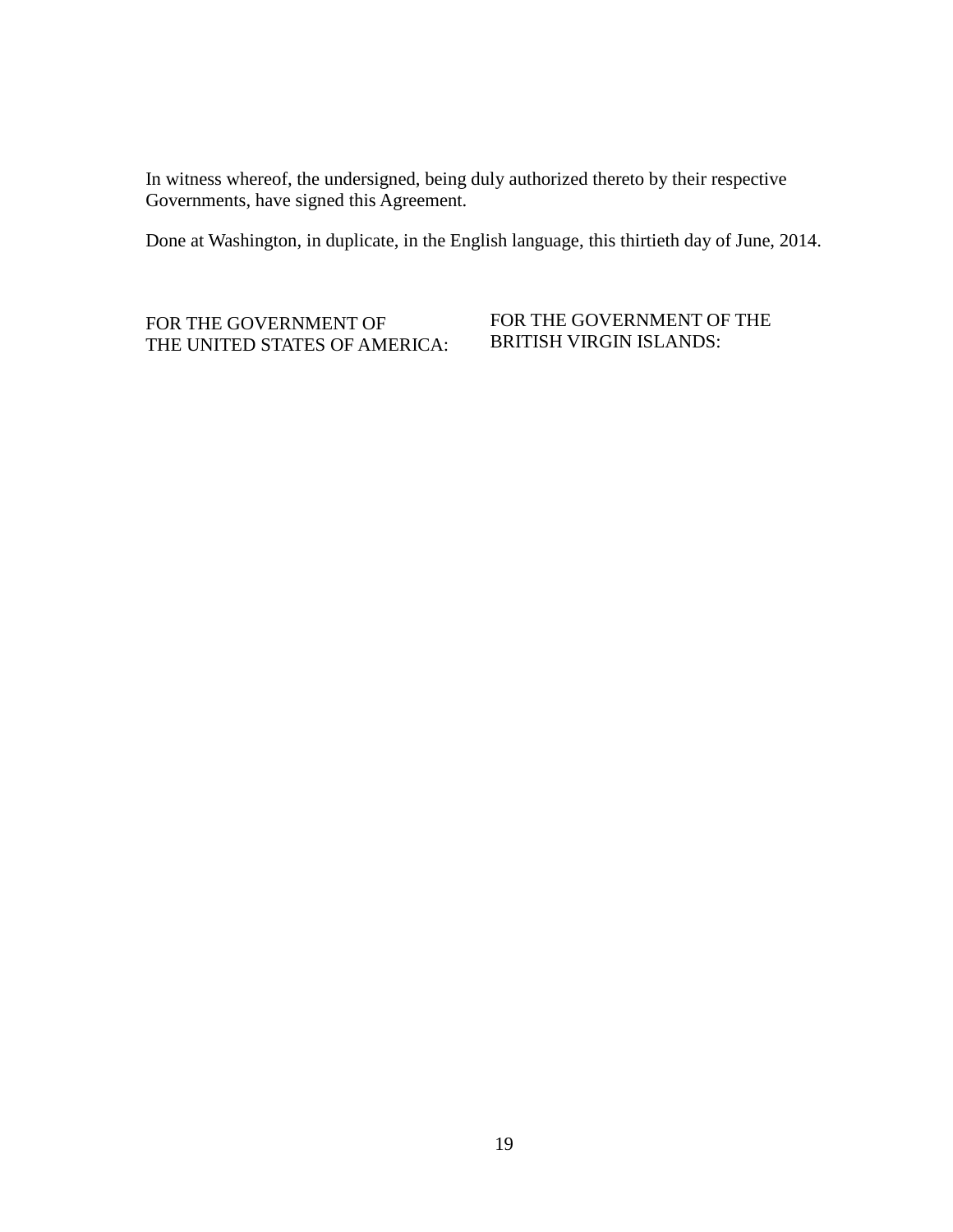### **ANNEX I**

#### **DUE DILIGENCE OBLIGATIONS FOR IDENTIFYING AND REPORTING ON U.S. REPORTABLE ACCOUNTS AND ON PAYMENTS TO CERTAIN NONPARTICIPATING FINANCIAL INSTITUTIONS**

### I. **General.**

A. The British Virgin Islands shall require that Reporting British Virgin Islands Financial Institutions apply the due diligence procedures contained in this Annex I to identify U.S. Reportable Accounts and accounts held by Nonparticipating Financial Institutions.

B. For purposes of the Agreement,

1. All dollar amounts are in U.S. dollars and shall be read to include the equivalent in other currencies.

2. Except as otherwise provided herein, the balance or value of an account shall be determined as of the last day of the calendar year or other appropriate reporting period.

3. Where a balance or value threshold is to be determined as of June 30, 2014 under this Annex I, the relevant balance or value shall be determined as of that day or the last day of the reporting period ending immediately before June 30, 2014, and where a balance or value threshold is to be determined as of the last day of a calendar year under this Annex I, the relevant balance or value shall be determined as of the last day of the calendar year or appropriate reporting period.

4. Subject to subparagraph E(1) of section II of this Annex I, an account shall be treated as a U.S. Reportable Account beginning as of the date it is identified as such pursuant to the due diligence procedures in this Annex I.

5. Unless otherwise provided, information with respect to a U.S. Reportable Account shall be reported annually in the calendar year following the year to which the information relates.

C. As an alternative to the procedures described in each section of this Annex I, the British Virgin Islands may permit Reporting British Virgin Islands Financial Institutions to rely on the procedures described in relevant U.S. Treasury Regulations to establish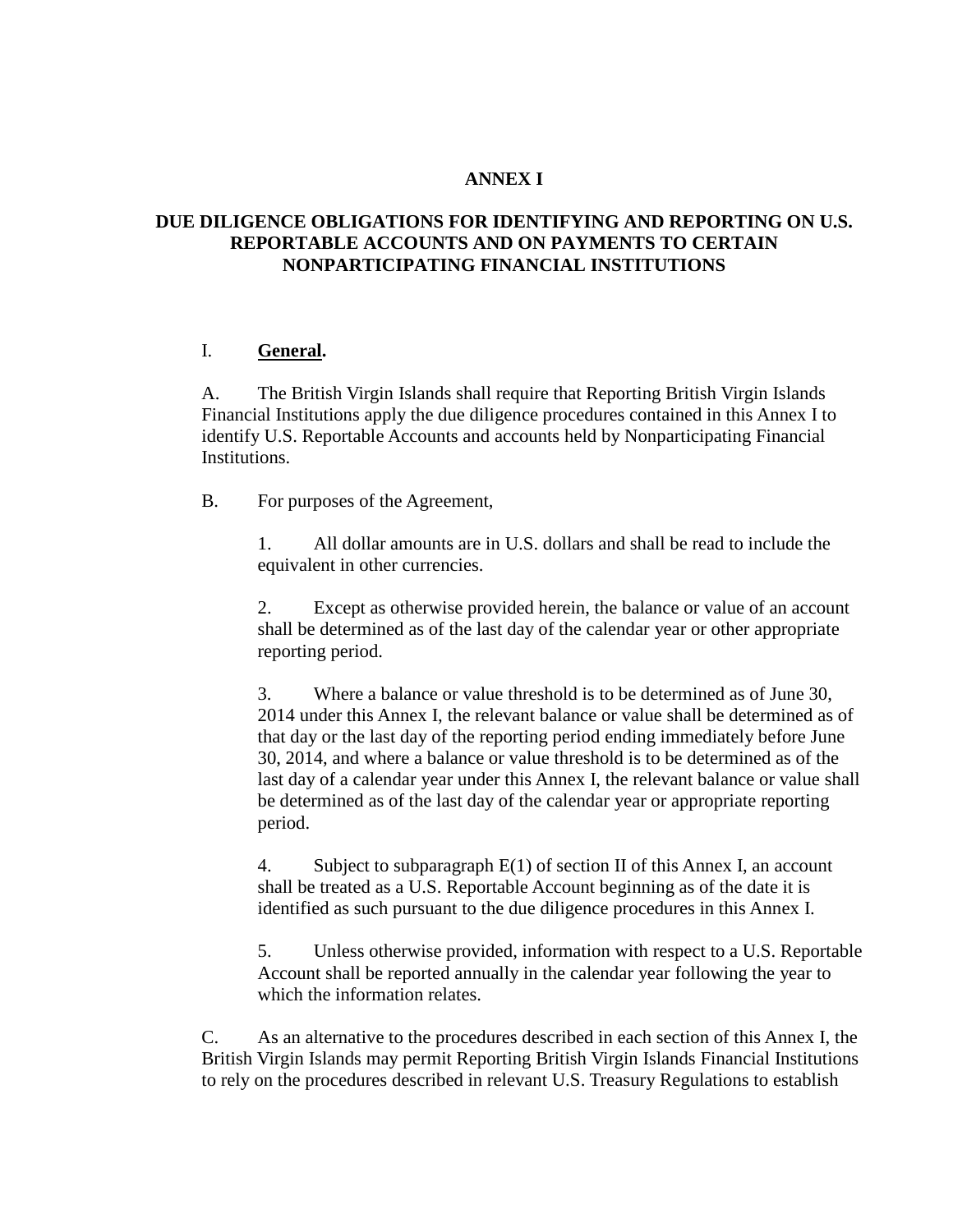whether an account is a U.S. Reportable Account or an account held by a Nonparticipating Financial Institution. The British Virgin Islands may permit Reporting British Virgin Islands Financial Institutions to make such election separately for each section of this Annex I either with respect to all relevant Financial Accounts or, separately, with respect to any clearly identified group of such accounts (such as by line of business or the location of where the account is maintained).

II. **Preexisting Individual Accounts.** The following rules and procedures apply for purposes of identifying U.S. Reportable Accounts among Preexisting Accounts held by individuals ("Preexisting Individual Accounts").

A. **Accounts Not Required to Be Reviewed, Identified, or Reported.** Unless the Reporting British Virgin Islands Financial Institution elects otherwise, either with respect to all Preexisting Individual Accounts or, separately, with respect to any clearly identified group of such accounts, where the implementing rules in the British Virgin Islands provide for such an election, the following Preexisting Individual Accounts are not required to be reviewed, identified, or reported as U.S. Reportable Accounts:

1. Subject to subparagraph E(2) of this section, a Preexisting Individual Account with a balance or value that does not exceed \$50,000 as of June 30, 2014.

2. Subject to subparagraph E(2) of this section, a Preexisting Individual Account that is a Cash Value Insurance Contract or an Annuity Contract with a balance or value of \$250,000 or less as of June 30, 2014.

3. A Preexisting Individual Account that is a Cash Value Insurance Contract or an Annuity Contract, provided the law or regulations of the British Virgin Islands or the United States effectively prevent the sale of such a Cash Value Insurance Contract or an Annuity Contract to U.S. residents (*e.g.*, if the relevant Financial Institution does not have the required registration under U.S. law, and the law of the British Virgin Islands requires reporting or withholding with respect to insurance products held by residents of the British Virgin Islands).

4. A Depository Account with a balance of \$50,000 or less.

## B. **Review Procedures for Preexisting Individual Accounts With a Balance or Value as of June 30, 2014, that Exceeds \$50,000 (\$250,000 for a Cash Value Insurance Contract or Annuity Contract), But Does Not Exceed \$1,000,000 ("Lower Value Accounts").**

1. **Electronic Record Search.** The Reporting British Virgin Islands Financial Institution must review electronically searchable data maintained by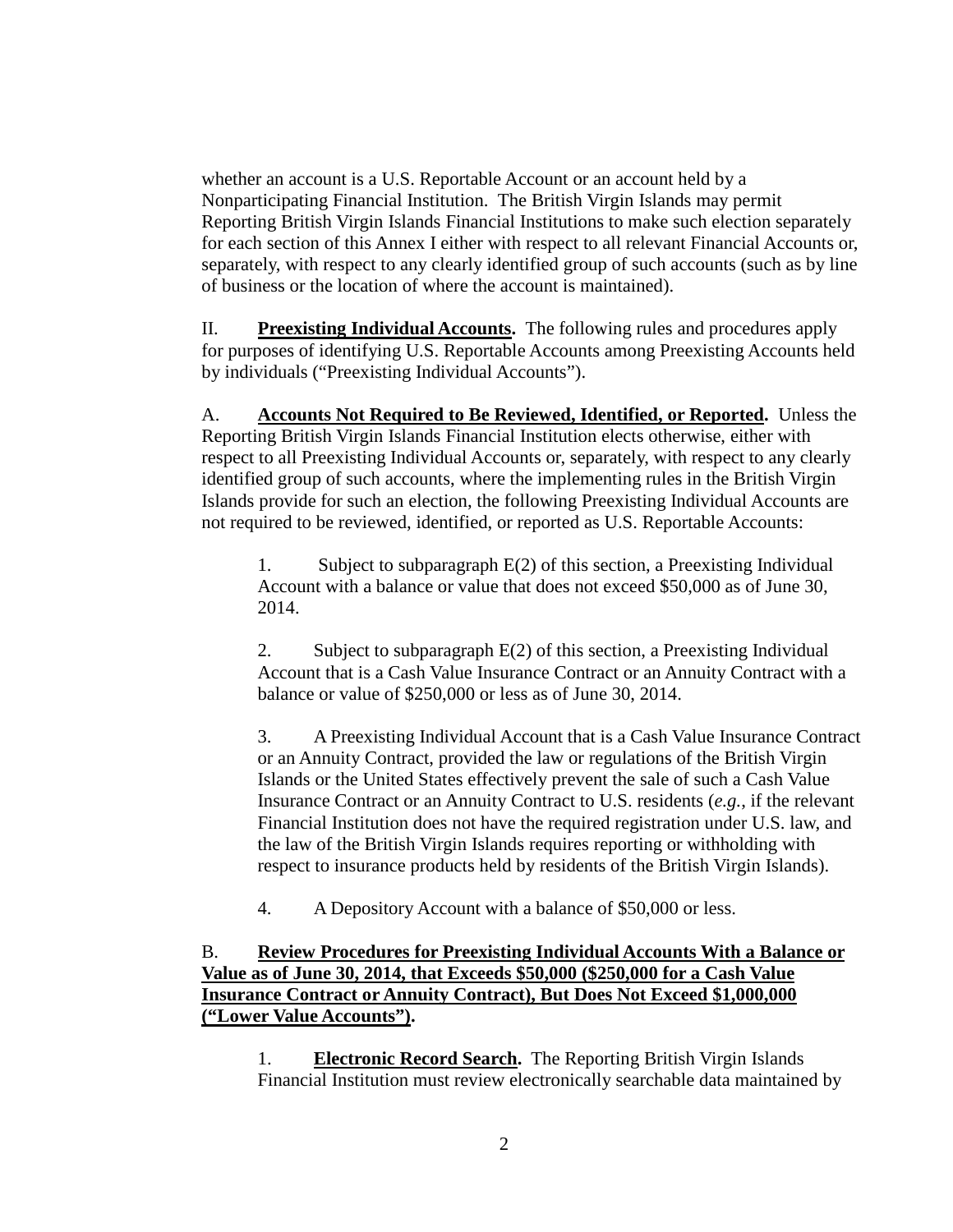the Reporting British Virgin Islands Financial Institution for any of the following U.S. indicia:

a) Identification of the Account Holder as a U.S. citizen or resident;

b) Unambiguous indication of a U.S. place of birth;

c) Current U.S. mailing or residence address (including a U.S. post office box);

d) Current U.S. telephone number;

e) Standing instructions to transfer funds to an account maintained in the United States;

f) Currently effective power of attorney or signatory authority granted to a person with a U.S. address; or

g) An "in-care-of" or "hold mail" address that is the *sole* address the Reporting British Virgin Islands Financial Institution has on file for the Account Holder. In the case of a Preexisting Individual Account that is a Lower Value Account, an "in-care-of" address outside the United States or "hold mail" address shall not be treated as U.S. indicia.

2. If none of the U.S. indicia listed in subparagraph B(1) of this section are discovered in the electronic search, then no further action is required until there is a change in circumstances that results in one or more U.S. indicia being associated with the account, or the account becomes a High Value Account described in paragraph D of this section.

3. If any of the U.S. indicia listed in subparagraph B(1) of this section are discovered in the electronic search, or if there is a change in circumstances that results in one or more U.S. indicia being associated with the account, then the Reporting British Virgin Islands Financial Institution must treat the account as a U.S. Reportable Account unless it elects to apply subparagraph B(4) of this section and one of the exceptions in such subparagraph applies with respect to that account.

4. Notwithstanding a finding of U.S. indicia under subparagraph B(1) of this section, a Reporting British Virgin Islands Financial Institution is not required to treat an account as a U.S. Reportable Account if: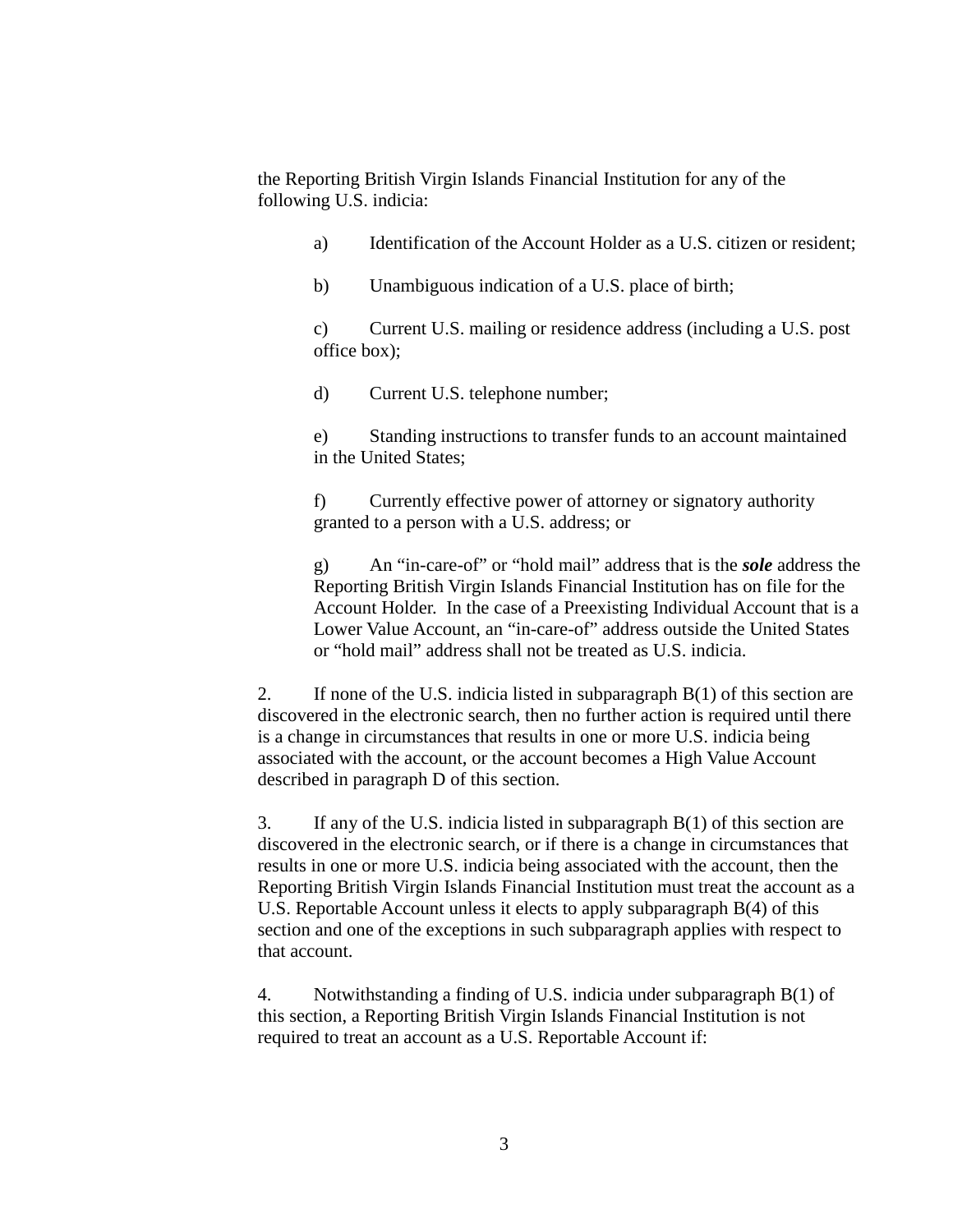a) Where the Account Holder information unambiguously indicates a *U.S. place of birth*, the Reporting British Virgin Islands Financial Institution obtains, or has previously reviewed and maintains a record of:

> (1) A self-certification that the Account Holder is neither a U.S. citizen nor a U.S. resident for tax purposes (which may be on an IRS Form W-8 or other similar agreed form);

(2) A non-U.S. passport or other government-issued identification evidencing the Account Holder's citizenship or nationality in a country other than the United States; *and*

(3) A copy of the Account Holder's Certificate of Loss of Nationality of the United States or a reasonable explanation of:

> (a) The reason the Account Holder does not have such a certificate despite relinquishing U.S. citizenship; *or*

> (b) The reason the Account Holder did not obtain U.S. citizenship at birth.

b) Where the Account Holder information contains a *current U.S. mailing or residence address, or one or more U.S. telephone numbers that are the only telephone numbers associated with the account*, the Reporting British Virgin Islands Financial Institution obtains, or has previously reviewed and maintains a record of:

> (1) A self-certification that the Account Holder is neither a U.S. citizen nor a U.S. resident for tax purposes (which may be on an IRS Form W-8 or other similar agreed form); *and*

(2) Documentary evidence, as defined in paragraph D of section VI of this Annex I, establishing the Account Holder's non-U.S. status.

c) Where the Account Holder information contains *standing instructions to transfer funds to an account maintained in the United States*, the Reporting British Virgin Islands Financial Institution obtains, or has previously reviewed and maintains a record of:

> (1) A self-certification that the Account Holder is neither a U.S. citizen nor a U.S. resident for tax purposes (which may be on an IRS Form W-8 or other similar agreed form); *and*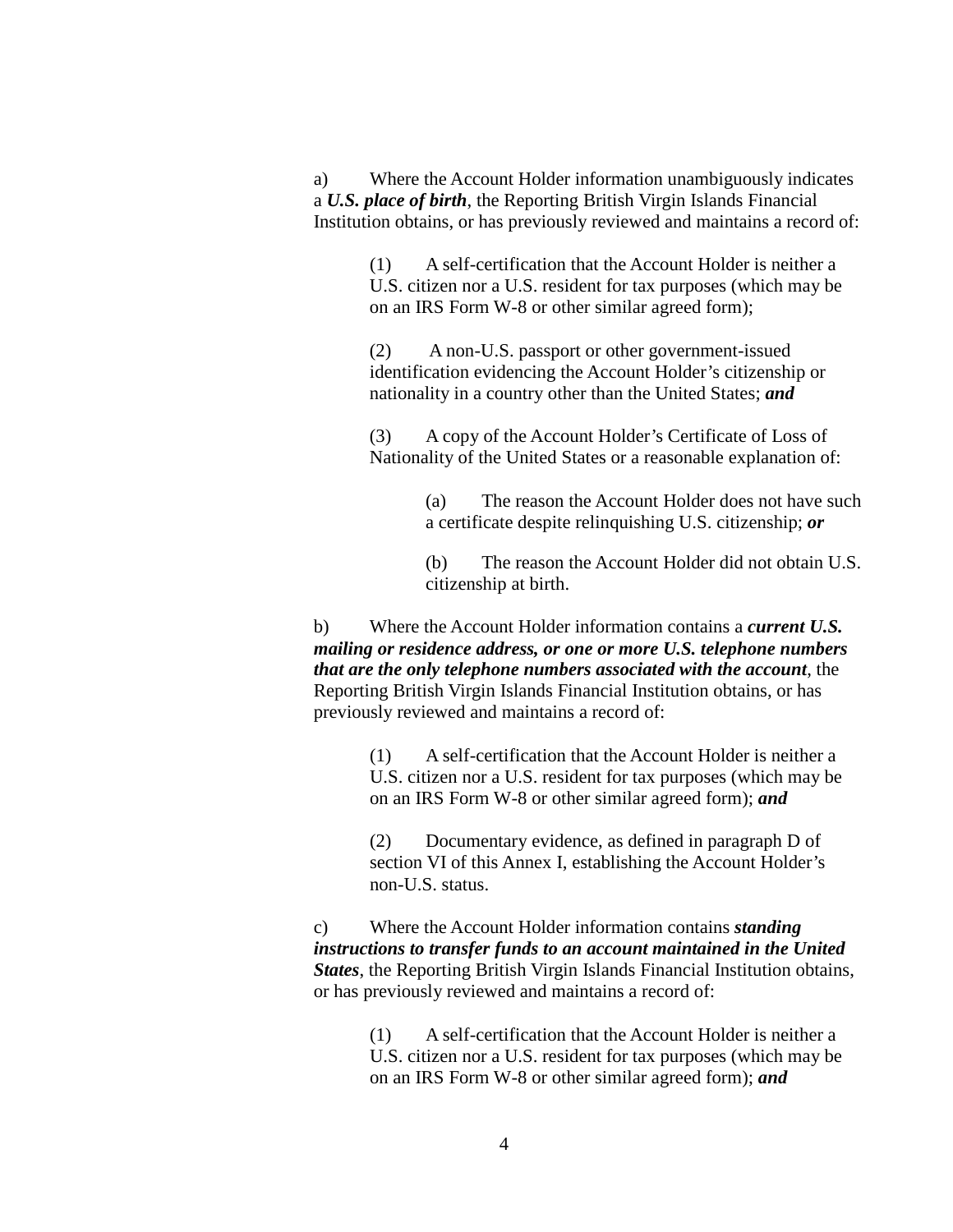(2) Documentary evidence, as defined in paragraph D of section VI of this Annex I, establishing the Account Holder's non-U.S. status.

d) Where the Account Holder information contains *a currently effective power of attorney or signatory authority granted to a person with a U.S. address, has an "in-care-of" address or "hold mail" address that is the sole address identified for the Account Holder, or has one or more U.S. telephone numbers (if a non-U.S. telephone number is also associated with the account)*, the Reporting British Virgin Islands Financial Institution obtains, or has previously reviewed and maintains a record of:

> (1) A self-certification that the Account Holder is neither a U.S. citizen nor a U.S. resident for tax purposes (which may be on an IRS Form W-8 or other similar agreed form); *or*

(2) Documentary evidence, as defined in paragraph D of section VI of this Annex I, establishing the Account Holder's non-U.S. status.

## C. **Additional Procedures Applicable to Preexisting Individual Accounts That Are Lower Value Accounts.**

1. Review of Preexisting Individual Accounts that are Lower Value Accounts for U.S. indicia must be completed by June 30, 2016.

2. If there is a change of circumstances with respect to a Preexisting Individual Account that is a Lower Value Account that results in one or more U.S. indicia described in subparagraph B(1) of this section being associated with the account, then the Reporting British Virgin Islands Financial Institution must treat the account as a U.S. Reportable Account unless subparagraph B(4) of this section applies.

3. Except for Depository Accounts described in subparagraph A(4) of this section, any Preexisting Individual Account that has been identified as a U.S. Reportable Account under this section shall be treated as a U.S. Reportable Account in all subsequent years, unless the Account Holder ceases to be a Specified U.S. Person.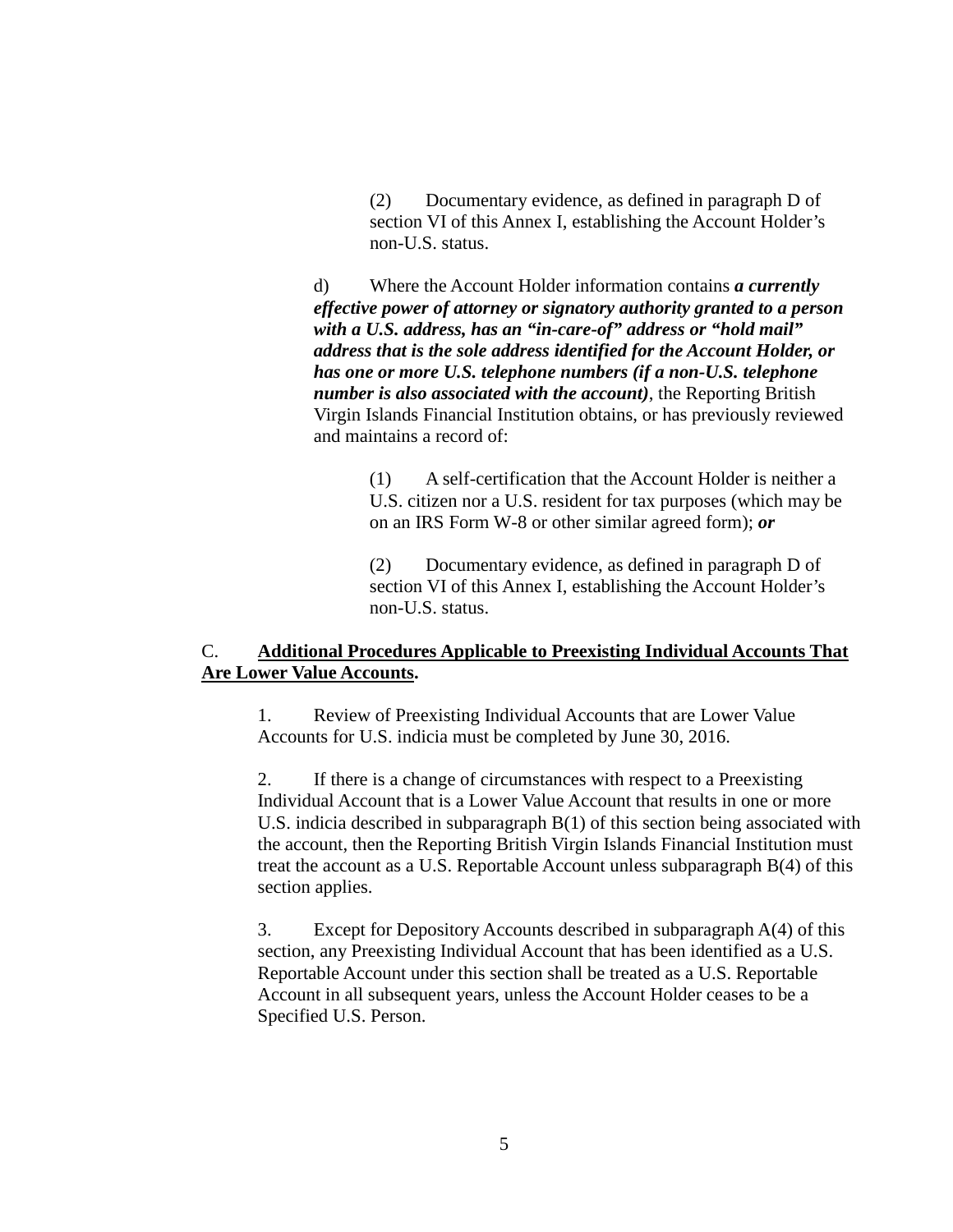## D. **Enhanced Review Procedures for Preexisting Individual Accounts With a Balance or Value That Exceeds \$1,000,000 as of June 30, 2014, or December 31 of 2015 or Any Subsequent Year ("High Value Accounts").**

1. **Electronic Record Search.** The Reporting British Virgin Islands Financial Institution must review electronically searchable data maintained by the Reporting British Virgin Islands Financial Institution for any of the U.S. indicia described in subparagraph B(1) of this section.

2. **Paper Record Search.** If the Reporting British Virgin Islands Financial Institution's electronically searchable databases include fields for, and capture all of the information described in, subparagraph  $D(3)$  of this section, then no further paper record search is required. If the electronic databases do not capture all of this information, then with respect to a High Value Account, the Reporting British Virgin Islands Financial Institution must also review the current customer master file and, to the extent not contained in the current customer master file, the following documents associated with the account and obtained by the Reporting British Virgin Islands Financial Institution within the last five years for any of the U.S. indicia described in subparagraph B(1) of this section:

a) The most recent documentary evidence collected with respect to the account;

b) The most recent account opening contract or documentation;

c) The most recent documentation obtained by the Reporting British Virgin Islands Financial Institution pursuant to AML/KYC Procedures or for other regulatory purposes;

d) Any power of attorney or signature authority forms currently in effect; and

e) Any standing instructions to transfer funds currently in effect.

#### 3. **Exception Where Databases Contain Sufficient Information.** A

Reporting British Virgin Islands Financial Institution is not required to perform the paper record search described in subparagraph D(2) of this section if the Reporting British Virgin Islands Financial Institution's electronically searchable information includes the following:

a) The Account Holder's nationality or residence status;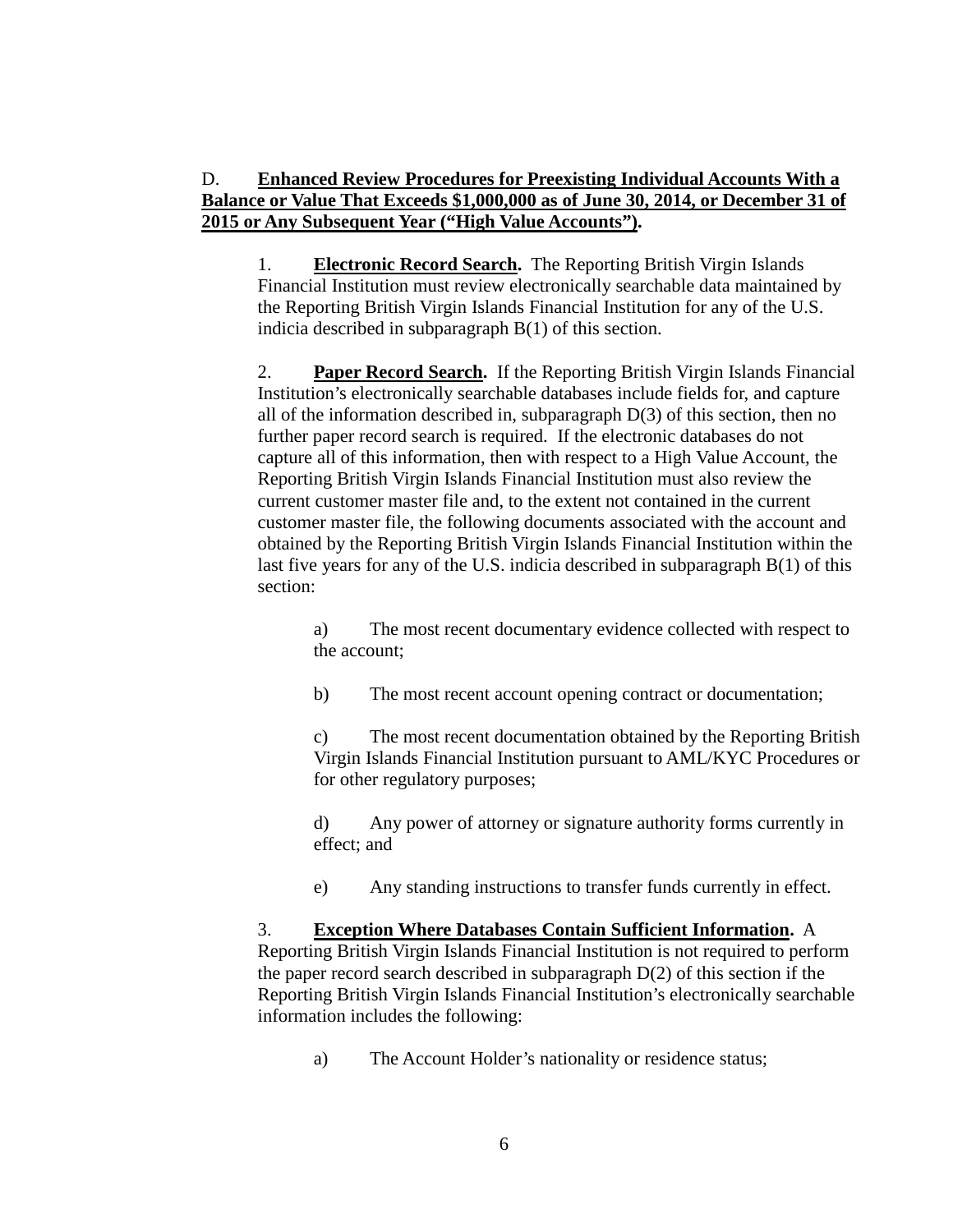b) The Account Holder's residence address and mailing address currently on file with the Reporting British Virgin Islands Financial Institution;

c) The Account Holder's telephone number(s) currently on file, if any, with the Reporting British Virgin Islands Financial Institution;

d) Whether there are standing instructions to transfer funds in the account to another account (including an account at another branch of the Reporting British Virgin Islands Financial Institution or another Financial Institution);

e) Whether there is a current "in-care-of" address or "hold mail" address for the Account Holder; *and*

f) Whether there is any power of attorney or signatory authority for the account.

4. **Relationship Manager Inquiry for Actual Knowledge.** In addition to the electronic and paper record searches described above, the Reporting British Virgin Islands Financial Institution must treat as a U.S. Reportable Account any High Value Account assigned to a relationship manager (including any Financial Accounts aggregated with such High Value Account) if the relationship manager has actual knowledge that the Account Holder is a Specified U.S. Person.

### 5. **Effect of Finding U.S. Indicia.**

a) If none of the U.S. indicia listed in subparagraph B(1) of this section are discovered in the enhanced review of High Value Accounts described above, and the account is not identified as held by a Specified U.S. Person in subparagraph D(4) of this section, then no further action is required until there is a change in circumstances that results in one or more U.S. indicia being associated with the account.

b) If any of the U.S. indicia listed in subparagraph B(1) of this section are discovered in the enhanced review of High Value Accounts described above, or if there is a subsequent change in circumstances that results in one or more U.S. indicia being associated with the account, then the Reporting British Virgin Islands Financial Institution must treat the account as a U.S. Reportable Account unless it elects to apply subparagraph B(4) of this section and one of the exceptions in such subparagraph applies with respect to that account.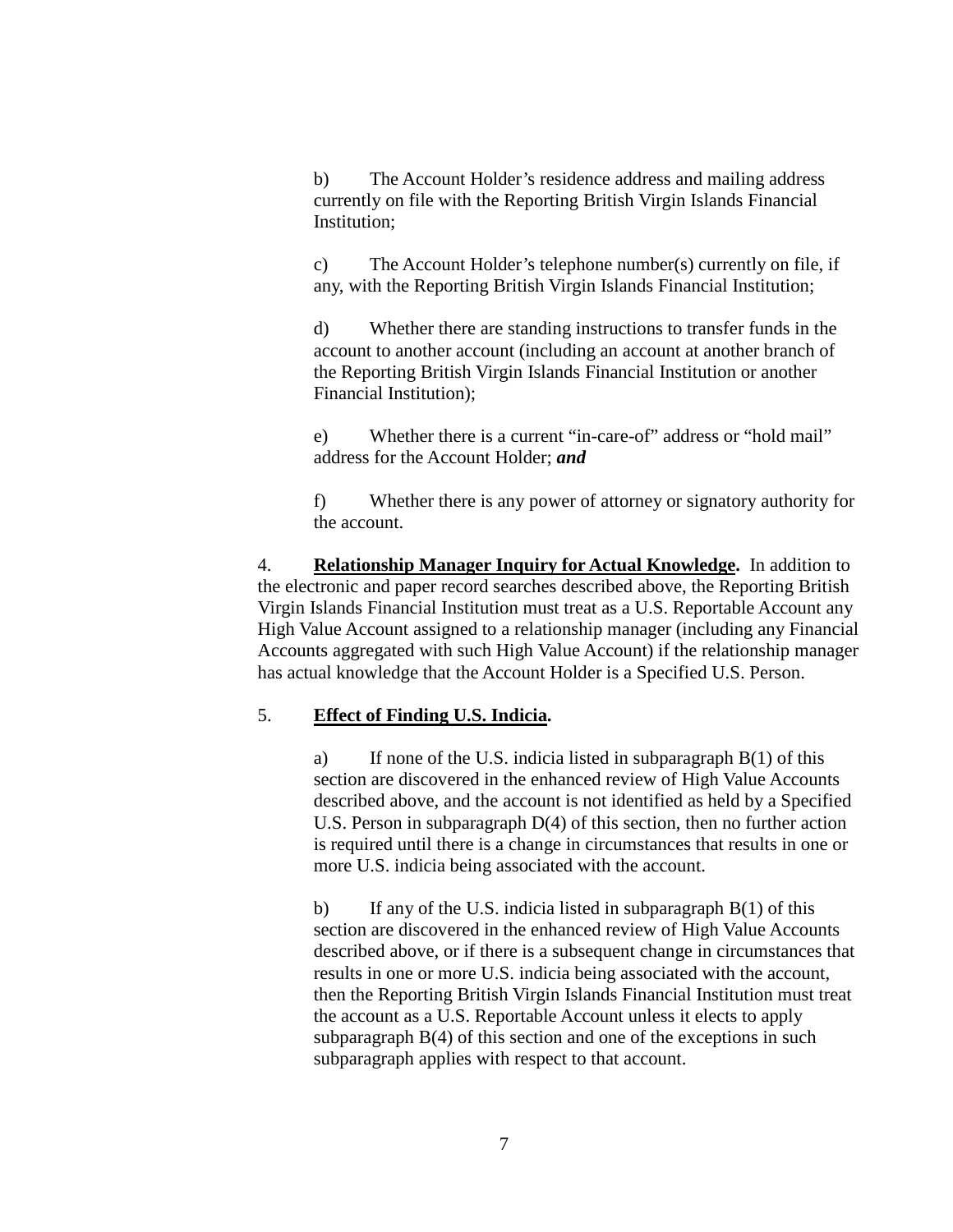c) Except for Depository Accounts described in subparagraph A(4) of this section, any Preexisting Individual Account that has been identified as a U.S. Reportable Account under this section shall be treated as a U.S. Reportable Account in all subsequent years, unless the Account Holder ceases to be a Specified U.S. Person.

#### E. **Additional Procedures Applicable to High Value Accounts.**

1. If a Preexisting Individual Account is a High Value Account as of June 30, 2014, the Reporting British Virgin Islands Financial Institution must complete the enhanced review procedures described in paragraph D of this section with respect to such account by June 30, 2015. If based on this review such account is identified as a U.S. Reportable Account on or before December 31, 2014, the Reporting British Virgin Islands Financial Institution must report the required information about such account with respect to 2014 in the first report on the account and on an annual basis thereafter. In the case of an account identified as a U.S. Reportable Account after December 31, 2014 and on or before June 30, 2015, the Reporting British Virgin Islands Financial Institution is not required to report information about such account with respect to 2014, but must report information about the account on an annual basis thereafter.

2. If a Preexisting Individual Account is not a High Value Account as of June 30, 2014, but becomes a High Value Account as of the last day of 2015 or any subsequent calendar year, the Reporting British Virgin Islands Financial Institution must complete the enhanced review procedures described in paragraph D of this section with respect to such account within six months after the last day of the calendar year in which the account becomes a High Value Account. If based on this review such account is identified as a U.S. Reportable Account, the Reporting British Virgin Islands Financial Institution must report the required information about such account with respect to the year in which it is identified as a U.S. Reportable Account and subsequent years on an annual basis, unless the Account Holder ceases to be a Specified U.S. Person.

3. Once a Reporting British Virgin Islands Financial Institution applies the enhanced review procedures described in paragraph D of this section to a High Value Account, the Reporting British Virgin Islands Financial Institution is not required to re-apply such procedures, other than the relationship manager inquiry described in subparagraph D(4) of this section, to the same High Value Account in any subsequent year.

4. If there is a change of circumstances with respect to a High Value Account that results in one or more U.S. indicia described in subparagraph B(1)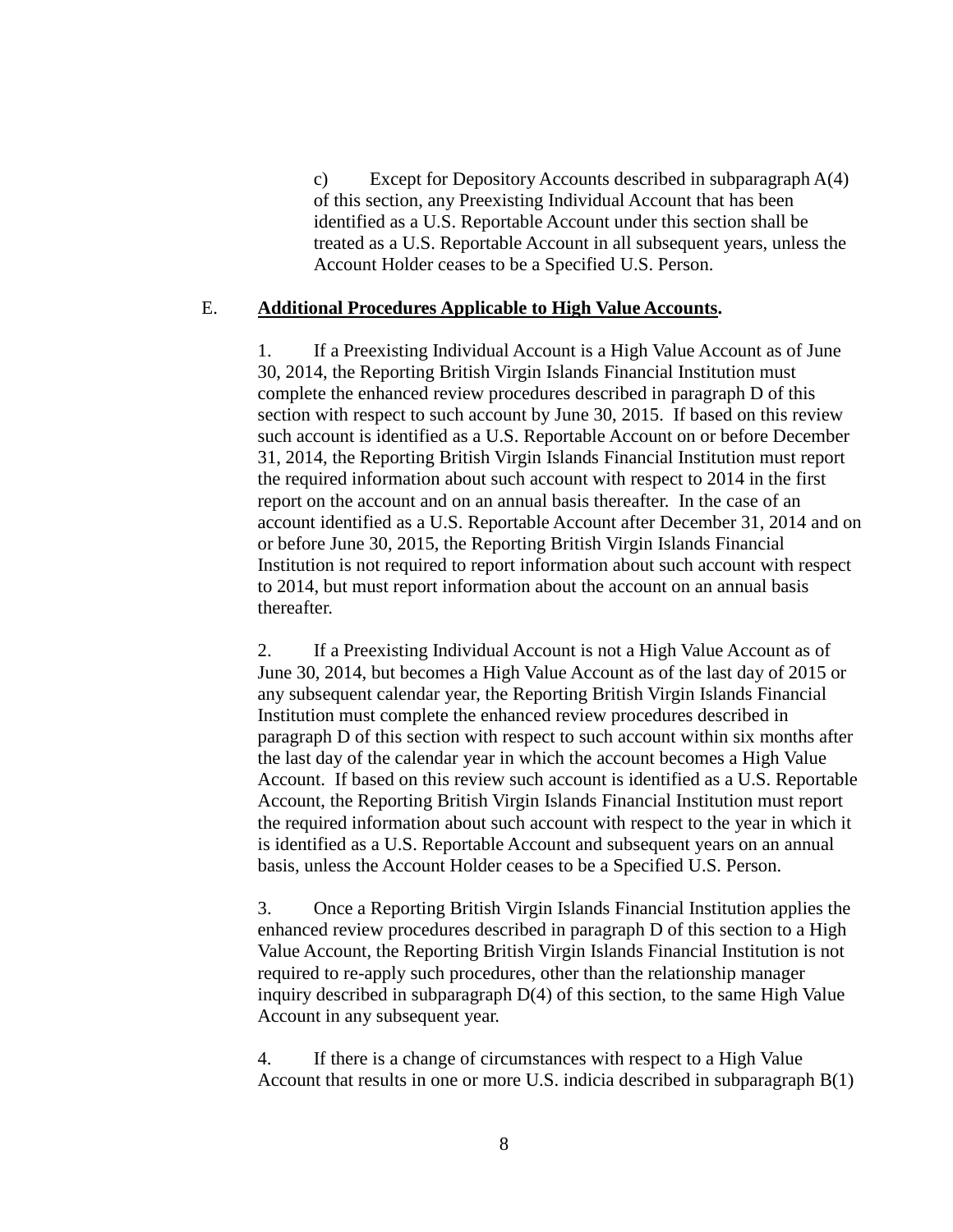of this section being associated with the account, then the Reporting British Virgin Islands Financial Institution must treat the account as a U.S. Reportable Account unless it elects to apply subparagraph B(4) of this section and one of the exceptions in such subparagraph applies with respect to that account.

5. A Reporting British Virgin Islands Financial Institution must implement procedures to ensure that a relationship manager identifies any change in circumstances of an account. For example, if a relationship manager is notified that the Account Holder has a new mailing address in the United States, the Reporting British Virgin Islands Financial Institution is required to treat the new address as a change in circumstances and, if it elects to apply subparagraph B(4) of this section, is required to obtain the appropriate documentation from the Account Holder.

F. **Preexisting Individual Accounts That Have Been Documented for Certain Other Purposes.** A Reporting British Virgin Islands Financial Institution that has previously obtained documentation from an Account Holder to establish the Account Holder's status as neither a U.S. citizen nor a U.S. resident in order to meet its obligations under a qualified intermediary, withholding foreign partnership, or withholding foreign trust agreement with the IRS, or to fulfill its obligations under chapter 61 of Title 26 of the United States Code, is not required to perform the procedures described in subparagraph B(1) of this section with respect to Lower Value Accounts or subparagraphs D(1) through D(3) of this section with respect to High Value Accounts.

III. **New Individual Accounts.** The following rules and procedures apply for purposes of identifying U.S. Reportable Accounts among Financial Accounts held by individuals and opened on or after July 1, 2014 ("New Individual Accounts").

A. **Accounts Not Required to Be Reviewed, Identified, or Reported.** Unless the Reporting British Virgin Islands Financial Institution elects otherwise, either with respect to all New Individual Accounts or, separately, with respect to any clearly identified group of such accounts, where the implementing rules in the British Virgin Islands provide for such an election, the following New Individual Accounts are not required to be reviewed, identified, or reported as U.S. Reportable Accounts:

1. A Depository Account unless the account balance exceeds \$50,000 at the end of any calendar year or other appropriate reporting period.

2. A Cash Value Insurance Contract unless the Cash Value exceeds \$50,000 at the end of any calendar year or other appropriate reporting period.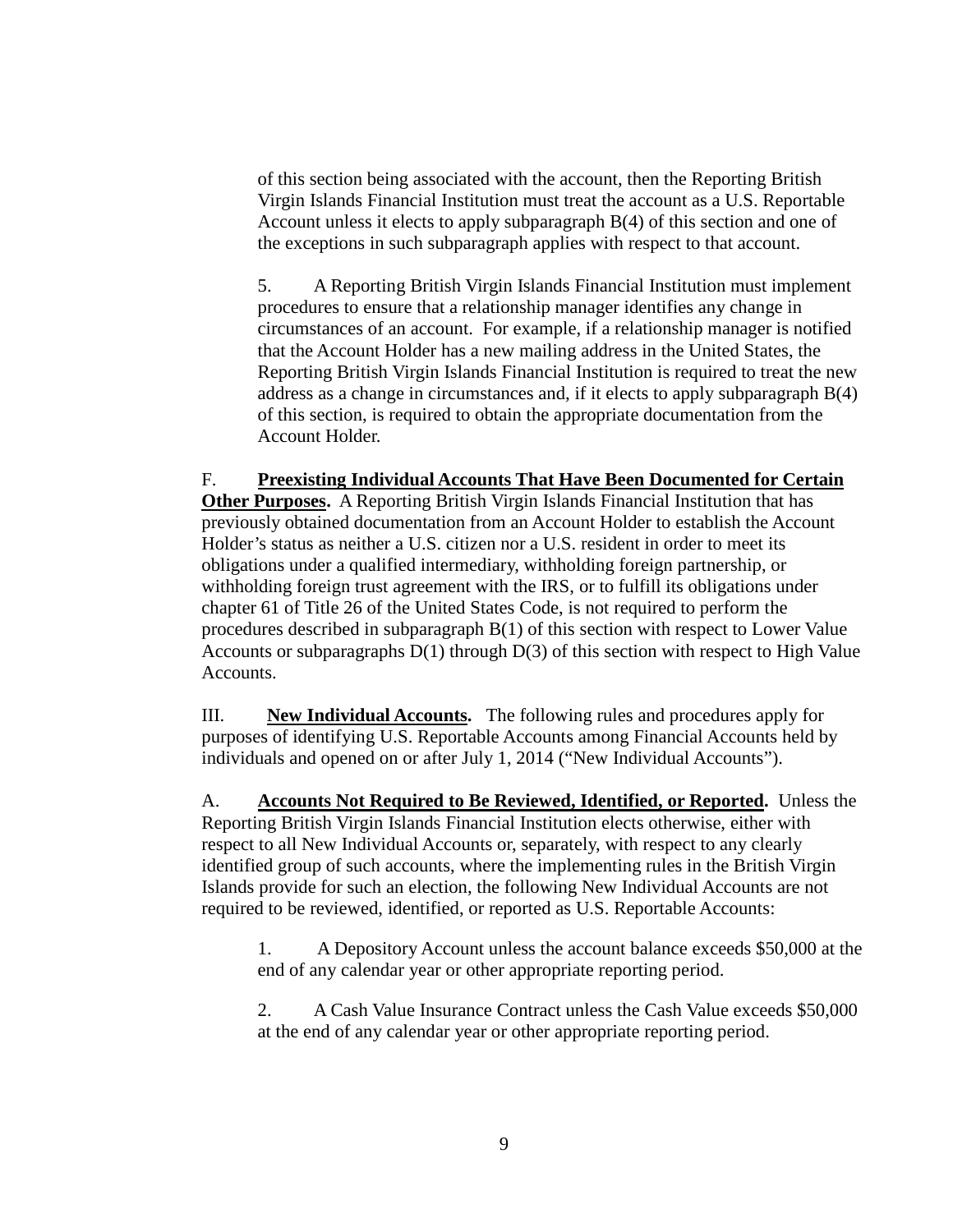B. **Other New Individual Accounts.** With respect to New Individual Accounts not described in paragraph A of this section, upon account opening (or within 90 days after the end of the calendar year in which the account ceases to be described in paragraph A of this section), the Reporting British Virgin Islands Financial Institution must obtain a self-certification, which may be part of the account opening documentation, that allows the Reporting British Virgin Islands Financial Institution to determine whether the Account Holder is resident in the United States for tax purposes (for this purpose, a U.S. citizen is considered to be resident in the United States for tax purposes, even if the Account Holder is also a tax resident of another jurisdiction) and confirm the reasonableness of such self-certification based on the information obtained by the Reporting British Virgin Islands Financial Institution in connection with the opening of the account, including any documentation collected pursuant to AML/KYC Procedures.

1. If the self-certification establishes that the Account Holder is resident in the United States for tax purposes, the Reporting British Virgin Islands Financial Institution must treat the account as a U.S. Reportable Account and obtain a selfcertification that includes the Account Holder's U.S. TIN (which may be an IRS Form W-9 or other similar agreed form).

2. If there is a change of circumstances with respect to a New Individual Account that causes the Reporting British Virgin Islands Financial Institution to know, or have reason to know, that the original self-certification is incorrect or unreliable, the Reporting British Virgin Islands Financial Institution cannot rely on the original self-certification and must obtain a valid self-certification that establishes whether the Account Holder is a U.S. citizen or resident for U.S. tax purposes. If the Reporting British Virgin Islands Financial Institution is unable to obtain a valid self-certification, the Reporting British Virgin Islands Financial Institution must treat the account as a U.S. Reportable Account.

IV. **Preexisting Entity Accounts.** The following rules and procedures apply for purposes of identifying U.S. Reportable Accounts and accounts held by Nonparticipating Financial Institutions among Preexisting Accounts held by Entities ("Preexisting Entity Accounts").

#### A. **Entity Accounts Not Required to Be Reviewed, Identified or Reported.**

Unless the Reporting British Virgin Islands Financial Institution elects otherwise, either with respect to all Preexisting Entity Accounts or, separately, with respect to any clearly identified group of such accounts, where the implementing rules in the British Virgin Islands provide for such an election, a Preexisting Entity Account with an account balance or value that does not exceed \$250,000 as of June 30, 2014, is not required to be reviewed, identified, or reported as a U.S. Reportable Account until the account balance or value exceeds \$1,000,000.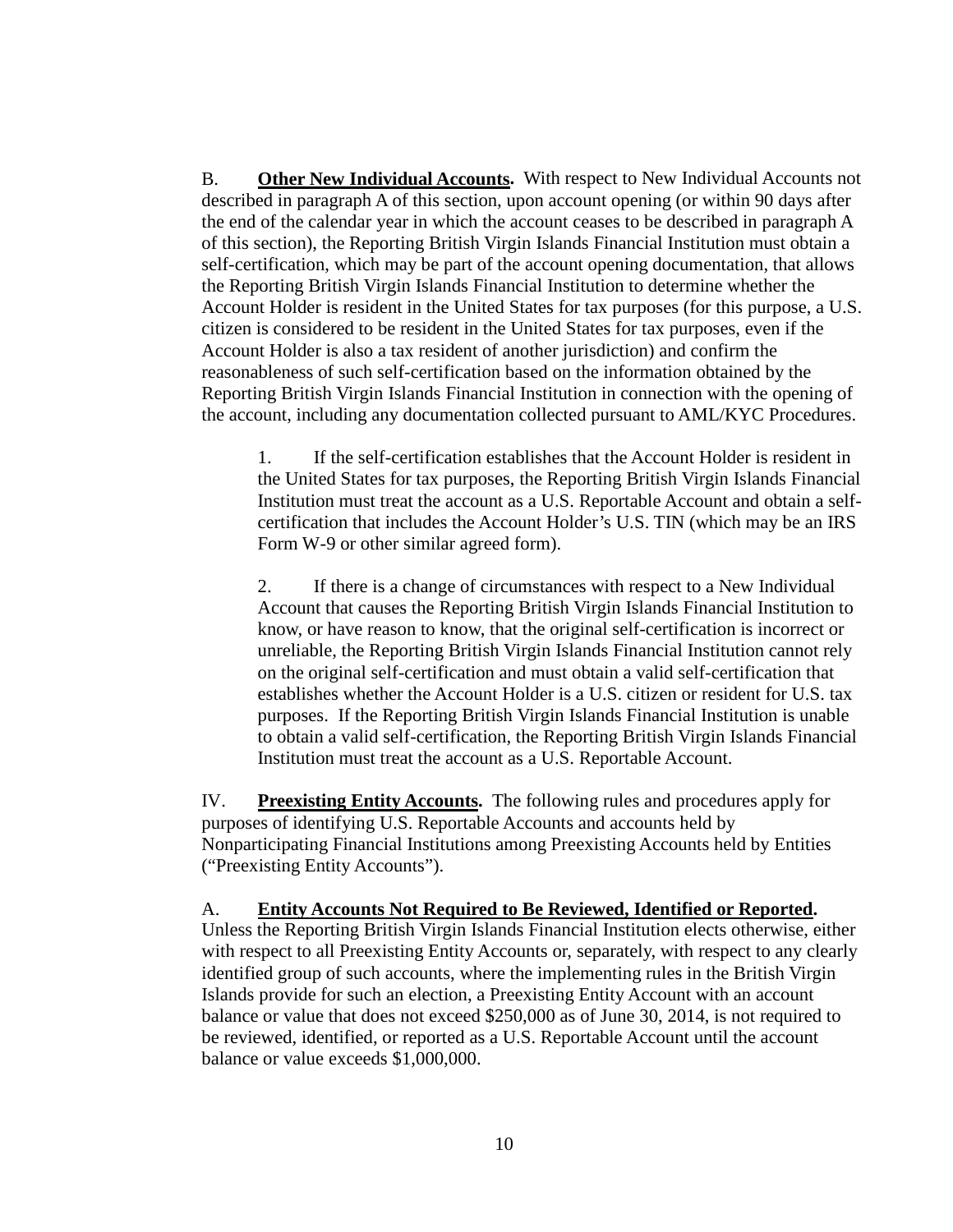B. **Entity Accounts Subject to Review.** A Preexisting Entity Account that has an account balance or value that exceeds \$250,000 as of June 30, 2014, and a Preexisting Entity Account that does not exceed \$250,000 as of June 30, 2014 but the account balance or value of which exceeds \$1,000,000 as of the last day of 2015 or any subsequent calendar year, must be reviewed in accordance with the procedures set forth in paragraph D of this section.

C. **Entity Accounts With Respect to Which Reporting Is Required.** With respect to Preexisting Entity Accounts described in paragraph B of this section, only accounts that are held by one or more Entities that are Specified U.S. Persons, or by Passive NFFEs with one or more Controlling Persons who are U.S. citizens or residents, shall be treated as U.S. Reportable Accounts. In addition, accounts held by Nonparticipating Financial Institutions shall be treated as accounts for which aggregate payments as described in subparagraph 1(b) of Article 4 of the Agreement are reported to the British Virgin Islands Competent Authority.

D. **Review Procedures for Identifying Entity Accounts With Respect to Which Reporting Is Required.** For Preexisting Entity Accounts described in paragraph B of this section, the Reporting British Virgin Islands Financial Institution must apply the following review procedures to determine whether the account is held by one or more Specified U.S. Persons, by Passive NFFEs with one or more Controlling Persons who are U.S. citizens or residents, or by Nonparticipating Financial Institutions:

# 1. **Determine Whether the Entity Is a Specified U.S. Person.**

a) Review information maintained for regulatory or customer relationship purposes (including information collected pursuant to AML/KYC Procedures) to determine whether the information indicates that the Account Holder is a U.S. Person. For this purpose, information indicating that the Account Holder is a U.S. Person includes a U.S. place of incorporation or organization, or a U.S. address.

b) If the information indicates that the Account Holder is a U.S. Person, the Reporting British Virgin Islands Financial Institution must treat the account as a U.S. Reportable Account unless it obtains a selfcertification from the Account Holder (which may be on an IRS Form W-8 or W-9, or a similar agreed form), or reasonably determines based on information in its possession or that is publicly available, that the Account Holder is not a Specified U.S. Person.

# 2. **Determine Whether a Non-U.S. Entity Is a Financial Institution.**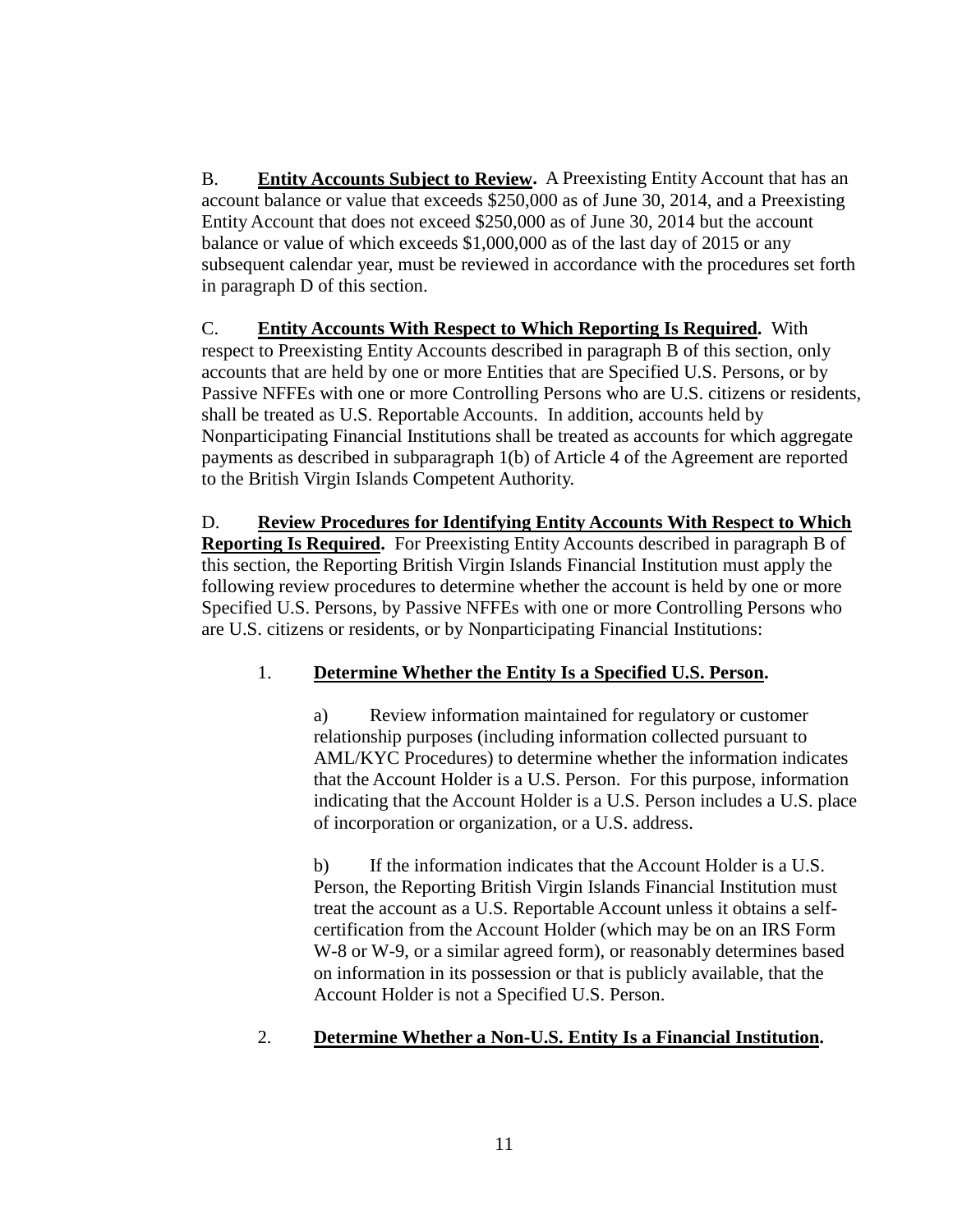a) Review information maintained for regulatory or customer relationship purposes (including information collected pursuant to AML/KYC Procedures) to determine whether the information indicates that the Account Holder is a Financial Institution.

b) If the information indicates that the Account Holder is a Financial Institution, or the Reporting British Virgin Islands Financial Institution verifies the Account Holder's Global Intermediary Identification Number on the published IRS FFI list, then the account is not a U.S. Reportable Account.

## 3. **Determine Whether a Financial Institution Is a Nonparticipating Financial Institution Payments to Which Are Subject to Aggregate Reporting Under Subparagraph 1(b) of Article 4 of the Agreement.**

a) Subject to subparagraph  $D(3)(b)$  of this section, a Reporting British Virgin Islands Financial Institution may determine that the Account Holder is a British Virgin Islands Financial Institution or other Partner Jurisdiction Financial Institution if the Reporting British Virgin Islands Financial Institution reasonably determines that the Account Holder has such status on the basis of the Account Holder's Global Intermediary Identification Number on the published IRS FFI list or other information that is publicly available or in the possession of the Reporting British Virgin Islands Financial Institution, as applicable. In such case, no further review, identification, or reporting is required with respect to the account.

b) If the Account Holder is a British Virgin Islands Financial Institution or other Partner Jurisdiction Financial Institution treated by the IRS as a Nonparticipating Financial Institution, then the account is not a U.S. Reportable Account, but payments to the Account Holder must be reported as contemplated in subparagraph 1(b) of Article 4 of the Agreement.

c) If the Account Holder is not a British Virgin Islands Financial Institution or other Partner Jurisdiction Financial Institution, then the Reporting British Virgin Islands Financial Institution must treat the Account Holder as a Nonparticipating Financial Institution payments to which are reportable under subparagraph 1(b) of Article 4 of the Agreement, unless the Reporting British Virgin Islands Financial Institution: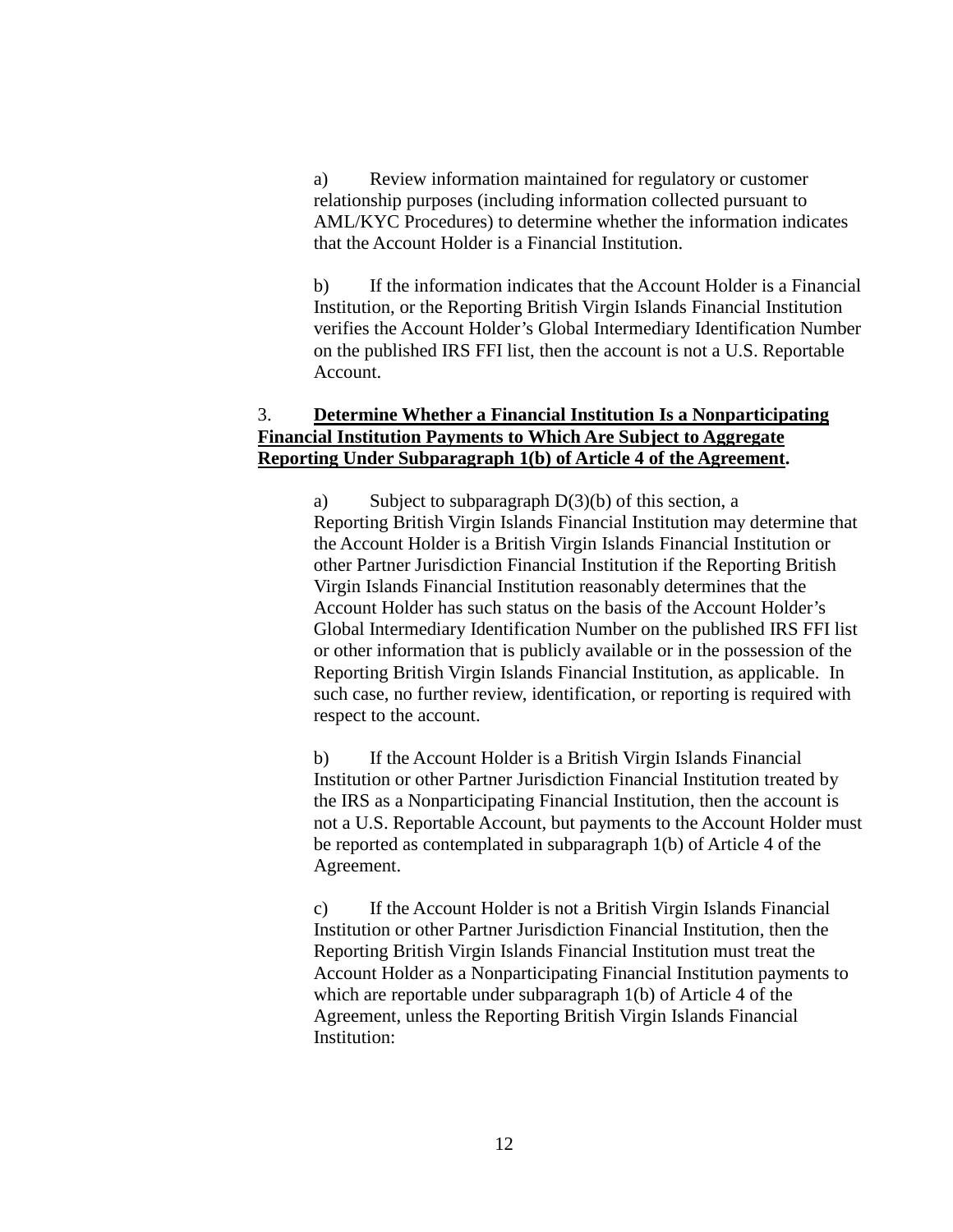(1) Obtains a self-certification (which may be on an IRS Form W-8 or similar agreed form) from the Account Holder that it is a certified deemed-compliant FFI, or an exempt beneficial owner, as those terms are defined in relevant U.S. Treasury Regulations; *or*

(2) In the case of a participating FFI or registered deemedcompliant FFI, verifies the Account Holder's Global Intermediary Identification Number on the published IRS FFI list.

#### 4. **Determine Whether an Account Held by an NFFE Is a U.S.**

**Reportable Account.** With respect to an Account Holder of a Preexisting Entity Account that is not identified as either a U.S. Person or a Financial Institution, the Reporting British Virgin Islands Financial Institution must identify (i) whether the Account Holder has Controlling Persons, (ii) whether the Account Holder is a Passive NFFE, and (iii) whether any of the Controlling Persons of the Account Holder is a U.S. citizen or resident. In making these determinations the Reporting British Virgin Islands Financial Institution must follow the guidance in subparagraphs  $D(4)(a)$  through  $D(4)(d)$  of this section in the order most appropriate under the circumstances.

a) For purposes of determining the Controlling Persons of an Account Holder, a Reporting British Virgin Islands Financial Institution may rely on information collected and maintained pursuant to AML/KYC Procedures.

b) For purposes of determining whether the Account Holder is a Passive NFFE, the Reporting British Virgin Islands Financial Institution must obtain a self-certification (which may be on an IRS Form W-8 or W-9, or on a similar agreed form) from the Account Holder to establish its status, unless it has information in its possession or that is publicly available, based on which it can reasonably determine that the Account Holder is an Active NFFE.

c) For purposes of determining whether a Controlling Person of a Passive NFFE is a U.S. citizen or resident for tax purposes, a Reporting British Virgin Islands Financial Institution may rely on:

> (1) Information collected and maintained pursuant to AML/KYC Procedures in the case of a Preexisting Entity Account held by one or more NFFEs with an account balance or value that does not exceed \$1,000,000; *or*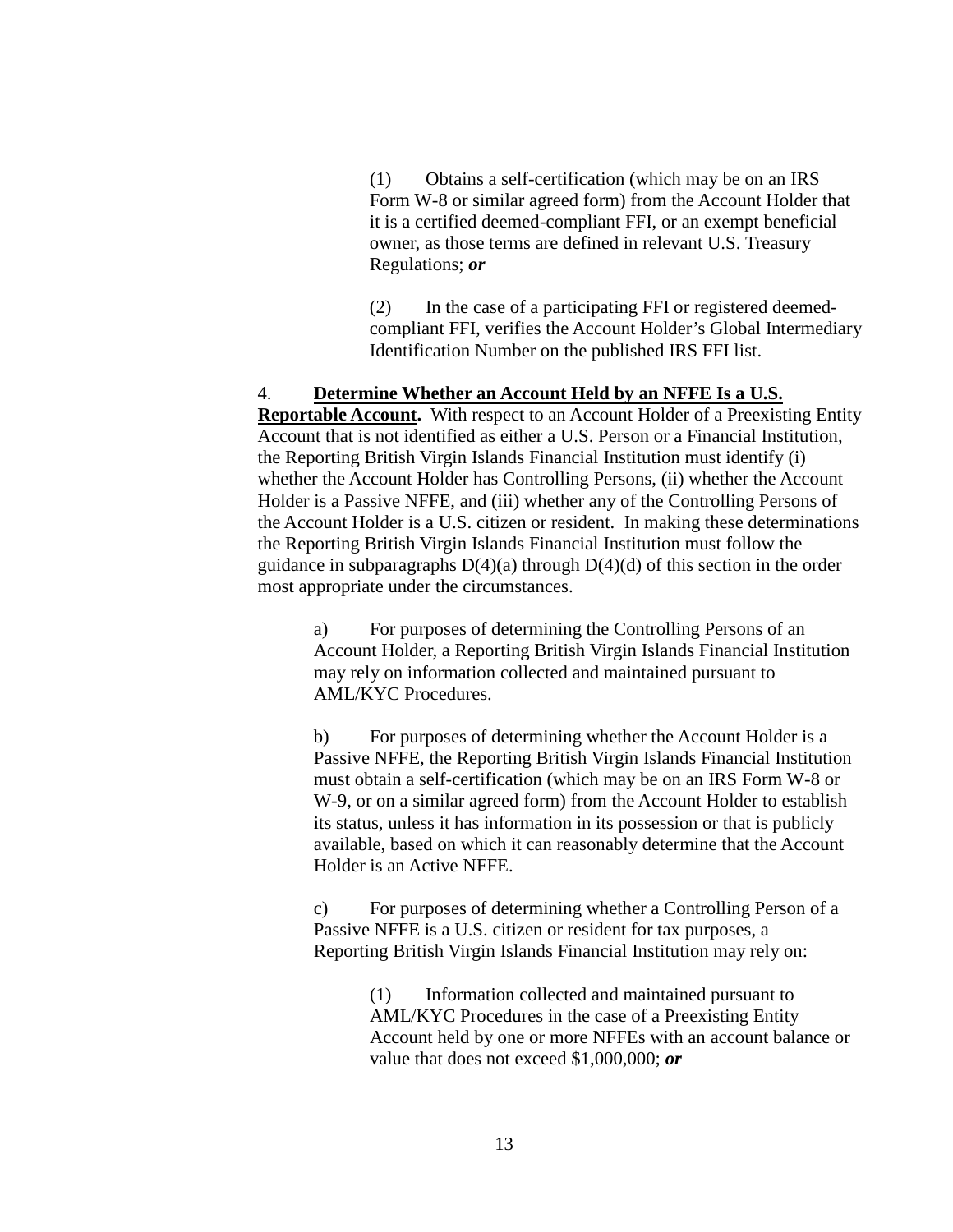(2) A self-certification (which may be on an IRS Form W-8 or W-9, or on a similar agreed form) from the Account Holder or such Controlling Person in the case of a Preexisting Entity Account held by one or more NFFEs with an account balance or value that exceeds \$1,000,000.

d) If any Controlling Person of a Passive NFFE is a U.S. citizen or resident, the account shall be treated as a U.S. Reportable Account.

## E. **Timing of Review and Additional Procedures Applicable to Preexisting Entity Accounts.**

1. Review of Preexisting Entity Accounts with an account balance or value that exceeds \$250,000 as of June 30, 2014 must be completed by June 30, 2016.

2. Review of Preexisting Entity Accounts with an account balance or value that does not exceed \$250,000 as of June 30, 2014, but exceeds \$1,000,000 as of December 31 of 2015 or any subsequent year, must be completed within six months after the last day of the calendar year in which the account balance or value exceeds \$1,000,000.

3. If there is a change of circumstances with respect to a Preexisting Entity Account that causes the Reporting British Virgin Islands Financial Institution to know, or have reason to know, that the self-certification or other documentation associated with an account is incorrect or unreliable, the Reporting British Virgin Islands Financial Institution must redetermine the status of the account in accordance with the procedures set forth in paragraph D of this section.

V. **New Entity Accounts.** The following rules and procedures apply for purposes of identifying U.S. Reportable Accounts and accounts held by Nonparticipating Financial Institutions among Financial Accounts held by Entities and opened on or after July 1, 2014 ("New Entity Accounts").

### A. **Entity Accounts Not Required to Be Reviewed, Identified or Reported.**

Unless the Reporting British Virgin Islands Financial Institution elects otherwise, either with respect to all New Entity Accounts or, separately, with respect to any clearly identified group of such accounts, where the implementing rules in the British Virgin Islands provide for such election, a credit card account or a revolving credit facility treated as a New Entity Account is not required to be reviewed, identified, or reported, provided that the Reporting British Virgin Islands Financial Institution maintaining such account implements policies and procedures to prevent an account balance owed to the Account Holder that exceeds \$50,000.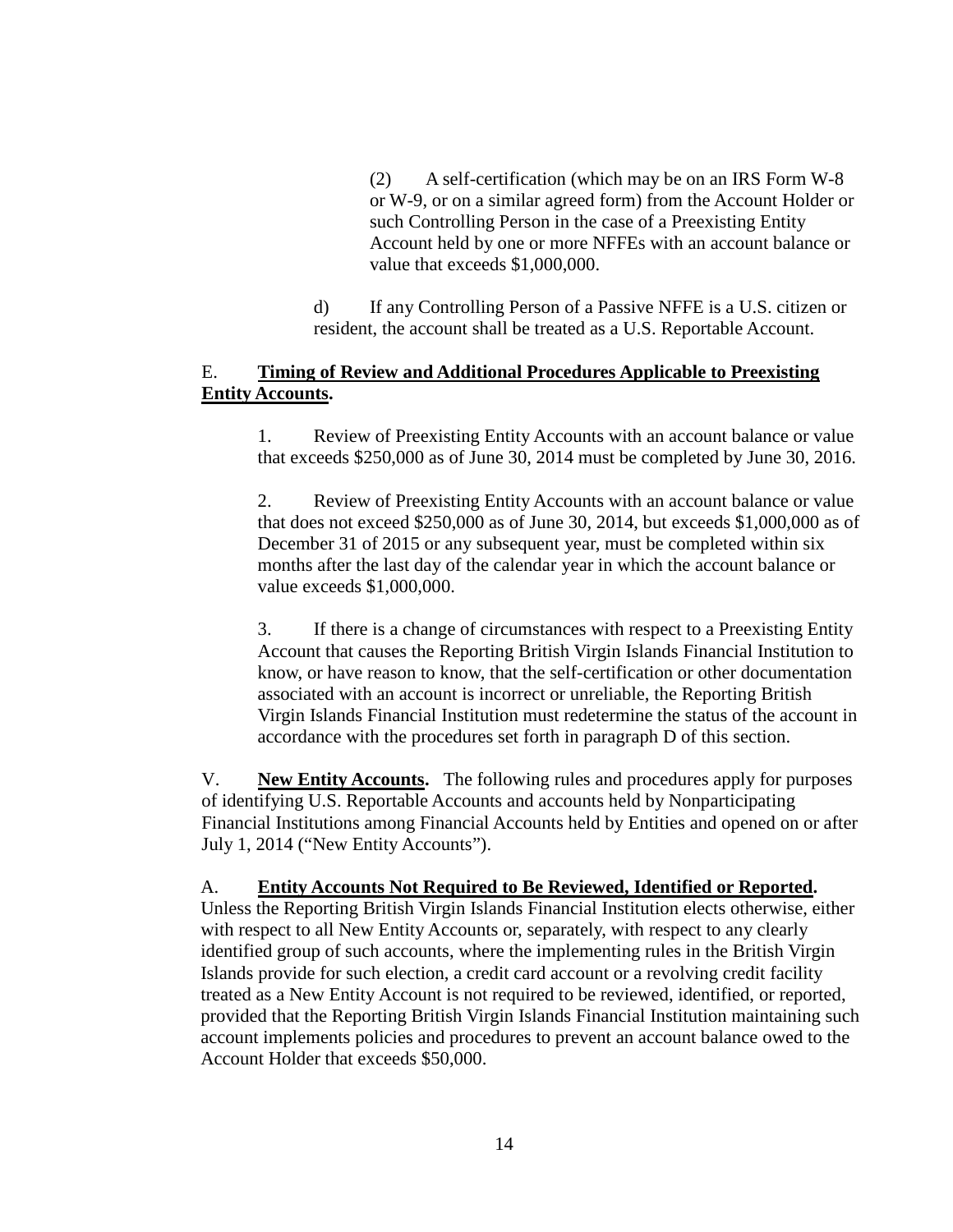B. **Other New Entity Accounts.** With respect to New Entity Accounts not described in paragraph A of this section, the Reporting British Virgin Islands Financial Institution must determine whether the Account Holder is: (i) a Specified U.S. Person; (ii) a British Virgin Islands Financial Institution or other Partner Jurisdiction Financial Institution; (iii) a participating FFI, a deemed-compliant FFI, or an exempt beneficial owner, as those terms are defined in relevant U.S. Treasury Regulations; or (iv) an Active NFFE or Passive NFFE.

1. Subject to subparagraph B(2) of this section, a Reporting British Virgin Islands Financial Institution may determine that the Account Holder is an Active NFFE, a British Virgin Islands Financial Institution, or other Partner Jurisdiction Financial Institution if the Reporting British Virgin Islands Financial Institution reasonably determines that the Account Holder has such status on the basis of the Account Holder's Global Intermediary Identification Number or other information that is publicly available or in the possession of the Reporting British Virgin Islands Financial Institution, as applicable.

2. If the Account Holder is a British Virgin Islands Financial Institution or other Partner Jurisdiction Financial Institution treated by the IRS as a Nonparticipating Financial Institution, then the account is not a U.S. Reportable Account, but payments to the Account Holder must be reported as contemplated in subparagraph 1(b) of Article 4 of the Agreement.

3. In all other cases, a Reporting British Virgin Islands Financial Institution must obtain a self-certification from the Account Holder to establish the Account Holder's status. Based on the self-certification, the following rules apply:

a) If the Account Holder is *a Specified U.S. Person*, the Reporting British Virgin Islands Financial Institution must treat the account as a U.S. Reportable Account.

b) If the Account Holder is *a Passive NFFE*, the Reporting British Virgin Islands Financial Institution must identify the Controlling Persons as determined under AML/KYC Procedures, and must determine whether any such person is a U.S. citizen or resident on the basis of a self-certification from the Account Holder or such person. If any such person is a U.S. citizen or resident, the Reporting British Virgin Islands Financial Institution must treat the account as a U.S. Reportable Account.

c) If the Account Holder is: (i) a U.S. Person that is not a Specified U.S. Person; (ii) subject to subparagraph  $B(3)(d)$  of this section, a British Virgin Islands Financial Institution or other Partner Jurisdiction Financial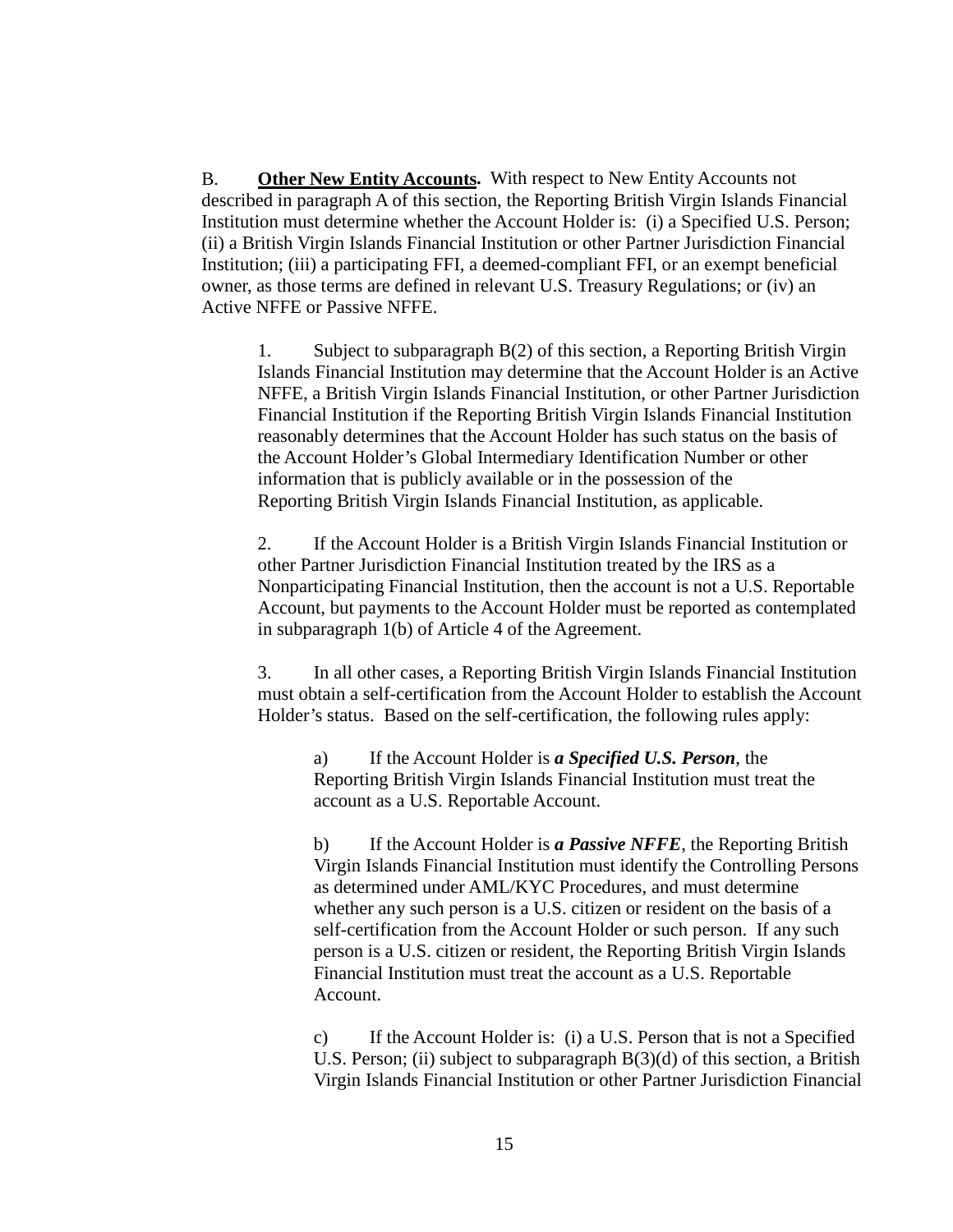Institution; (iii) a participating FFI, a deemed-compliant FFI, or an exempt beneficial owner, as those terms are defined in relevant U.S. Treasury Regulations; (iv) an Active NFFE; or (v) a Passive NFFE none of the Controlling Persons of which is a U.S. citizen or resident, then the account is not a U.S. Reportable Account, and no reporting is required with respect to the account.

d) If the Account Holder is a Nonparticipating Financial Institution (including a British Virgin Islands Financial Institution or other Partner Jurisdiction Financial Institution treated by the IRS as a Nonparticipating Financial Institution), then the account is not a U.S. Reportable Account, but payments to the Account Holder must be reported as contemplated in subparagraph 1(b) of Article 4 of the Agreement.

VI. **Special Rules and Definitions.** The following additional rules and definitions apply in implementing the due diligence procedures described above:

## A. **Reliance on Self-Certifications and Documentary Evidence.** A Reporting British Virgin Islands Financial Institution may not rely on a self-certification or documentary evidence if the Reporting British Virgin Islands Financial Institution knows or has reason to know that the self-certification or documentary evidence is incorrect or unreliable.

- B. **Definitions.** The following definitions apply for purposes of this Annex I.
	- 1. **AML/KYC Procedures.** "AML/KYC Procedures" means the customer due diligence procedures of a Reporting British Virgin Islands Financial Institution pursuant to the anti-money laundering or similar requirements of the British Virgin Islands to which such Reporting British Virgin Islands Financial Institution is subject.
	- 2. **NFFE.** An "NFFE" means any Non-U.S. Entity that is not an FFI as defined in relevant U.S. Treasury Regulations or is an Entity described in subparagraph B(4)(j) of this section, and also includes any Non-U.S. Entity that is established in the British Virgin Islands or another Partner Jurisdiction and that is not a Financial Institution.
	- 3. **Passive NFFE.** A "Passive NFFE" means any NFFE that is not (i) an Active NFFE, or (ii) a withholding foreign partnership or withholding foreign trust pursuant to relevant U.S. Treasury Regulations.
	- 4. **Active NFFE.** An "Active NFFE" means any NFFE that meets any of the following criteria: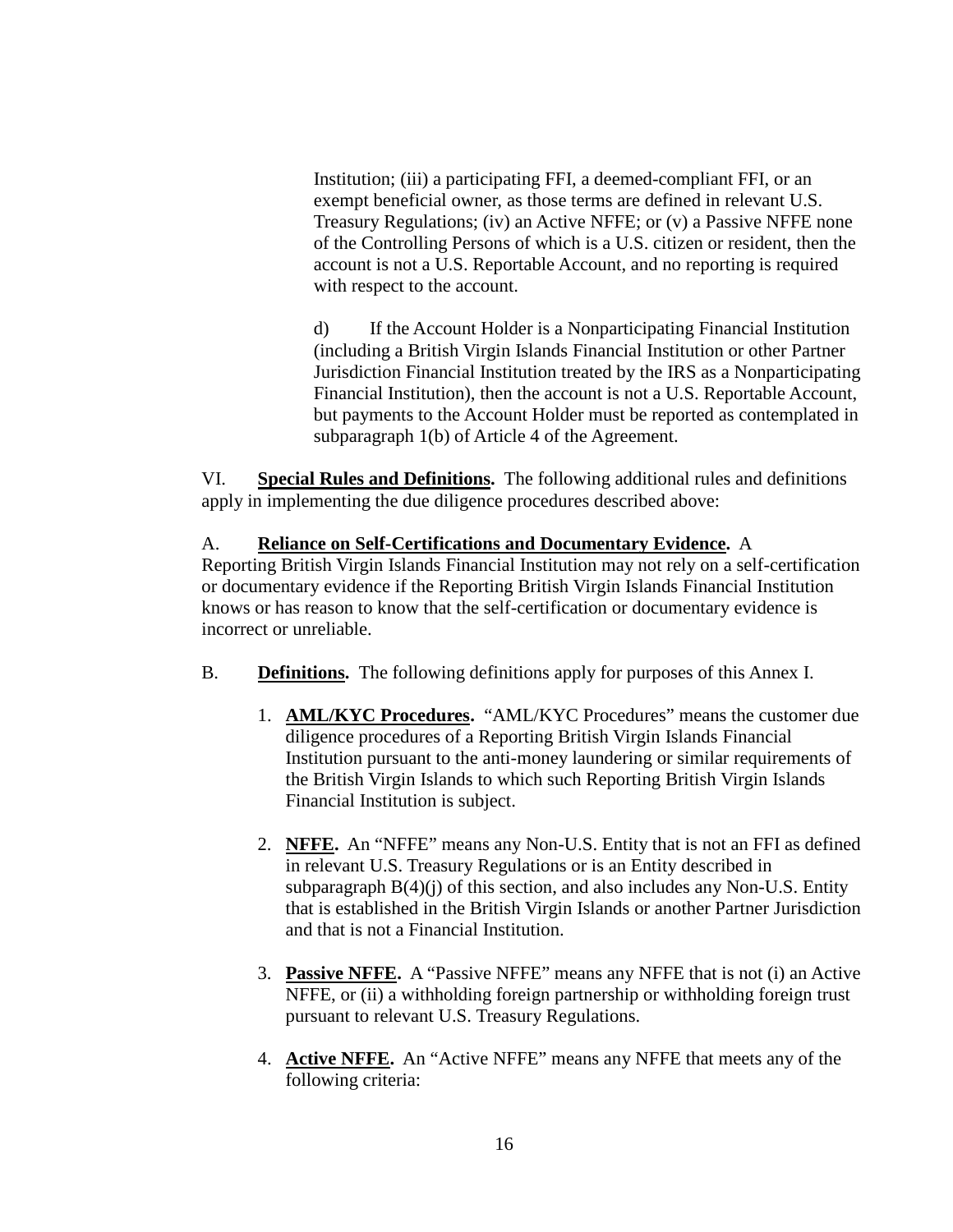- a) Less than 50 percent of the NFFE's gross income for the preceding calendar year or other appropriate reporting period is passive income and less than 50 percent of the assets held by the NFFE during the preceding calendar year or other appropriate reporting period are assets that produce or are held for the production of passive income;
- b) The stock of the NFFE is regularly traded on an established securities market or the NFFE is a Related Entity of an Entity the stock of which is regularly traded on an established securities market;
- c) The NFFE is organized in a U.S. Territory and all of the owners of the payee are bona fide residents of that U.S. Territory;
- d) The NFFE is a government (other than the U.S. government), a political subdivision of such government (which, for the avoidance of doubt, includes a state, province, county, or municipality), or a public body performing a function of such government or a political subdivision thereof, a government of a U.S. Territory, an international organization, a non-U.S. central bank of issue, or an Entity wholly owned by one or more of the foregoing;
- e) Substantially all of the activities of the NFFE consist of holding (in whole or in part) the outstanding stock of, or providing financing and services to, one or more subsidiaries that engage in trades or businesses other than the business of a Financial Institution, except that an entity shall not qualify for NFFE status if the entity functions (or holds itself out) as an investment fund, such as a private equity fund, venture capital fund, leveraged buyout fund, or any investment vehicle whose purpose is to acquire or fund companies and then hold interests in those companies as capital assets for investment purposes;
- f) The NFFE is not yet operating a business and has no prior operating history, but is investing capital into assets with the intent to operate a business other than that of a Financial Institution, provided that the NFFE shall not qualify for this exception after the date that is 24 months after the date of the initial organization of the NFFE;
- g) The NFFE was not a Financial Institution in the past five years, and is in the process of liquidating its assets or is reorganizing with the intent to continue or recommence operations in a business other than that of a Financial Institution;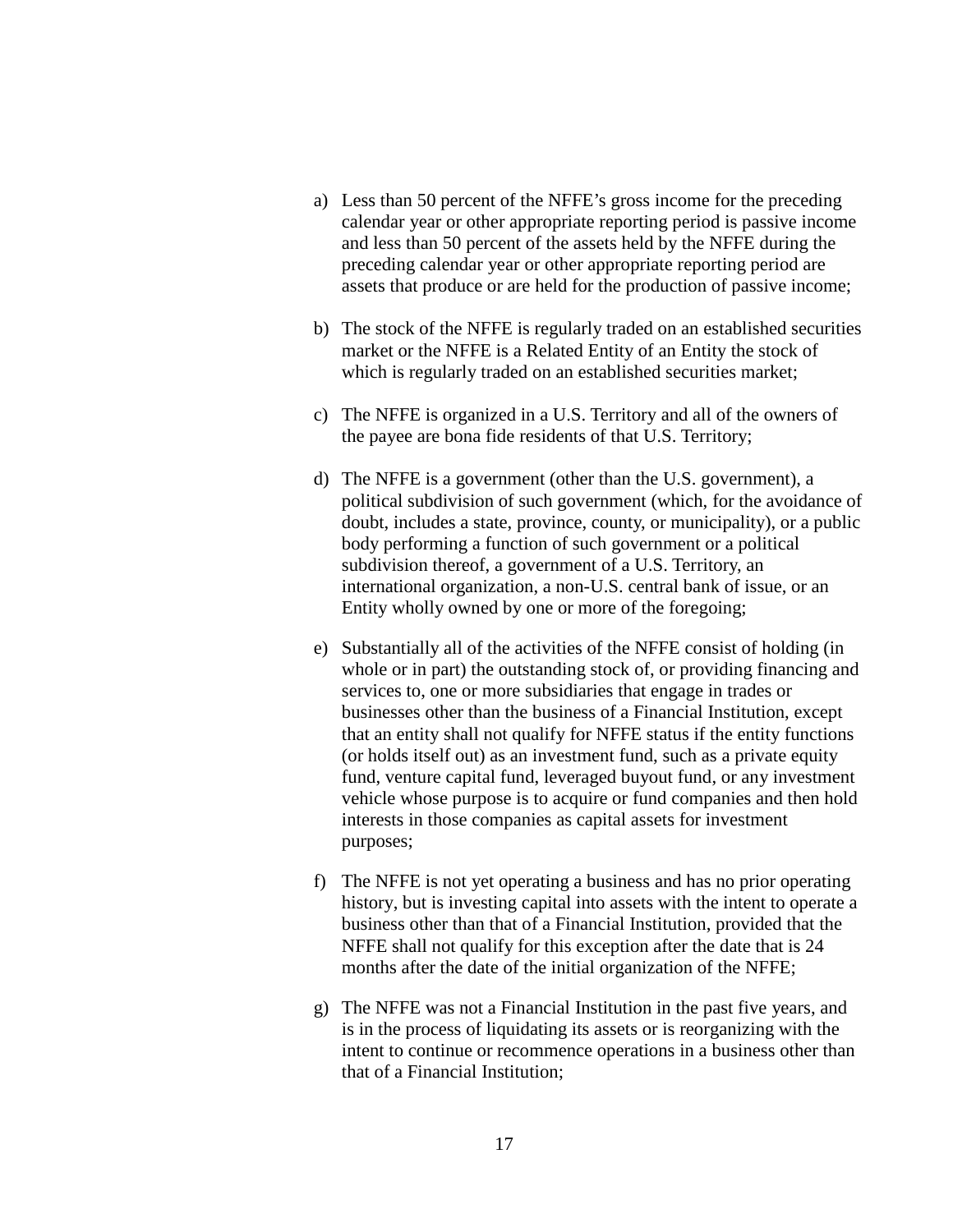- h) The NFFE primarily engages in financing and hedging transactions with, or for, Related Entities that are not Financial Institutions, and does not provide financing or hedging services to any Entity that is not a Related Entity, provided that the group of any such Related Entities is primarily engaged in a business other than that of a Financial Institution;
- i) The NFFE is an "excepted NFFE" as described in relevant U.S. Treasury Regulations; *or*
- j) The NFFE meets all of the following requirements:
	- i. It is established and operated in its jurisdiction of residence exclusively for religious, charitable, scientific, artistic, cultural, athletic, or educational purposes; or it is established and operated in its jurisdiction of residence and it is a professional organization, business league, chamber of commerce, labor organization, agricultural or horticultural organization, civic league or an organization operated exclusively for the promotion of social welfare;
	- ii. It is exempt from income tax in its jurisdiction of residence;
	- iii. It has no shareholders or members who have a proprietary or beneficial interest in its income or assets;
	- iv. The applicable laws of the NFFE's jurisdiction of residence or the NFFE's formation documents do not permit any income or assets of the NFFE to be distributed to, or applied for the benefit of, a private person or non-charitable Entity other than pursuant to the conduct of the NFFE's charitable activities, or as payment of reasonable compensation for services rendered, or as payment representing the fair market value of property which the NFFE has purchased; *and*
	- v. The applicable laws of the NFFE's jurisdiction of residence or the NFFE's formation documents require that, upon the NFFE's liquidation or dissolution, all of its assets be distributed to a governmental entity or other non-profit organization, or escheat to the government of the NFFE's jurisdiction of residence or any political subdivision thereof.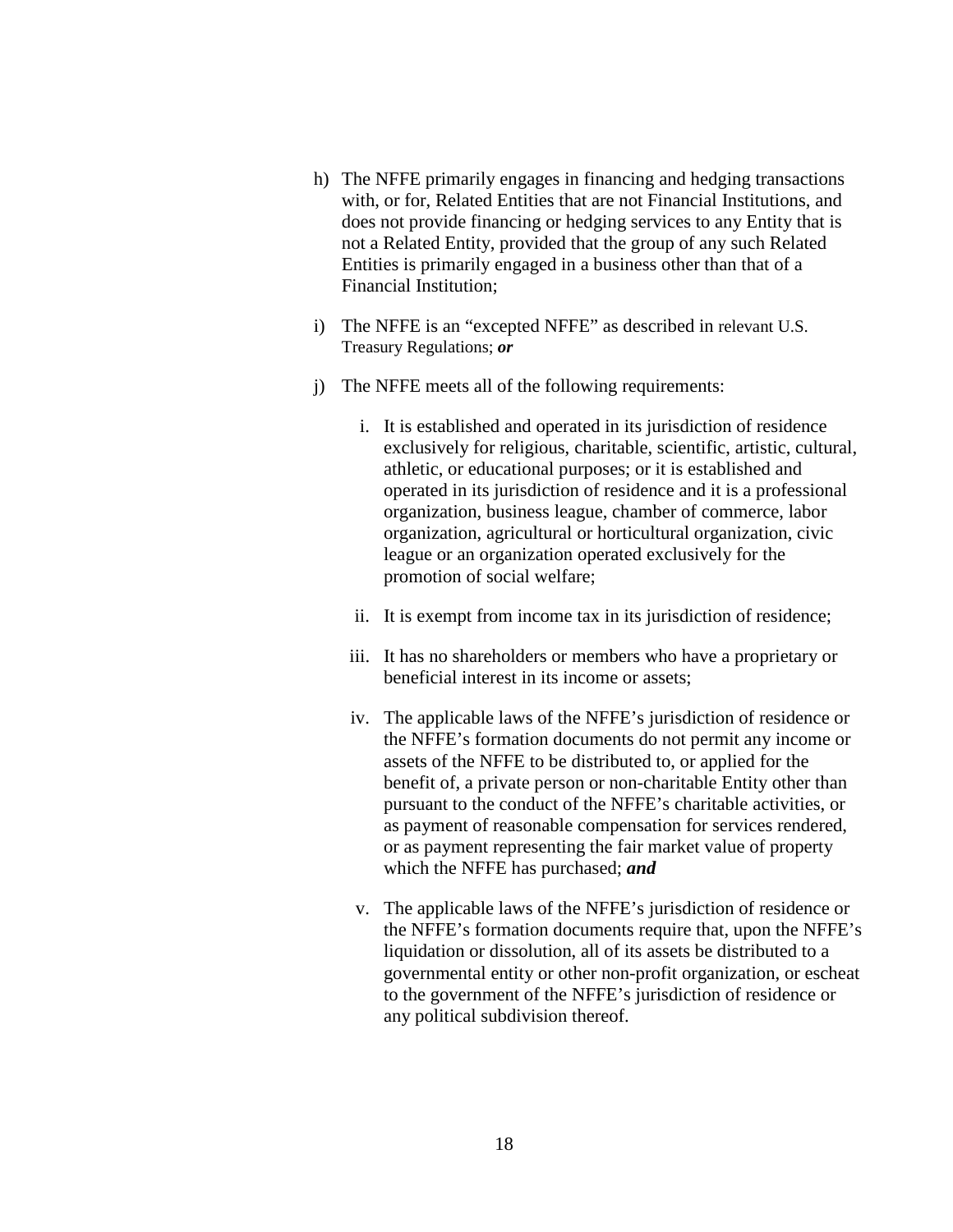5. **Preexisting Account**. A "Preexisting Account" means a Financial Account maintained by a Reporting British Virgin Islands Financial Institution as of June 30, 2014.

#### C. **Account Balance Aggregation and Currency Translation Rules.**

1. **Aggregation of Individual Accounts.** For purposes of determining the aggregate balance or value of Financial Accounts held by an individual, a Reporting British Virgin Islands Financial Institution is required to aggregate all Financial Accounts maintained by the Reporting British Virgin Islands Financial Institution, or by a Related Entity, but only to the extent that the Reporting British Virgin Islands Financial Institution's computerized systems link the Financial Accounts by reference to a data element such as client number or taxpayer identification number, and allow account balances or values to be aggregated. Each holder of a jointly held Financial Account shall be attributed the entire balance or value of the jointly held Financial Account for purposes of applying the aggregation requirements described in this paragraph 1.

2. **Aggregation of Entity Accounts.** For purposes of determining the aggregate balance or value of Financial Accounts held by an Entity, a Reporting British Virgin Islands Financial Institution is required to take into account all Financial Accounts that are maintained by the Reporting British Virgin Islands Financial Institution, or by a Related Entity, but only to the extent that the Reporting British Virgin Islands Financial Institution's computerized systems link the Financial Accounts by reference to a data element such as client number or taxpayer identification number, and allow account balances or values to be aggregated.

3. **Special Aggregation Rule Applicable to Relationship Managers.** For purposes of determining the aggregate balance or value of Financial Accounts held by a person to determine whether a Financial Account is a High Value Account, a Reporting British Virgin Islands Financial Institution is also required, in the case of any Financial Accounts that a relationship manager knows, or has reason to know, are directly or indirectly owned, controlled, or established (other than in a fiduciary capacity) by the same person, to aggregate all such accounts.

4. **Currency Translation Rule.** For purposes of determining the balance or value of Financial Accounts denominated in a currency other than the U.S. dollar, a Reporting British Virgin Islands Financial Institution must convert the U.S. dollar threshold amounts described in this Annex I into such currency using a published spot rate determined as of the last day of the calendar year preceding the year in which the Reporting British Virgin Islands Financial Institution is determining the balance or value.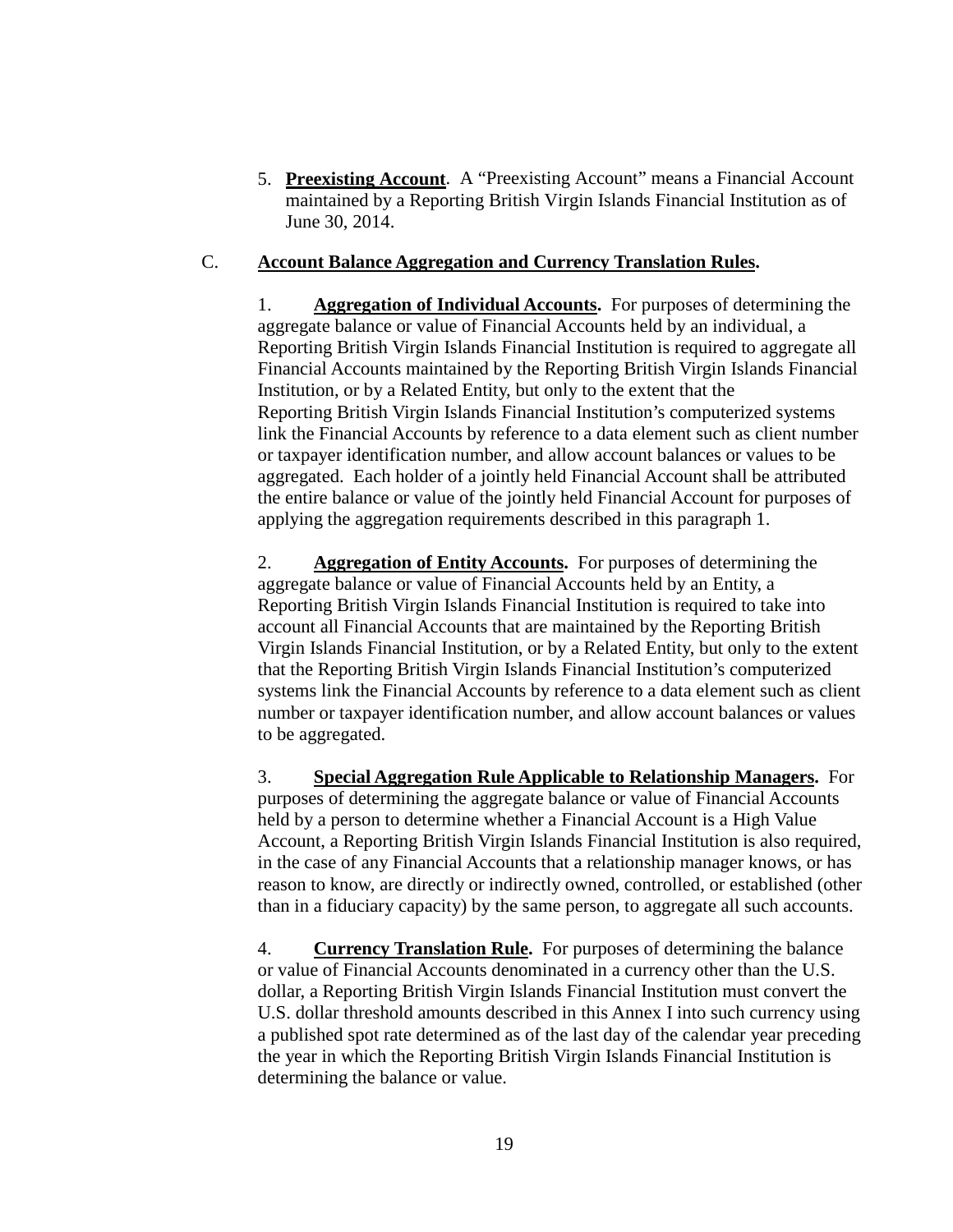D. **Documentary Evidence.** For purposes of this Annex I, acceptable documentary evidence includes any of the following:

1. A certificate of residence issued by an authorized government body (for example, a government or agency thereof, or a municipality) of the jurisdiction in which the payee claims to be a resident.

2. With respect to an individual, any valid identification issued by an authorized government body (for example, a government or agency thereof, or a municipality), that includes the individual's name and is typically used for identification purposes.

3. With respect to an Entity, any official documentation issued by an authorized government body (for example, a government or agency thereof, or a municipality) that includes the name of the Entity and either the address of its principal office in the jurisdiction (or U.S. Territory) in which it claims to be a resident or the jurisdiction (or U.S. Territory) in which the Entity was incorporated or organized.

4. With respect to a Financial Account maintained in a jurisdiction with anti-money laundering rules that have been approved by the IRS in connection with a QI agreement (as described in relevant U.S. Treasury Regulations), any of the documents, other than a Form W-8 or W-9, referenced in the jurisdiction's attachment to the QI agreement for identifying individuals or Entities.

5. Any financial statement, third-party credit report, bankruptcy filing, or U.S. Securities and Exchange Commission report.

#### E. **Alternative Procedures for Financial Accounts Held by Individual**

**Beneficiaries of a Cash Value Insurance Contract.** A Reporting British Virgin Islands Financial Institution may presume that an individual beneficiary (other than the owner) of a Cash Value Insurance Contract receiving a death benefit is not a Specified U.S. Person and may treat such Financial Account as other than a U.S. Reportable Account unless the Reporting British Virgin Islands Financial Institution has actual knowledge, or reason to know, that the beneficiary is a Specified U.S. Person. A Reporting British Virgin Islands Financial Institution has reason to know that a beneficiary of a Cash Value Insurance Contract is a Specified U.S. Person if the information collected by the Reporting British Virgin Islands Financial Institution and associated with the beneficiary contains U.S. indicia as described in subparagraph (B)(1) of section II of this Annex I. If a Reporting British Virgin Islands Financial Institution has actual knowledge, or reason to know, that the beneficiary is a Specified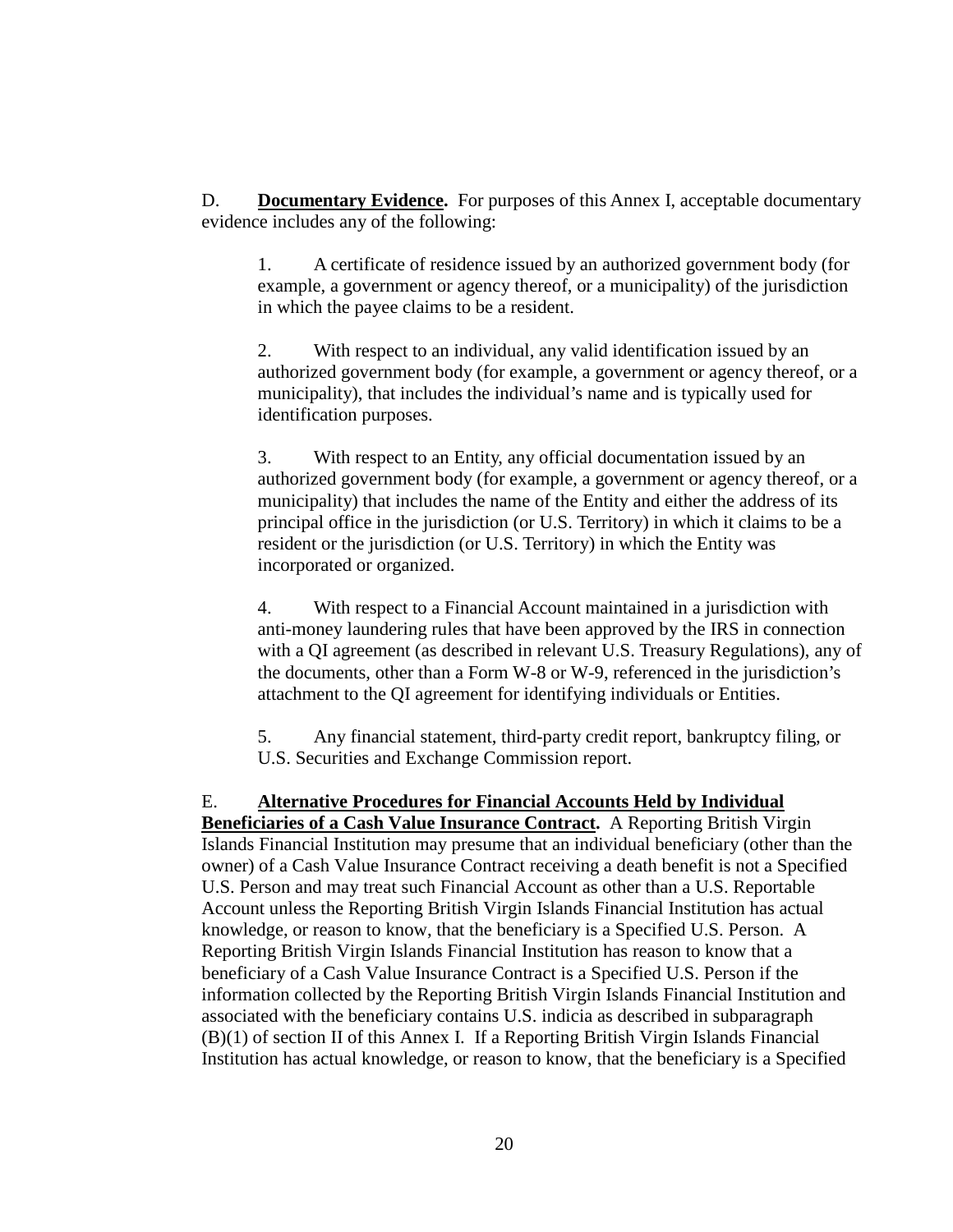U.S. Person, the Reporting British Virgin Islands Financial Institution must follow the procedures in subparagraph B(3) of section II of this Annex I.

F. **Reliance on Third Parties.** Regardless of whether an election is made under paragraph C of section I of this Annex I, the British Virgin Islands may permit Reporting British Virgin Islands Financial Institutions to rely on due diligence procedures performed by third parties, to the extent provided in relevant U.S. Treasury Regulations.

## G. **Alternative Procedures for New Accounts Opened Prior to Entry Into Force of this Agreement.**

1. **Applicability.** If the British Virgin Islands has provided a written notice to the United States prior to entry into force of this Agreement that, as of July 1, 2014, the British Virgin Islands lacked the legal authority to require Reporting British Virgin Islands Financial Institutions either: (i) to require Account Holders of New Individual Accounts to provide the self-certification specified in section III of this Annex I, or (ii) to perform all the due diligence procedures related to New Entity Accounts specified in section V of this Annex I, then Reporting British Virgin Islands Financial Institutions may apply the alternative procedures described in subparagraph G(2) of this section, as applicable, to such New Accounts, in lieu of the procedures otherwise required under this Annex I. The alternative procedures described in subparagraph G(2) of this section shall be available only for those New Individual Accounts or New Entity Accounts, as applicable, opened prior to the earlier of: (i) the date the British Virgin Islands has the ability to compel Reporting British Virgin Islands Financial Institutions to comply with the due diligence procedures described in section III or section V of this Annex I, as applicable, which date the British Virgin Islands shall inform the United States of in writing by the date of entry into force of this Agreement, or (ii) the date of entry into force of this Agreement. If the alternative procedures for New Entity Accounts opened on or after July 1, 2014, and before January 1, 2015, described in paragraph H of this section are applied with respect to all New Entity Accounts or a clearly identified group of such accounts, the alternative procedures described in this paragraph G may not be applied with respect to such New Entity Accounts. For all other New Accounts, Reporting British Virgin Islands Financial Institutions must apply the due diligence procedures described in section III or section V of this Annex I, as applicable, to determine if the account is a U.S. Reportable Account or an account held by a Nonparticipating Financial Institution.

### 2. **Alternative Procedures.**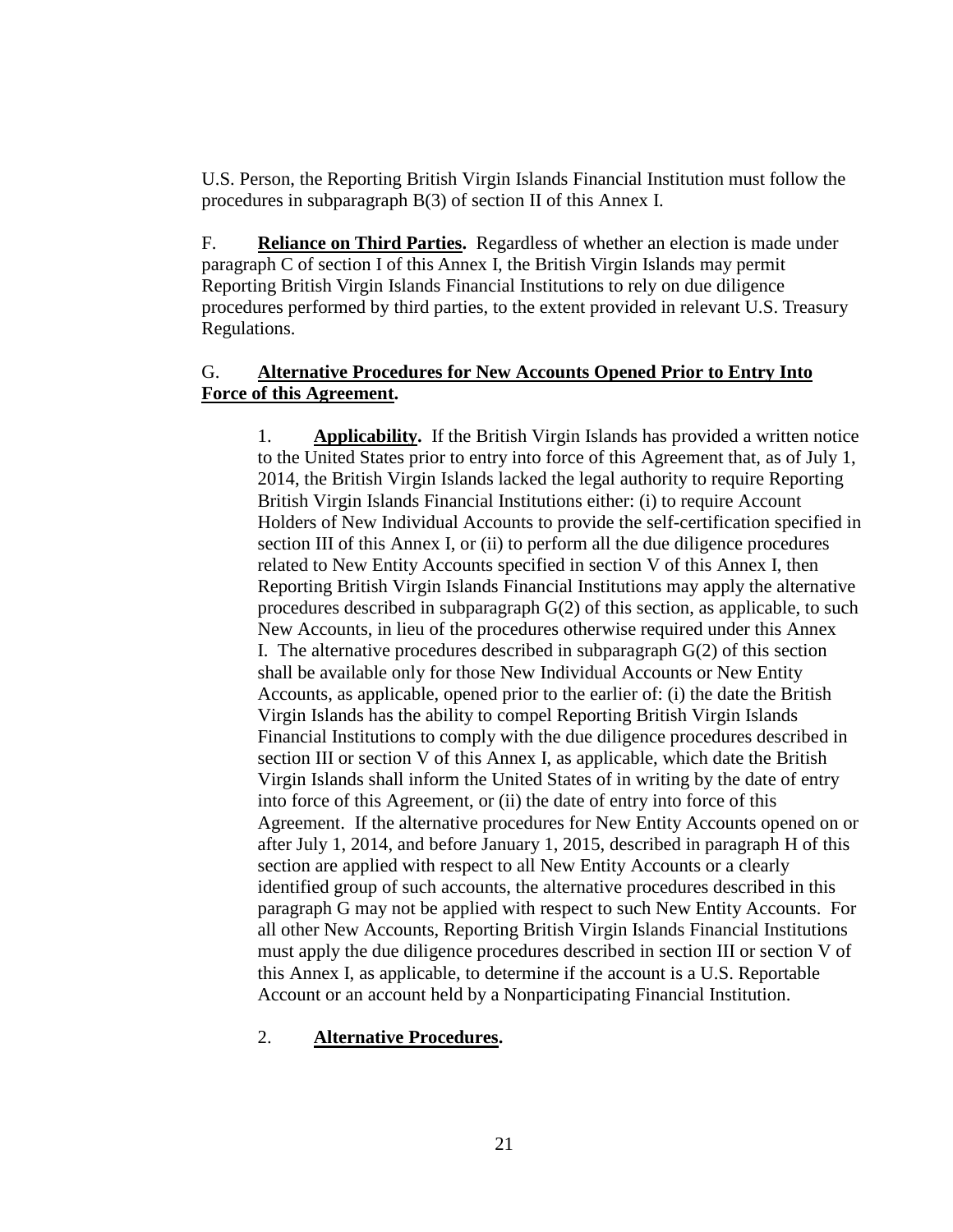a) Within one year after the date of entry into force of this Agreement, Reporting British Virgin Islands Financial Institutions must: (i) with respect to a New Individual Account described in subparagraph G(1) of this section, request the self-certification specified in section III of this Annex I and confirm the reasonableness of such self-certification consistent with the procedures described in section III of this Annex I, and (ii) with respect to a New Entity Account described in subparagraph G(1) of this section, perform the due diligence procedures specified in section V of this Annex I and request information as necessary to document the account, including any self-certification, required by section V of this Annex I.

b) The British Virgin Islands must report on any New Account that is identified pursuant to subparagraph  $G(2)(a)$  of this section as a U.S. Reportable Account or as an account held by a Nonparticipating Financial Institution, as applicable, by the date that is the later of: (i) September 30 next following the date that the account is identified as a U.S. Reportable Account or as an account held by a Nonparticipating Financial Institution, as applicable, or (ii) 90 days after the account is identified as a U.S. Reportable Account or as an account held by a Nonparticipating Financial Institution, as applicable. The information required to be reported with respect to such a New Account is any information that would have been reportable under this Agreement if the New Account had been identified as a U.S. Reportable Account or as an account held by a Nonparticipating Financial Institution, as applicable, as of the date the account was opened.

c) By the date that is one year after the date of entry into force of this Agreement, Reporting British Virgin Islands Financial Institutions must close any New Account described in subparagraph G(1) of this section for which it was unable to collect the required self-certification or other documentation pursuant to the procedures described in subparagraph  $G(2)(a)$  of this section. In addition, by the date that is one year after the date of entry into force of this Agreement, Reporting British Virgin Islands Financial Institutions must: (i) with respect to such closed accounts that prior to such closure were New Individual Accounts (without regard to whether such accounts were High Value Accounts), perform the due diligence procedures specified in paragraph D of section II of this Annex I, or (ii) with respect to such closed accounts that prior to such closure were New Entity Accounts, perform the due diligence procedures specified in section IV of this Annex I.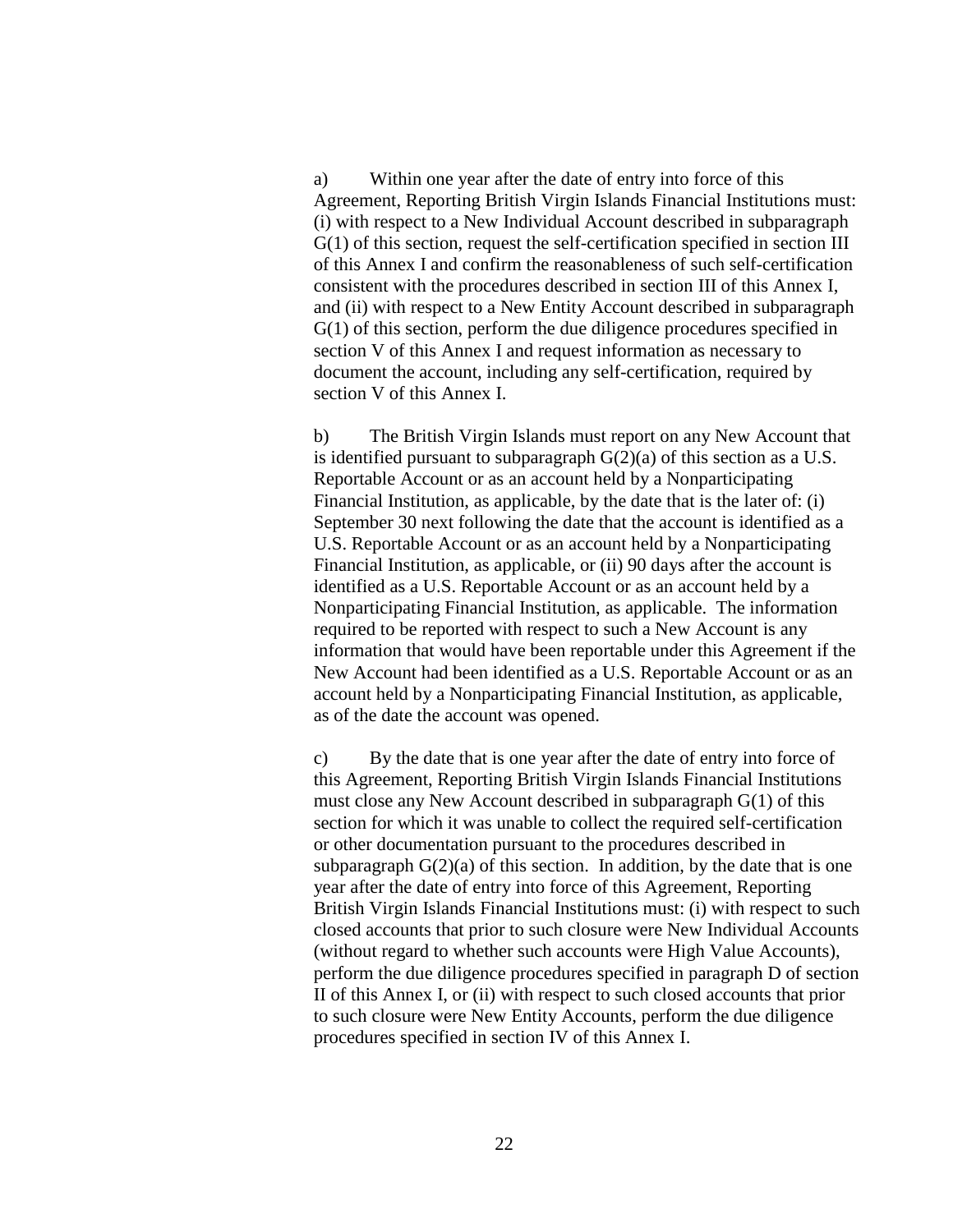d) The British Virgin Islands must report on any closed account that is identified pursuant to subparagraph  $G(2)(c)$  of this section as a U.S. Reportable Account or as an account held by a Nonparticipating Financial Institution, as applicable, by the date that is the later of: (i) September 30 next following the date that the account is identified as a U.S. Reportable Account or as an account held by a Nonparticipating Financial Institution, as applicable, or (ii) 90 days after the account is identified as a U.S. Reportable Account or as an account held by a Nonparticipating Financial Institution, as applicable. The information required to be reported for such a closed account is any information that would have been reportable under this Agreement if the account had been identified as a U.S. Reportable Account or as an account held by a Nonparticipating Financial Institution, as applicable, as of the date the account was opened.

H. **Alternative Procedures for New Entity Accounts Opened on or after July 1, 2014, and before January 1, 2015.** For New Entity Accounts opened on or after July 1, 2014, and before January 1, 2015, either with respect to all New Entity Accounts or, separately, with respect to any clearly identified group of such accounts, the British Virgin Islands may permit Reporting British Virgin Islands Financial Institutions to treat such accounts as Preexisting Entity Accounts and apply the due diligence procedures related to Preexisting Entity Accounts specified in section IV of this Annex I in lieu of the due diligence procedures specified in section V of this Annex I. In this case, the due diligence procedures of section IV of this Annex I must be applied without regard to the account balance or value threshold specified in paragraph A of section IV of this Annex I.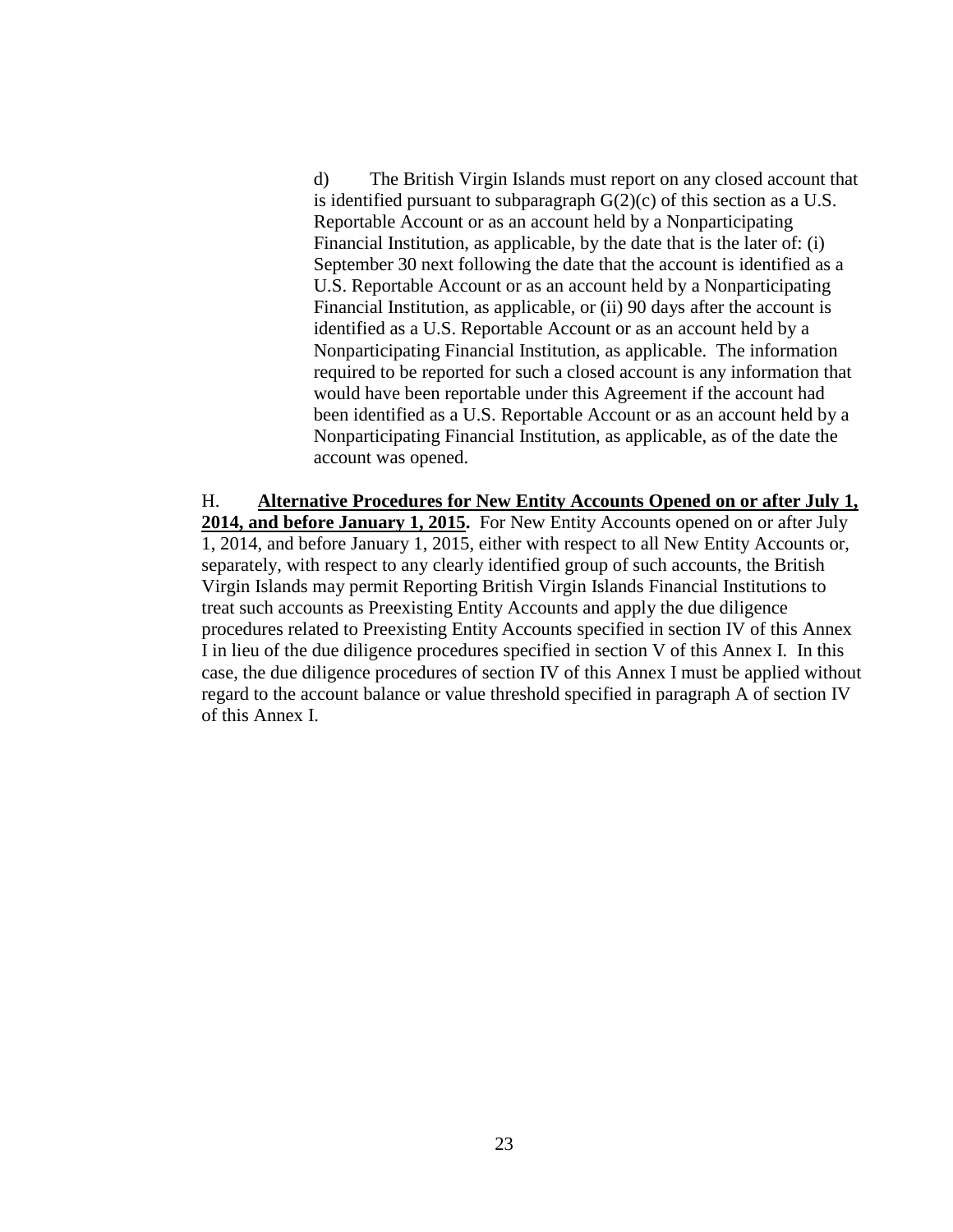## **ANNEX II**

The following Entities shall be treated as exempt beneficial owners or deemed-compliant FFIs, as the case may be, and the following accounts are excluded from the definition of Financial Accounts.

This Annex II may be modified by a mutual written decision entered into between the Competent Authorities of the British Virgin Islands and the United States: (1) to include additional Entities and accounts that present a low risk of being used by U.S. Persons to evade U.S. tax and that have similar characteristics to the Entities and accounts described in this Annex II as of the date of signature of the Agreement; or (2) to remove Entities and accounts that, due to changes in circumstances, no longer present a low risk of being used by U.S. Persons to evade U.S. tax. Any such addition or removal shall be effective on the date of signature of the mutual decision, unless otherwise provided therein. Procedures for reaching such a mutual decision may be included in the mutual agreement or arrangement described in paragraph 6 of Article 3 of the Agreement.

- I. **Exempt Beneficial Owners other than Funds.** The following Entities shall be treated as Non-Reporting British Virgin Islands Financial Institutions and as exempt beneficial owners for purposes of sections 1471 and 1472 of the U.S. Internal Revenue Code, *other than* with respect to a payment that is derived from an obligation held in connection with a commercial financial activity of a type engaged in by a Specified Insurance Company, Custodial Institution, or Depository Institution.
	- A. **Governmental Entity.** The government of the British Virgin Islands, any political subdivision of the British Virgin Islands (which, for the avoidance of doubt, includes a state, province, county, or municipality), or any wholly owned agency or instrumentality of the British Virgin Islands or any one or more of the foregoing (each, a "British Virgin Islands Governmental Entity"). This category is comprised of the integral parts, controlled entities, and political subdivisions of the British Virgin Islands.
		- 1. An integral part of the British Virgin Islands means any person, organization, agency, bureau, fund, instrumentality, or other body, however designated, that constitutes a governing authority of the British Virgin Islands. The net earnings of the governing authority must be credited to its own account or to other accounts of the British Virgin Islands, with no portion inuring to the benefit of any private person. An integral part does not include any individual who is a sovereign, official, or administrator acting in a private or personal capacity.
		- 2. A controlled entity means an Entity that is separate in form from the British Virgin Islands or that otherwise constitutes a separate juridical entity, provided that: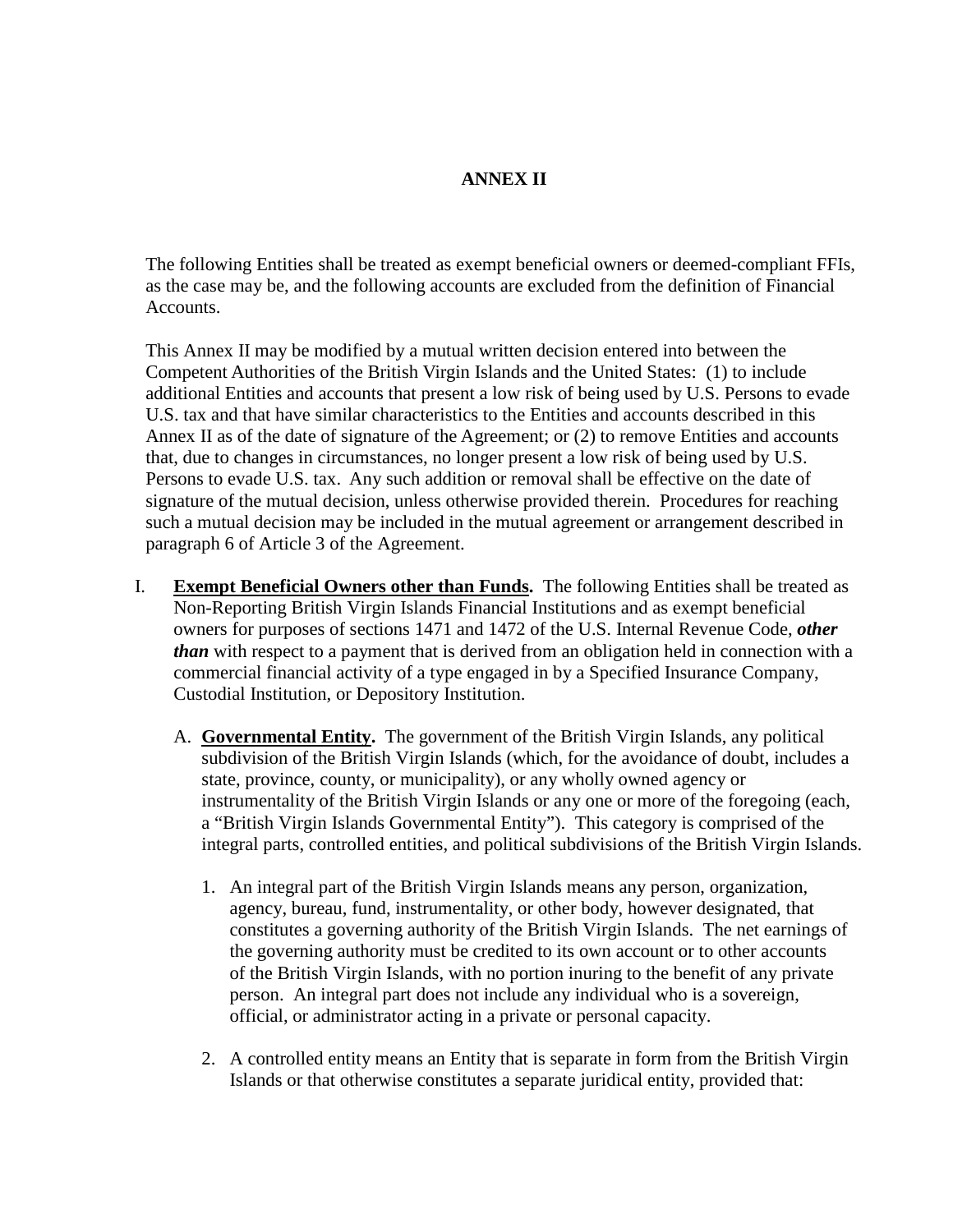- a) The Entity is wholly owned and controlled by one or more British Virgin Islands Governmental Entities directly or through one or more controlled entities;
- b) The Entity's net earnings are credited to its own account or to the accounts of one or more British Virgin Islands Governmental Entities, with no portion of its income inuring to the benefit of any private person; and
- c) The Entity's assets vest in one or more British Virgin Islands Governmental Entities upon dissolution.
- 3. Income does not inure to the benefit of private personsif such persons are the intended beneficiaries of a governmental program, and the program activities are performed for the general public with respect to the common welfare or relate to the administration of some phase of government. Notwithstanding the foregoing, however, income is considered to inure to the benefit of private persons if the income is derived from the use of a governmental entity to conduct a commercial business, such as a commercial banking business, that provides financial services to private persons.
- B. **International Organization.** Any international organization or wholly owned agency or instrumentality thereof.This category includes any intergovernmental organization (including a supranational organization) (1) that is comprised primarily of non-U.S. governments; (2) that has in effect a headquarters agreement with the British Virgin Islands; and (3) the income of which does not inure to the benefit of private persons.
- C. **Central Bank.** An institution that is by law or government sanction the principal authority, other than the government of the British Virgin Islands itself, issuing instruments intended to circulate as currency. Such an institution may include an instrumentality that is separate from the government of the British Virgin Islands, whether or not owned in whole or in part by the British Virgin Islands.
- II. **Funds that Qualify as Exempt Beneficial Owners.** The following Entities shall be treated as Non-Reporting British Virgin Islands Financial Institutions and as exempt beneficial owners for purposes of sections 1471 and 1472 of the U.S. Internal Revenue Code.
	- A. **Broad Participation Retirement Fund.** A fund established in the British Virgin Islands to provide retirement, disability, or death benefits, or any combination thereof, to beneficiaries that are current or former employees (or persons designated by such employees) of one or more employers in consideration for services rendered, provided that the fund: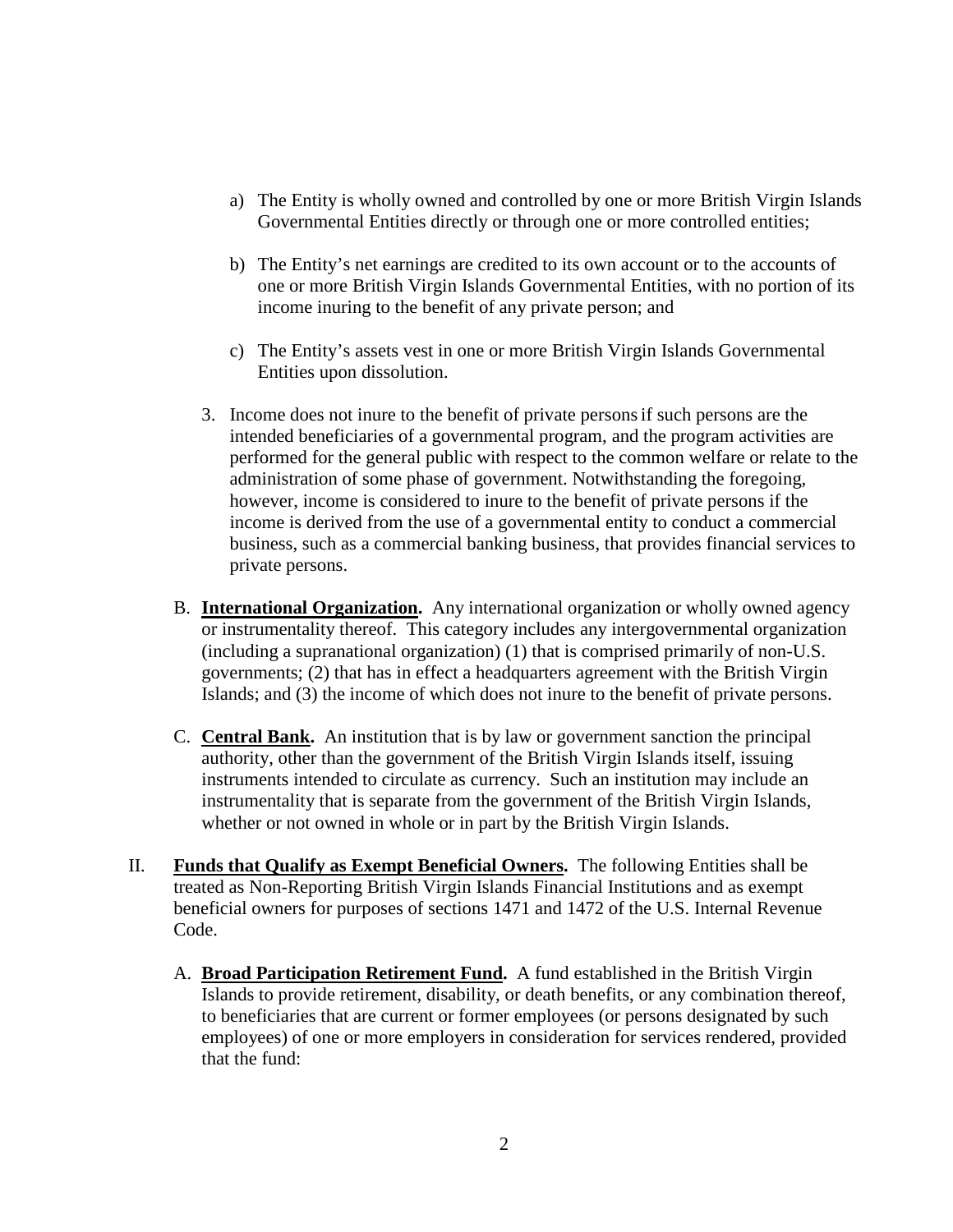- 1. Does not have a single beneficiary with a right to more than five percent of the fund's assets;
- 2. Is subject to government regulation and provides annual information reporting about its beneficiaries to the relevant tax authorities in the British Virgin Islands; and
- 3. Satisfies at least one of the following requirements:
	- a) The fund is generally exempt from tax in the British Virgin Islands on investment income under the laws of the British Virgin Islands due to its status as a retirement or pension plan;
	- b) The fund receives at least 50 percent of its total contributions (other than transfers of assets from other plans described in paragraphs A through C of this section or from retirement and pension accounts described in subparagraph A(1) of section V of this Annex II) from the sponsoring employers;
	- c) Distributions or withdrawals from the fund are allowed only upon the occurrence of specified events related to retirement, disability, or death (except rollover distributions to other retirement funds described in paragraphs A through C of this section or retirement and pension accounts described in subparagraph  $A(1)$  of section V of this Annex II), or penalties apply to distributions or withdrawals made before such specified events; or
	- d) Contributions (other than certain permitted make-up contributions) by employees to the fund are limited by reference to earned income of the employee or may not exceed \$50,000 annually, applying the rules set forth in Annex I for account aggregation and currency translation.
- B. **Narrow Participation Retirement Fund.** A fund established in the British Virgin Islands to provide retirement, disability, or death benefits to beneficiaries that are current or former employees (or persons designated by such employees) of one or more employers in consideration for services rendered, provided that:
	- 1. The fund has fewer than 50 participants;
	- 2. The fund is sponsored by one or more employers that are not Investment Entities or Passive NFFEs;
	- 3. The employee and employer contributions to the fund (other than transfers of assets from retirement and pension accounts described in subparagraph A(1) of section V of this Annex II) are limited by reference to earned income and compensation of the employee, respectively;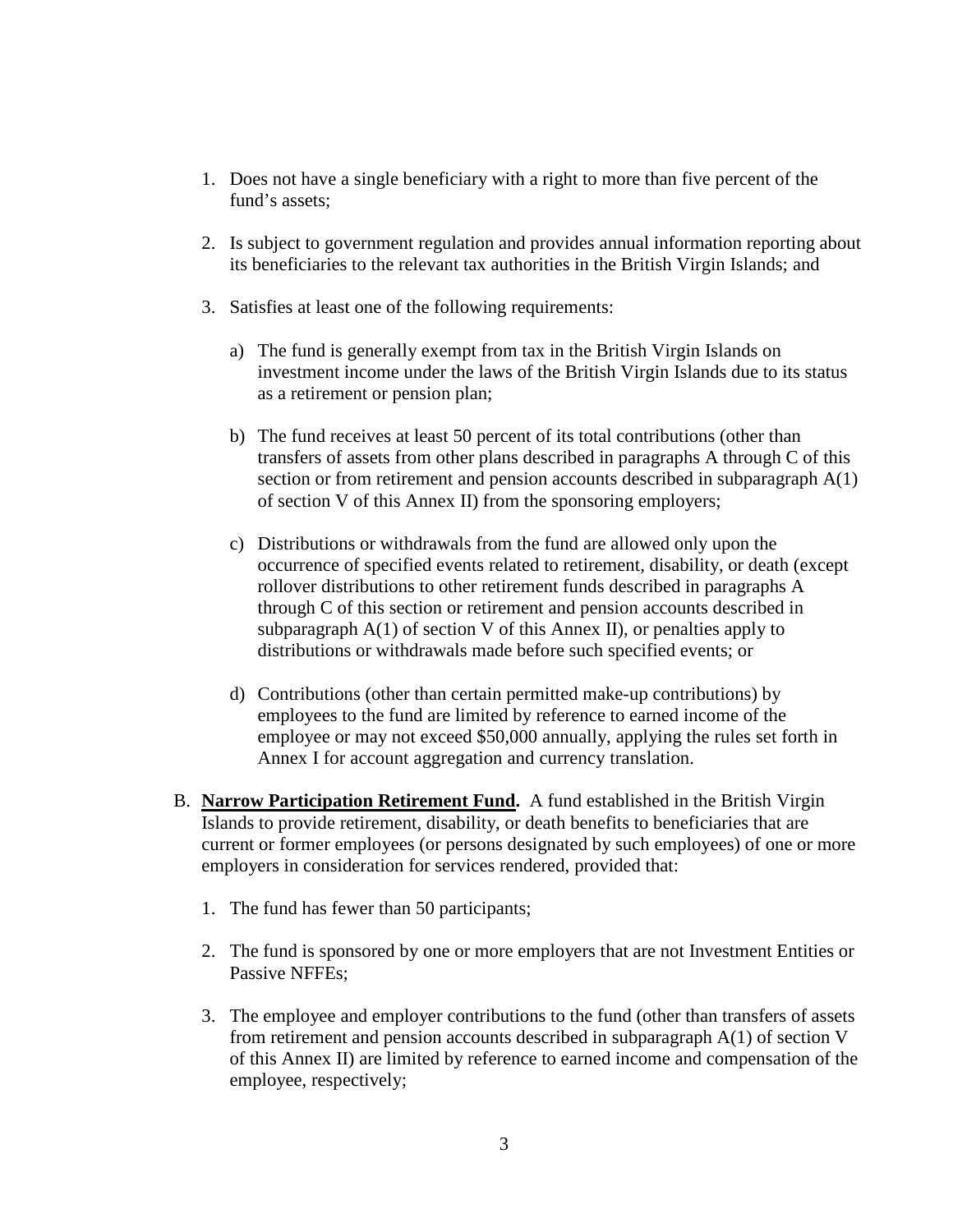- 4. Participants that are not residents of the British Virgin Islands are not entitled to more than 20 percent of the fund's assets; and
- 5. The fund is subject to government regulation and provides annual information reporting about its beneficiaries to the relevant tax authorities in the British Virgin Islands.
- C. **Pension Fund of an Exempt Beneficial Owner.** A fund established in the British Virgin Islands by an exempt beneficial owner to provide retirement, disability, or death benefits to beneficiaries or participants that are current or former employees of the exempt beneficial owner (or persons designated by such employees), or that are not current or former employees, if the benefits provided to such beneficiaries or participants are in consideration of personal services performed for the exempt beneficial owner.
- D. **Investment Entity Wholly Owned by Exempt Beneficial Owners.** An Entity that is a British Virgin Islands Financial Institution solely because it is an Investment Entity, provided that each direct holder of an Equity Interest in the Entity is an exempt beneficial owner, and each direct holder of a debt interest in such Entity is either a Depository Institution (with respect to a loan made to such Entity) or an exempt beneficial owner.
- III. **Small or Limited Scope Financial Institutions that Qualify as Deemed-Compliant FFIs.** The following Financial Institutions are Non-Reporting British Virgin Islands Financial Institutions that shall be treated as deemed-compliant FFIs for purposes of section 1471 of the U.S. Internal Revenue Code.
	- A. **Financial Institution with a Local Client Base.** A Financial Institution satisfying the following requirements:
		- 1. The Financial Institution must be licensed and regulated as a financial institution under the laws of the British Virgin Islands;
		- 2. The Financial Institution must have no fixed place of business outside of the British Virgin Islands. For this purpose, a fixed place of business does not include a location that is not advertised to the public and from which the Financial Institution performs solely administrative support functions;
		- 3. The Financial Institution must not solicit customers or Account Holders outside the British Virgin Islands. For this purpose, a Financial Institution shall not be considered to have solicited customers or Account Holders outside the British Virgin Islands merely because the Financial Institution (a) operates a website,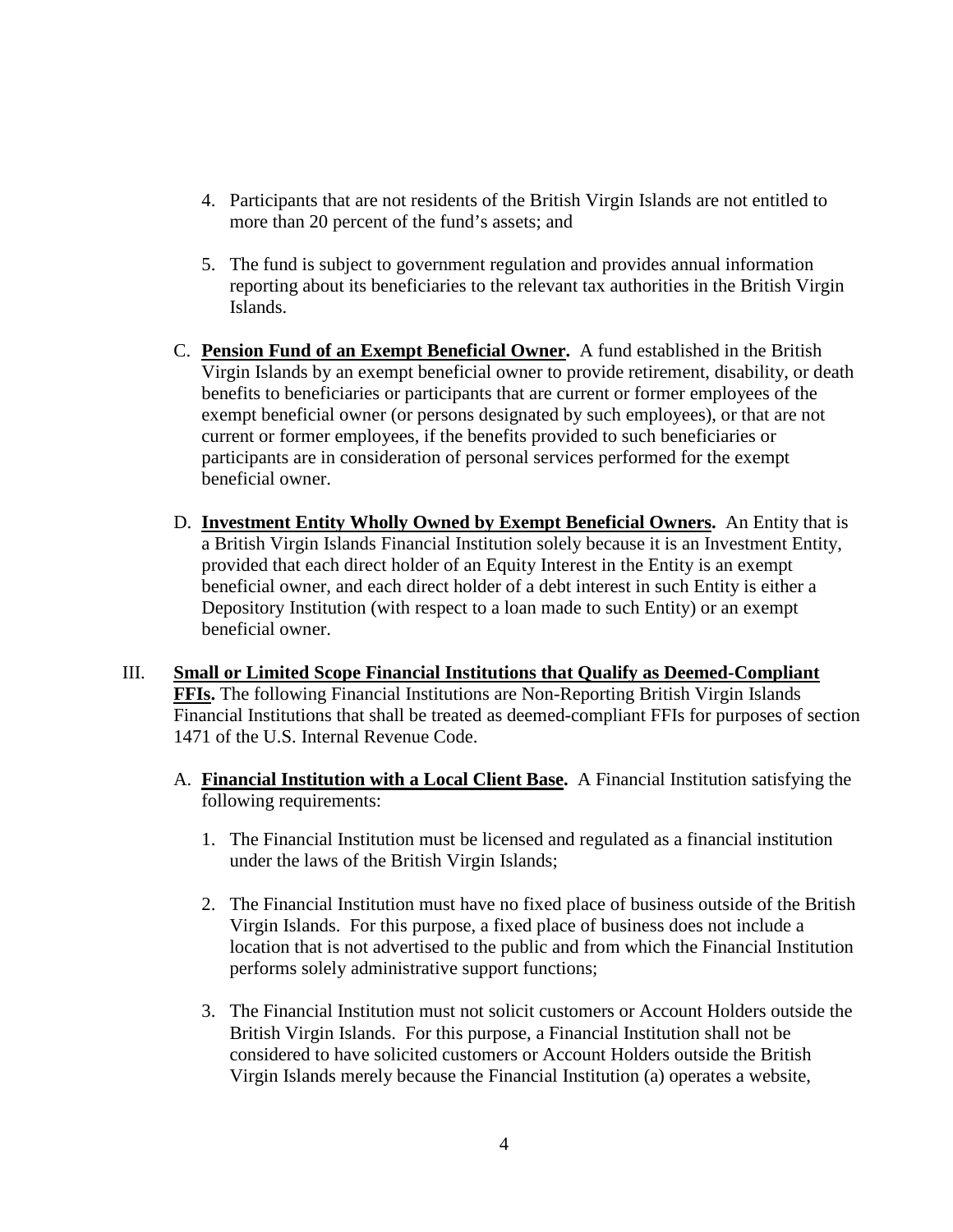provided that the website does not specifically indicate that the Financial Institution provides Financial Accounts or services to nonresidents, and does not otherwise target or solicit U.S. customers or Account Holders, or (b) advertises in print media or on a radio or television station that is distributed or aired primarily within the British Virgin Islands but is also incidentally distributed or aired in other countries, provided that the advertisement does not specifically indicate that the Financial Institution provides Financial Accounts or services to nonresidents, and does not otherwise target or solicit U.S. customers or Account Holders;

- 4. The Financial Institution must be required under the laws of the British Virgin Islands to identify resident Account Holders for purposes of either information reporting or withholding of tax with respect to Financial Accounts held by residents or for purposes of satisfying the British Virgin Islands' AML due diligence requirements;
- 5. At least 98 percent of the Financial Accounts by value maintained by the Financial Institution must be held by residents (including residents that are Entities) of the British Virgin Islands;
- 6. Beginning on or before July 1, 2014, the Financial Institution must have policies and procedures, consistent with those set forth in Annex I, to prevent the Financial Institution from providing a Financial Account to any Nonparticipating Financial Institution and to monitor whether the Financial Institution opens or maintains a Financial Account for any Specified U.S. Person who is not a resident of the British Virgin Islands (including a U.S. Person that was a resident of the British Virgin Islands when the Financial Account was opened but subsequently ceases to be a resident of the British Virgin Islands) or any Passive NFFE with Controlling Persons who are U.S. residents or U.S. citizens who are not residents of the British Virgin Islands;
- 7. Such policies and procedures must provide that if any Financial Account held by a Specified U.S. Person who is not a resident of the British Virgin Islands or by a Passive NFFE with Controlling Persons who are U.S. residents or U.S. citizens who are not residents of the British Virgin Islands is identified, the Financial Institution must report such Financial Account as would be required if the Financial Institution were a Reporting British Virgin Islands Financial Institution (including by following the applicable registration requirements on the IRS FATCA registration website) or close such Financial Account;
- 8. With respect to a Preexisting Account held by an individual who is not a resident of the British Virgin Islands or by an Entity, the Financial Institution must review those Preexisting Accounts in accordance with the procedures set forth in Annex I applicable to Preexisting Accounts to identify any U.S. Reportable Account or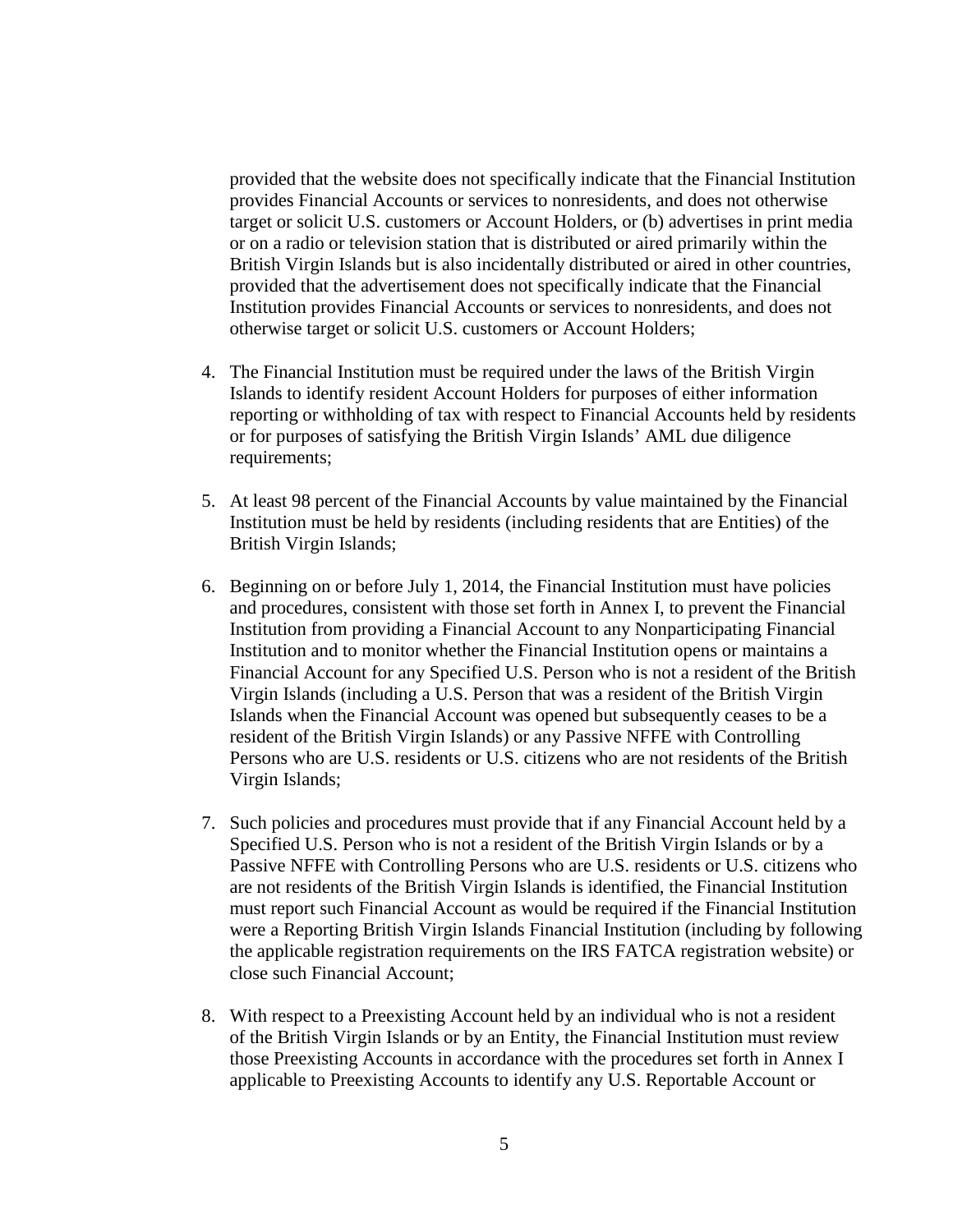Financial Account held by a Nonparticipating Financial Institution, and must report such Financial Account as would be required if the Financial Institution were a Reporting British Virgin Islands Financial Institution (including by following the applicable registration requirements on the IRS FATCA registration website) or close such Financial Account;

- 9. Each Related Entity of the Financial Institution that is a Financial Institution must be incorporated or organized in the British Virgin Islands and, with the exception of any Related Entity that is a retirement fund described in paragraphs A through C of section II of this Annex II, satisfy the requirements set forth in this paragraph A; and
- 10. The Financial Institution must not have policies or practices that discriminate against opening or maintaining Financial Accounts for individuals who are Specified U.S. Persons and residents of the British Virgin Islands.
- B. **Local Bank.** A Financial Institution satisfying the following requirements:
	- 1. The Financial Institution operates solely as (and is licensed and regulated under the laws of the British Virgin Islands as) (a) a bank or (b) a credit union or similar cooperative credit organization that is operated without profit;
	- 2. The Financial Institution's business consists primarily of receiving deposits from and making loans to, with respect to a bank, unrelated retail customers and, with respect to a credit union or similar cooperative credit organization, members, provided that no member has a greater than five percent interest in such credit union or cooperative credit organization;
	- 3. The Financial Institution satisfies the requirements set forth in subparagraphs A(2) and A(3) of this section, provided that, in addition to the limitations on the website described in subparagraph A(3) of this section, the website does not permit the opening of a Financial Account;
	- 4. The Financial Institution does not have more than \$175 million in assets on its balance sheet, and the Financial Institution and any Related Entities, taken together, do not have more than \$500 million in total assets on their consolidated or combined balance sheets; and
	- 5. Any Related Entity must be incorporated or organized in the British Virgin Islands, and any Related Entity that is a Financial Institution, with the exception of any Related Entity that is a retirement fund described in paragraphs A through C of section II of this Annex II or a Financial Institution with only low-value accounts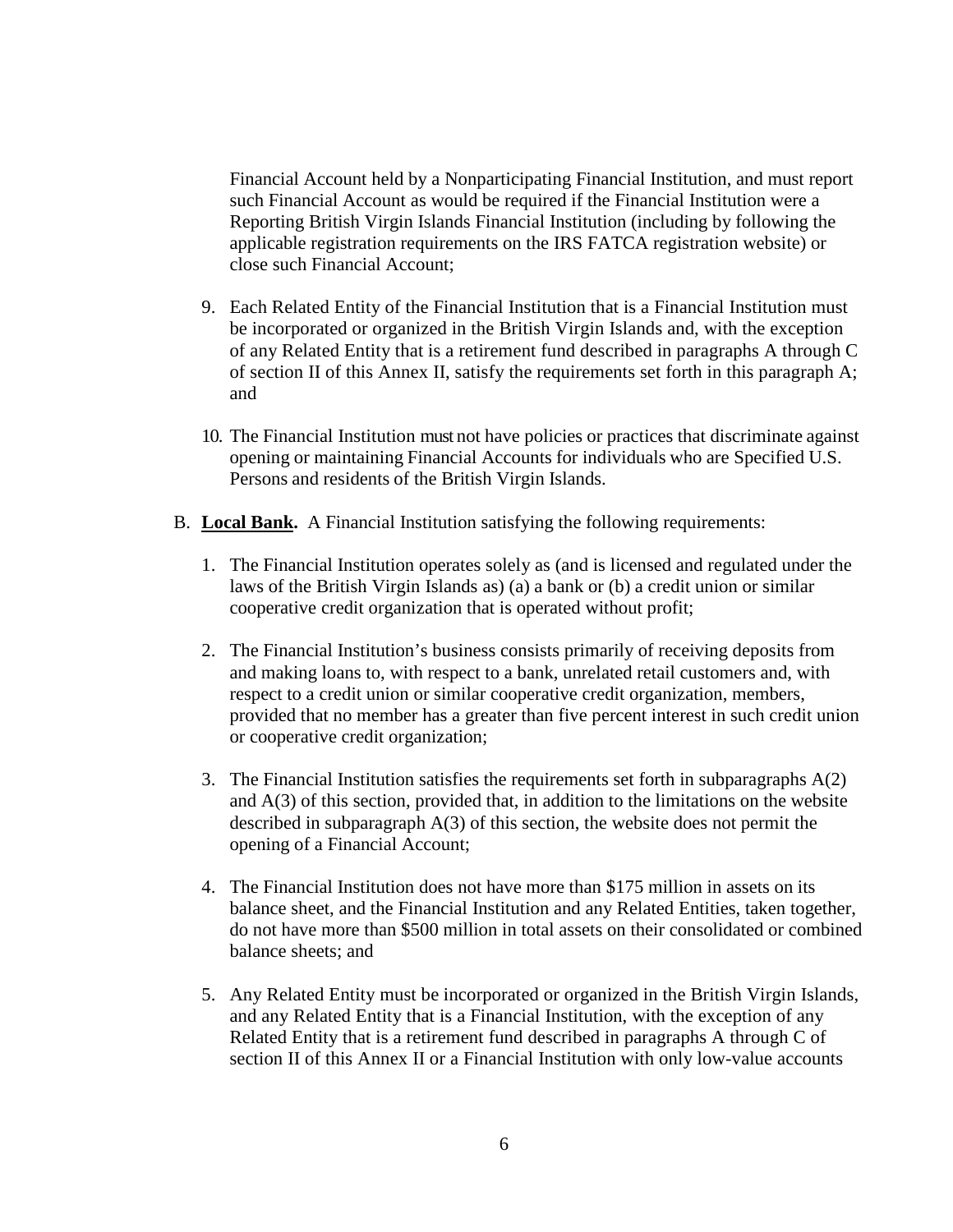described in paragraph C of this section, must satisfy the requirements set forth in this paragraph B.

- C. **Financial Institution with Only Low-Value Accounts.** A British Virgin Islands Financial Institution satisfying the following requirements:
	- 1. The Financial Institution is not an Investment Entity;
	- 2. No Financial Account maintained by the Financial Institution or any Related Entity has a balance or value in excess of \$50,000, applying the rules set forth in Annex I for account aggregation and currency translation; and
	- 3. The Financial Institution does not have more than \$50 million in assets on its balance sheet, and the Financial Institution and any Related Entities, taken together, do not have more than \$50 million in total assets on their consolidated or combined balance sheets.
- D. **Qualified Credit Card Issuer.** A British Virgin Islands Financial Institution satisfying the following requirements:
	- 1. The Financial Institution is a Financial Institution solely because it is an issuer of credit cards that accepts deposits only when a customer makes a payment in excess of a balance due with respect to the card and the overpayment is not immediately returned to the customer; and
	- 2. Beginning on or before July 1, 2014, the Financial Institution implements policies and procedures to either prevent a customer deposit in excess of \$50,000, or to ensure that any customer deposit in excess of \$50,000, in each case applying the rules set forth in Annex I for account aggregation and currency translation, is refunded to the customer within 60 days. For this purpose, a customer deposit does not refer to credit balances to the extent of disputed charges but does include credit balances resulting from merchandise returns.
- IV. **Investment Entities that Qualify as Deemed-Compliant FFIs and Other Special Rules.** The Financial Institutions described in paragraphs A through E of this section are Non-Reporting British Virgin Islands Financial Institutions that shall be treated as deemedcompliant FFIs for purposes of section 1471 of the U.S. Internal Revenue Code. In addition, paragraph F of this section provides special rules applicable to an Investment Entity.
	- A. **Trustee-Documented Trust.** A trust established under the laws of the British Virgin Islands to the extent that the trustee of the trust is a Reporting U.S. Financial Institution, Reporting Model 1 FFI, or Participating FFI and reports to the British Virgin Islands all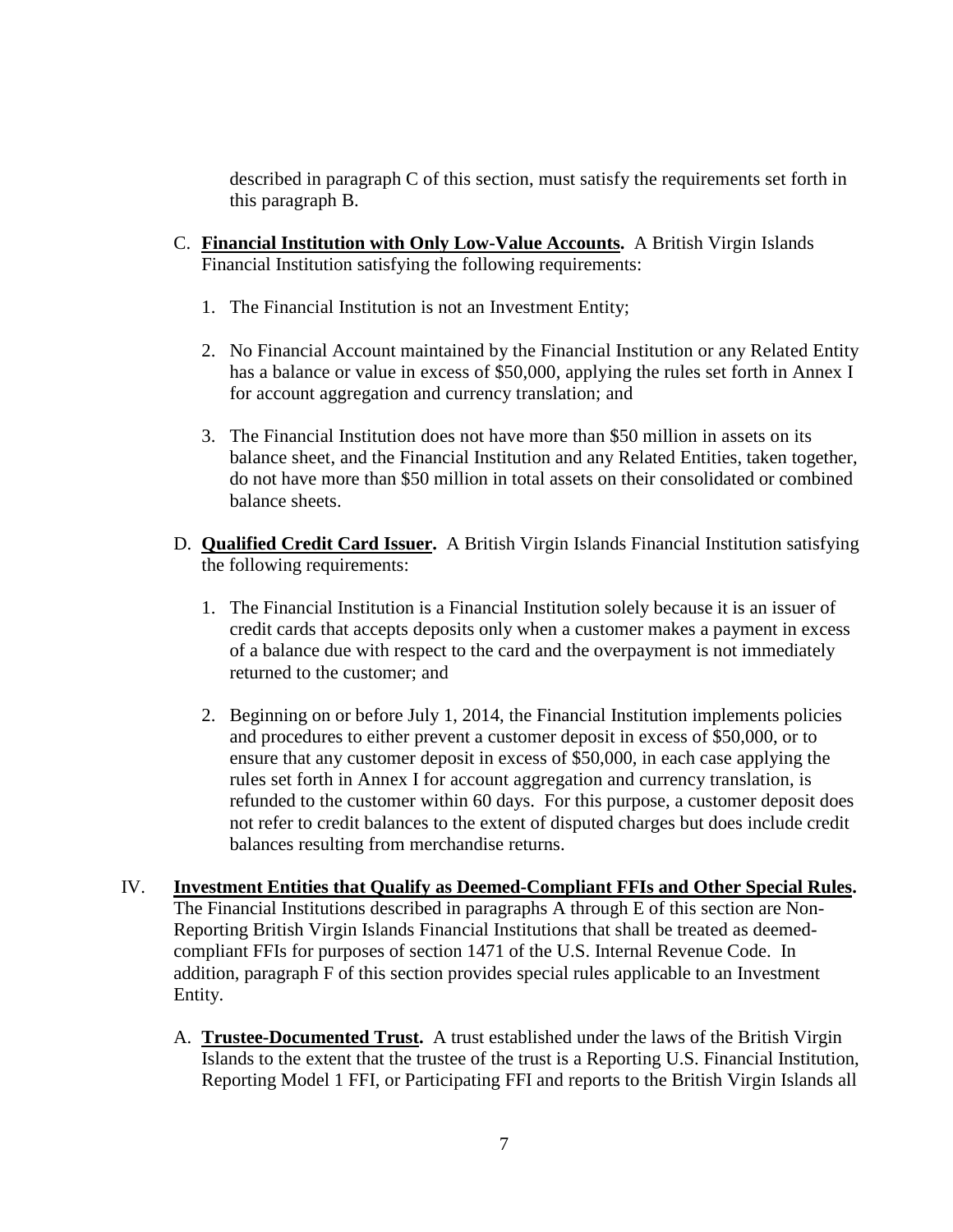information required to be reported pursuant to the Agreement with respect to all U.S. Reportable Accounts of the trust.

- B. **Sponsored Investment Entity and Controlled Foreign Corporation.** A Financial Institution described in subparagraph  $B(1)$  or  $B(2)$  of this section having a sponsoring entity that complies with the requirements of subparagraph B(3) of this section.
	- 1. A Financial Institution is a sponsored investment entity if (a) it is an Investment Entity established in the British Virgin Islands that is not a qualified intermediary, withholding foreign partnership, or withholding foreign trust pursuant to relevant U.S. Treasury Regulations; and (b) an Entity has agreed with the Financial Institution to act as a sponsoring entity for the Financial Institution.
	- 2. A Financial Institution is a sponsored controlled foreign corporation if (a) the Financial Institution is a controlled foreign corporation<sup>[1](#page-49-0)</sup> organized under the laws of the British Virgin Islands that is not a qualified intermediary, withholding foreign partnership, or withholding foreign trust pursuant to relevant U.S. Treasury Regulations; (b) the Financial Institution is wholly owned, directly or indirectly, by a Reporting U.S. Financial Institution that agrees to act, or requires an affiliate of the Financial Institution to act, as a sponsoring entity for the Financial Institution; and (c) the Financial Institution shares a common electronic account system with the sponsoring entity that enables the sponsoring entity to identify all Account Holders and payees of the Financial Institution and to access all account and customer information maintained by the Financial Institution including, but not limited to, customer identification information, customer documentation, account balance, and all payments made to the Account Holder or payee.
	- 3. The sponsoring entity complies with the following requirements:
		- a) The sponsoring entity is authorized to act on behalf of the Financial Institution (such as a fund manager, trustee, a licensed registered agent, corporate director, or managing partner) to fulfill applicable registration requirements on the IRS FATCA registration website;
		- b) The sponsoring entity has registered as a sponsoring entity with the IRS on the IRS FATCA registration website;

<span id="page-49-0"></span> $1 \text{ A}$  "controlled foreign corporation" means any foreign corporation if more than 50 percent of the total combined voting power of all classes of stock of such corporation entitled to vote, or the total value of the stock of such corporation, is owned, or is considered as owned, by "United States shareholders" on any day during the taxable year of such foreign corporation. The term "United States shareholder" means, with respect to any foreign corporation, a United States person who owns, or is considered as owning, 10 percent or more of the total combined voting power of all classes of stock entitled to vote of such foreign corporation.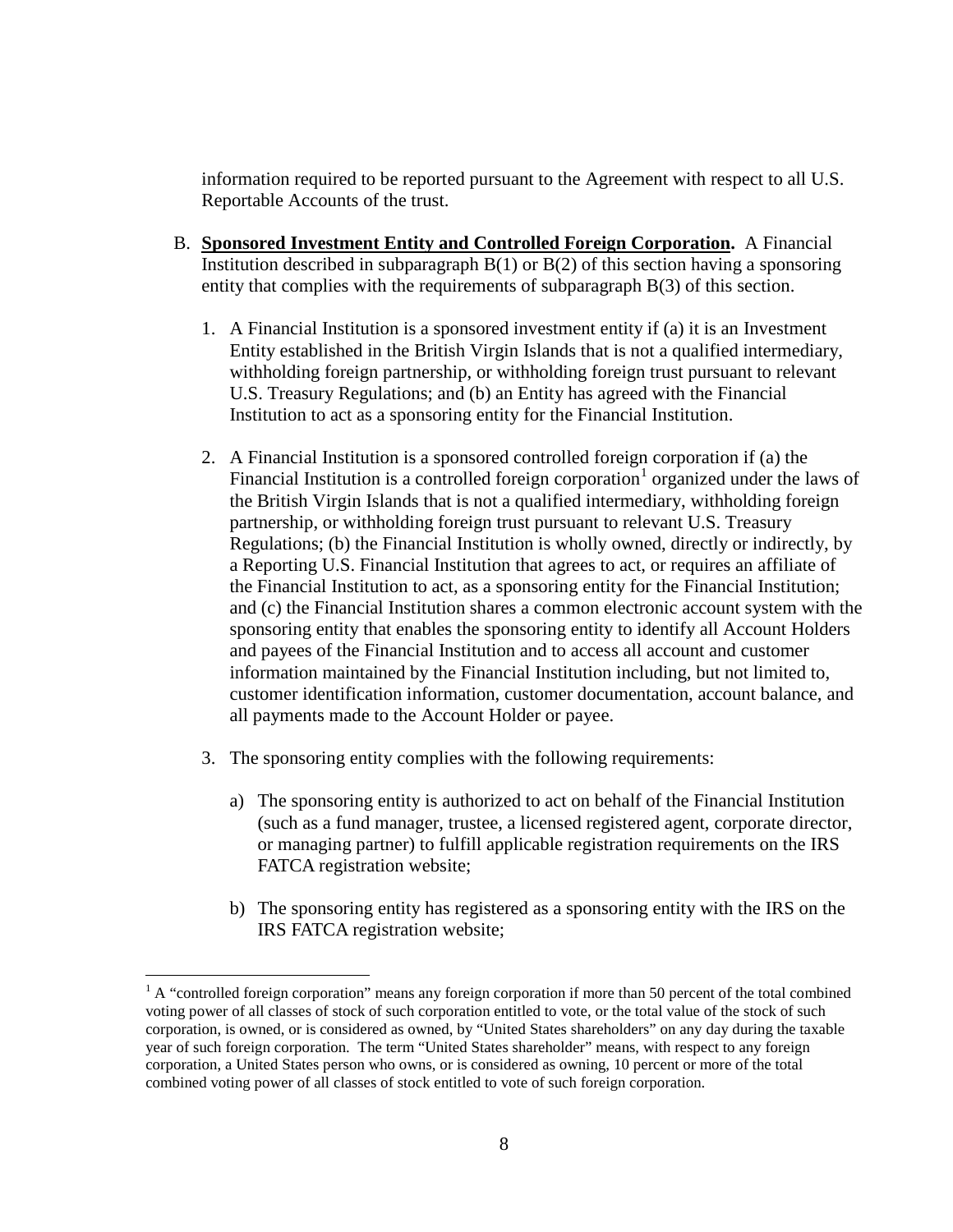- c) If the sponsoring entity identifies any U.S. Reportable Accounts with respect to the Financial Institution, the sponsoring entity registers the Financial Institution pursuant to applicable registration requirements on the IRS FATCA registration website on or before the later of December 31, 2015 and the date that is 90 days after such a U.S. Reportable Account is first identified;
- d) The sponsoring entity agrees to perform, on behalf of the Financial Institution, all due diligence, withholding, reporting, and other requirements that the Financial Institution would have been required to perform if it were a Reporting British Virgin Islands Financial Institution;
- e) The sponsoring entity identifies the Financial Institution and includes the identifying number of the Financial Institution (obtained by following applicable registration requirements on the IRS FATCA registration website) in all reporting completed on the Financial Institution's behalf; and
- f) The sponsoring entity has not had its status as a sponsor revoked.
- C. **Sponsored, Closely Held Investment Vehicle.** A British Virgin Islands Financial Institution satisfying the following requirements:
	- 1. The Financial Institution is a Financial Institution solely because it is an Investment Entity and is not a qualified intermediary, withholding foreign partnership, or withholding foreign trust pursuant to relevant U.S. Treasury Regulations;
	- 2. The sponsoring entity is a Reporting U.S. Financial Institution, Reporting Model 1 FFI, or Participating FFI, is authorized to act on behalf of the Financial Institution (such as a professional manager, trustee, licensed registered agent, corporate director, or managing partner), and agrees to perform, on behalf of the Financial Institution, all due diligence, withholding, reporting, and other requirements that the Financial Institution would have been required to perform if it were a Reporting British Virgin Islands Financial Institution;
	- 3. The Financial Institution does not hold itself out as an investment vehicle for unrelated parties;
	- 4. Twenty or fewer individuals own all of the debt interests and Equity Interests in the Financial Institution (disregarding debt interests owned by Participating FFIs and deemed-compliant FFIs and Equity Interests owned by an Entity if that Entity owns 100 percent of the Equity Interests in the Financial Institution and is itself a sponsored Financial Institution described in this paragraph C); and
	- 5. The sponsoring entity complies with the following requirements: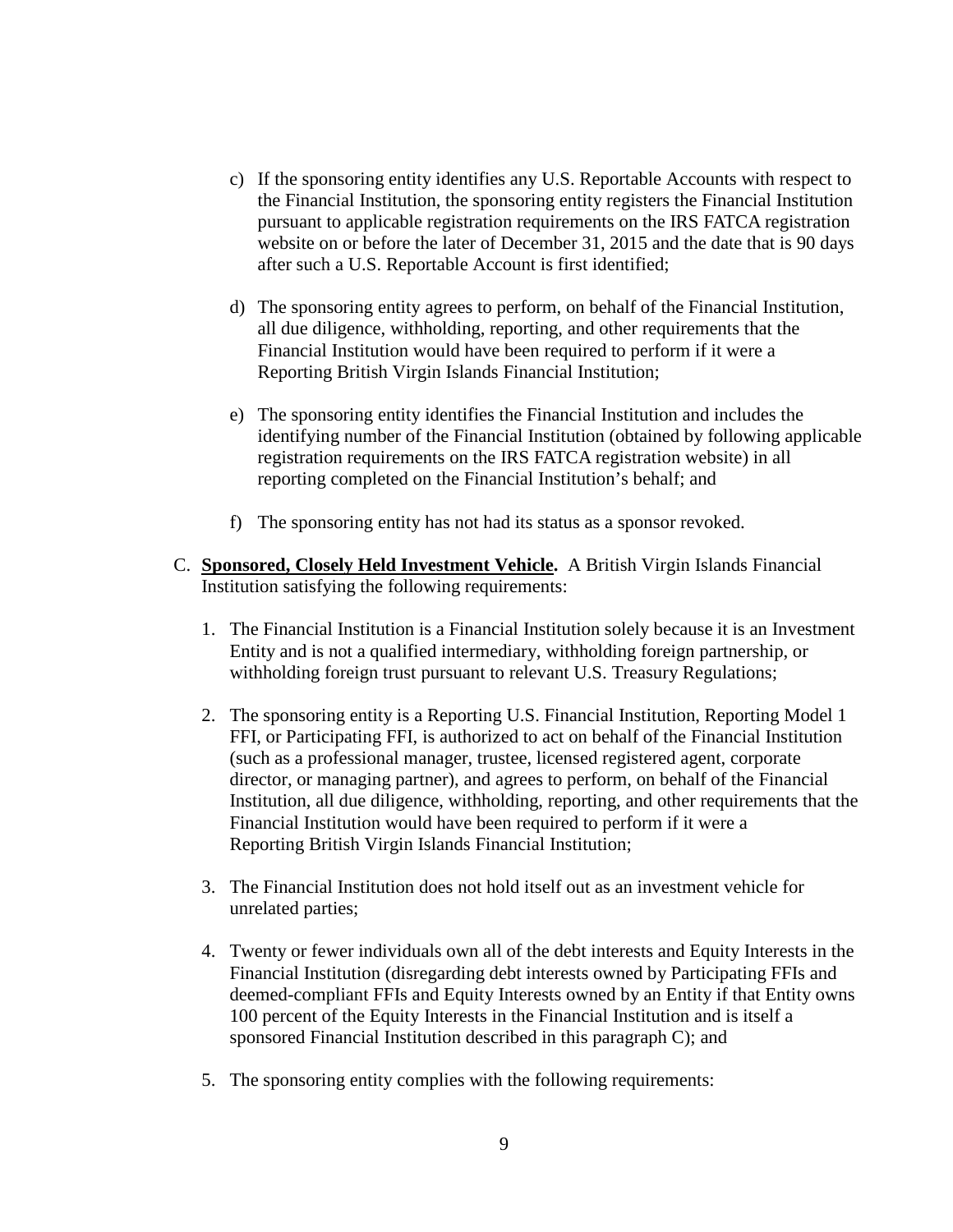- a) The sponsoring entity has registered as a sponsoring entity with the IRS on the IRS FATCA registration website;
- b) The sponsoring entity agrees to perform, on behalf of the Financial Institution, all due diligence, withholding, reporting, and other requirements that the Financial Institution would have been required to perform if it were a Reporting British Virgin Islands Financial Institution and retains documentation collected with respect to the Financial Institution for a period of six years;
- c) The sponsoring entity identifies the Financial Institution in all reporting completed on the Financial Institution's behalf; and
- d) The sponsoring entity has not had its status as a sponsor revoked.
- D. **Investment Advisors and Investment Managers.** An Investment Entity established in the British Virgin Islands that is a Financial Institution solely because it (1) renders investment advice to, and acts on behalf of, or (2) manages portfolios for, and acts on behalf of, a customer for the purposes of investing, managing, or administering funds deposited in the name of the customer with a Financial Institution other than a Nonparticipating Financial Institution.
- E. **Collective Investment Vehicle.** An Investment Entity established in the British Virgin Islands that is regulated as a collective investment vehicle, provided that all of the interests in the collective investment vehicle (including debt interests in excess of \$50,000) are held by or through one or more exempt beneficial owners, Active NFFEs described in subparagraph B(4) of section VI of Annex I, U.S. Persons that are not Specified U.S. Persons, or Financial Institutions that are not Nonparticipating Financial Institutions.
- F. **Special Rules.** The following rules apply to an Investment Entity:
	- 1. With respect to interests in an Investment Entity that is a collective investment vehicle described in paragraph E of this section, the reporting obligations of any Investment Entity (other than a Financial Institution through which interests in the collective investment vehicle are held) shall be deemed fulfilled.
	- 2. With respect to interests in:
		- a) An Investment Entity established in a Partner Jurisdiction that is regulated as a collective investment vehicle, all of the interests in which (including debt interests in excess of \$50,000) are held by or through one or more exempt beneficial owners, Active NFFEs described in subparagraph B(4) of section VI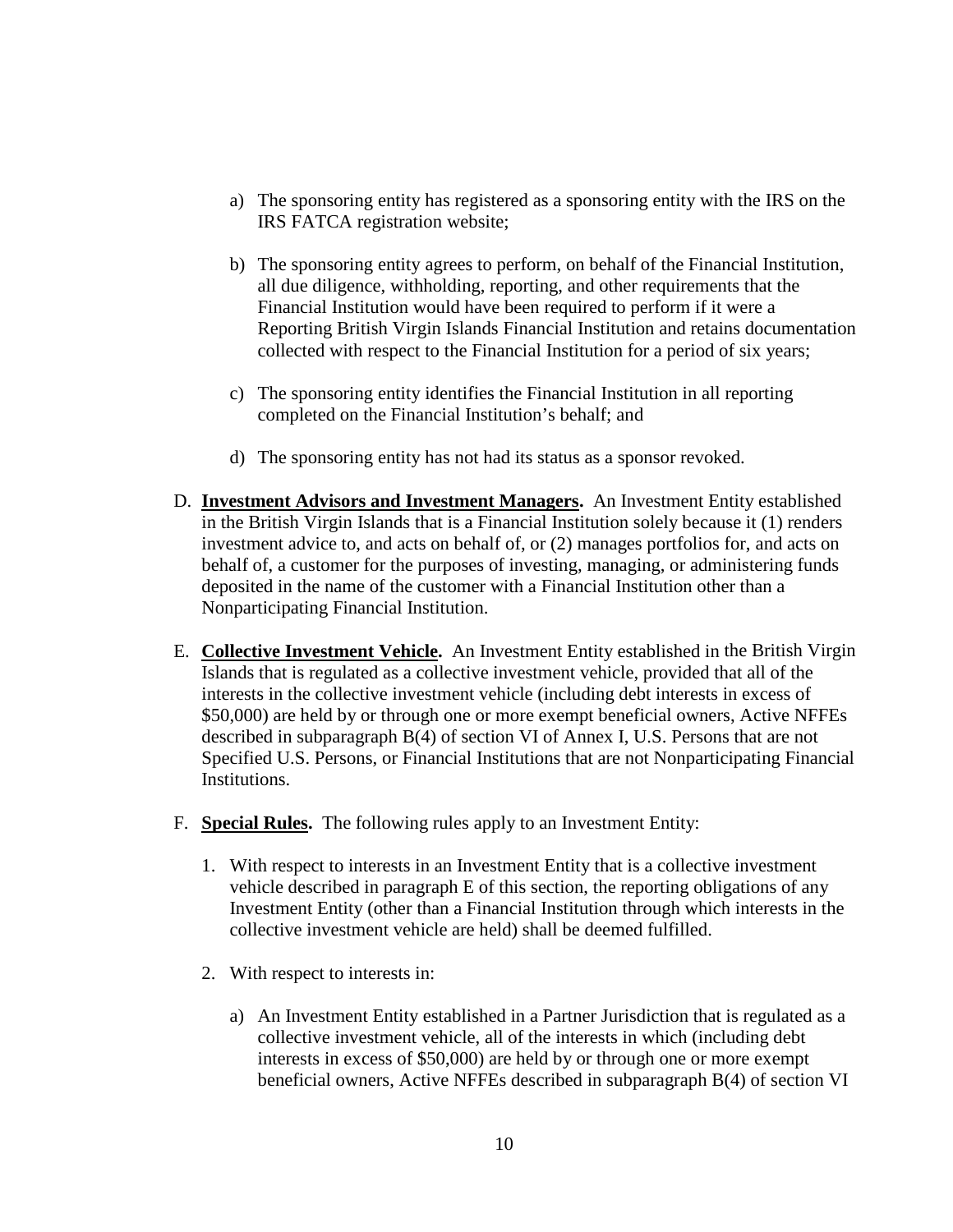of Annex I, U.S. Persons that are not Specified U.S. Persons, or Financial Institutions that are not Nonparticipating Financial Institutions; or

b) An Investment Entity that is a qualified collective investment vehicle under relevant U.S. Treasury Regulations;

the reporting obligations of any Investment Entity that is a British Virgin Islands Financial Institution (other than a Financial Institution through which interests in the collective investment vehicle are held) shall be deemed fulfilled.

- 3. With respect to interests in an Investment Entity established in the British Virgin Islands that is not described in paragraph E or subparagraph F(2) of this section, consistent with paragraph 3 of Article 5 of the Agreement, the reporting obligations of all other Investment Entities with respect to such interests shall be deemed fulfilled if the information required to be reported by the first-mentioned Investment Entity pursuant to the Agreement with respect to such interests is reported by such Investment Entity or another person.
- V. **Accounts Excluded from Financial Accounts.** The following accounts are excluded from the definition of Financial Accounts and therefore shall not be treated as U.S. Reportable Accounts.

### A. **Certain Savings Accounts.**

- 1. Retirement and Pension Account. A retirement or pension account maintained in the British Virgin Islands that satisfies the following requirements.
	- a) The account is subject to regulation as a personal retirement account or is part of a registered or regulated retirement or pension plan for the provision of retirement or pension benefits (including disability or death benefits);
	- b) The account is tax-favored (*i.e.*, contributions to the account that would otherwise be subject to tax under the laws of the British Virgin Islands are deductible or excluded from the gross income of the account holder or taxed at a reduced rate, or taxation of investment income from the account is deferred or taxed at a reduced rate);
	- c) Annual information reporting is required to the tax authorities in the British Virgin Islands with respect to the account;
	- d) Withdrawals are conditioned on reaching a specified retirement age, disability, or death, or penalties apply to withdrawals made before such specified events; and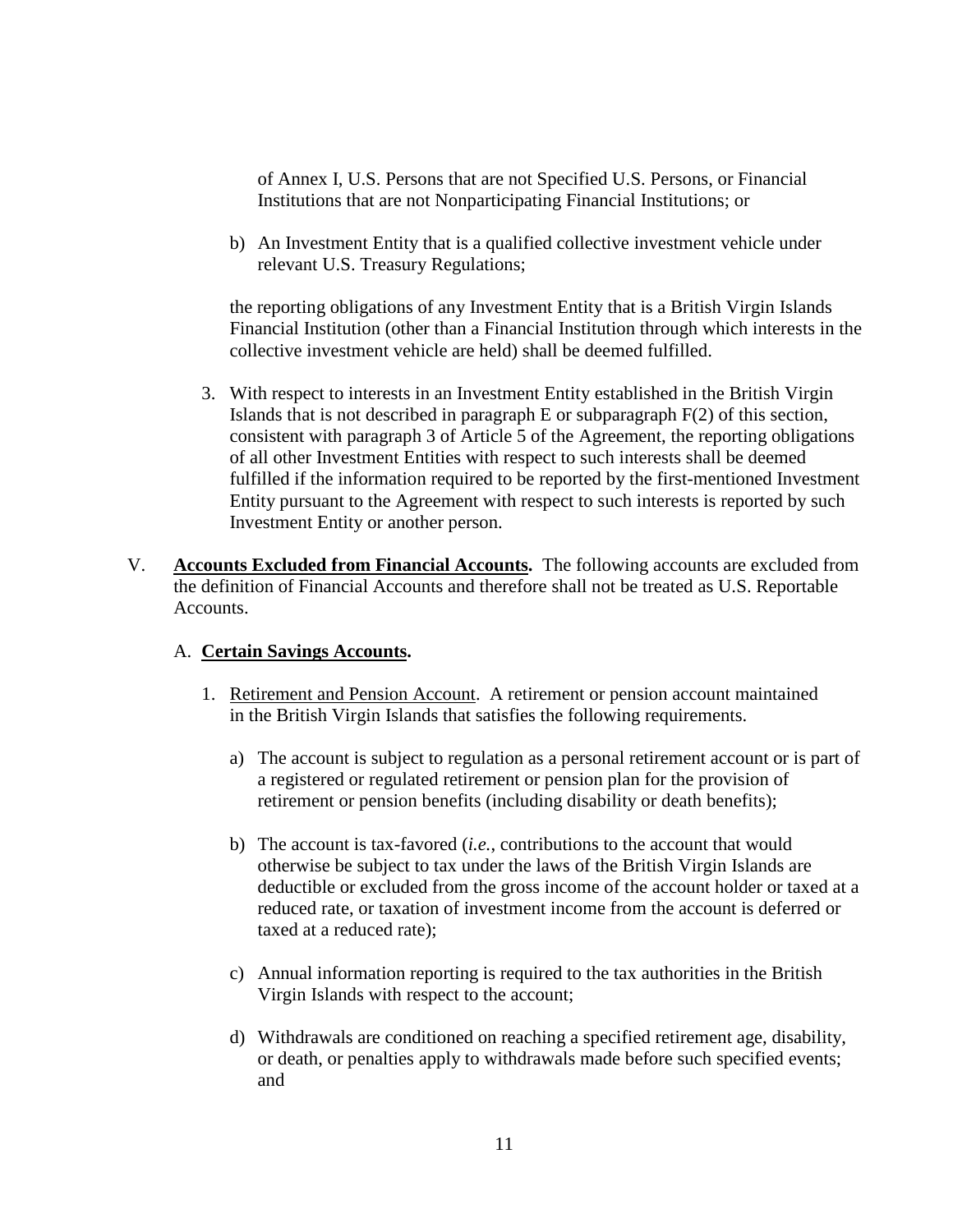- e) Either (i) annual contributions are limited to \$50,000 or less, or (ii) there is a maximum lifetime contribution limit to the account of \$1,000,000 or less, in each case applying the rules set forth in Annex I for account aggregation and currency translation.
- 2. Non-Retirement Savings Accounts. An account maintained in the British Virgin Islands (other than an insurance or Annuity Contract) that satisfies the following requirements.
	- a) The account is subject to regulation as a savings vehicle for purposes other than for retirement;
	- b) The account is tax-favored (*i.e.*, contributions to the account that would otherwise be subject to tax under the laws of the British Virgin Islands are deductible or excluded from the gross income of the account holder or taxed at a reduced rate, or taxation of investment income from the account is deferred or taxed at a reduced rate);
	- c) Withdrawals are conditioned on meeting specific criteria related to the purpose of the savings account (for example, the provision of educational or medical benefits), or penalties apply to withdrawals made before such criteria are met; and
	- d) Annual contributions are limited to \$50,000 or less, applying the rules set forth in Annex I for account aggregation and currency translation.
- B. **Certain Term Life Insurance Contracts.** A life insurance contract maintained in the British Virgin Islands with a coverage period that will end before the insured individual attains age 90, provided that the contract satisfies the following requirements:
	- 1. Periodic premiums, which do not decrease over time, are payable at least annually during the period the contract is in existence or until the insured attains age 90, whichever is shorter;
	- 2. The contract has no contract value that any person can access (by withdrawal, loan, or otherwise) without terminating the contract;
	- 3. The amount (other than a death benefit) payable upon cancellation or termination of the contract cannot exceed the aggregate premiums paid for the contract, less the sum of mortality, morbidity, and expense charges (whether or not actually imposed) for the period or periods of the contract's existence and any amounts paid prior to the cancellation or termination of the contract; and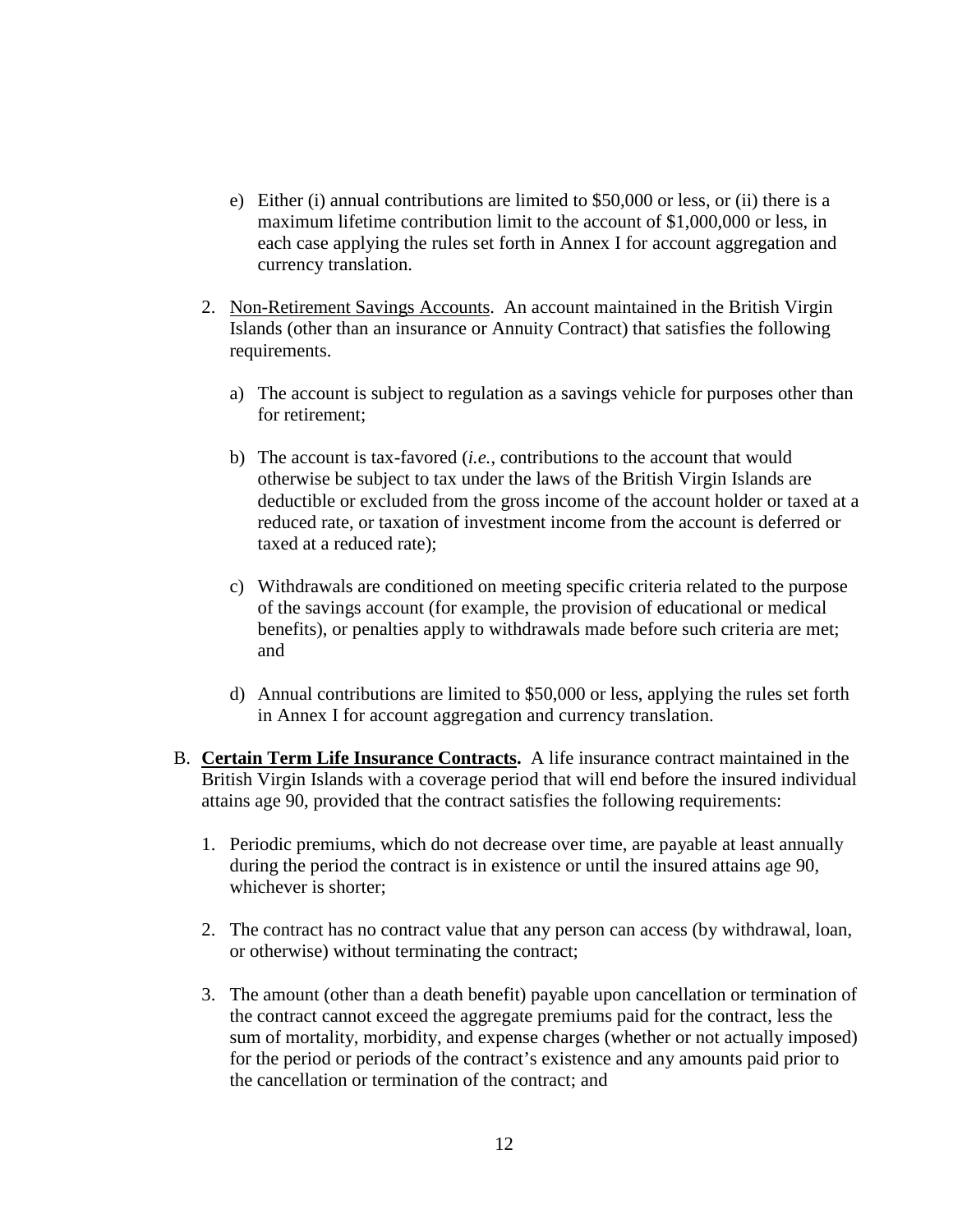- 4. The contract is not held by a transferee for value.
- C. **Account Held By an Estate.** An account maintained in the British Virgin Islands that is held solely by an estate if the documentation for such account includes a copy of the deceased's will or death certificate.
- D. **Escrow Accounts.** An account maintained in the British Virgin Islands established in connection with any of the following:
	- 1. A court order or judgment.
	- 2. A sale, exchange, or lease of real or personal property, or a construction or engineering contract entered into between the account holder and a counterparty, provided that the account satisfies the following requirements:
		- a) The account is funded solely with a down payment, earnest money, deposit in an amount appropriate to secure an obligation directly related to the transaction, or a similar payment, or is funded with a financial asset that is deposited in the account in connection with the sale, exchange, or lease of the property;
		- b) The account is established and used solely to secure the obligation of the purchaser to pay the purchase price for the property, the seller to pay any contingent liability, the lessor or lessee to pay for any damages relating to the leased property as agreed under the lease, or to secure payment by the account holder to the counterparty of costs incurred under the contract or amounts paid in settlement of disputes under the contract;
		- c) The assets of the account, including the income earned thereon, will be paid or otherwise distributed for the benefit of the purchaser, seller, lessor, lessee or counterparty (including to satisfy such person's obligation) when the property is sold, exchanged, or surrendered, the lease terminates, or the specified terms in the contract have been satisfied, and in the case of a construction or engineering contract, deposits to the account cannot be withdrawn except upon satisfaction of the specified terms in the contract;
		- d) The account is not a margin or similar account established in connection with a sale or exchange of a financial asset; and
		- e) The account is not associated with a credit card account.